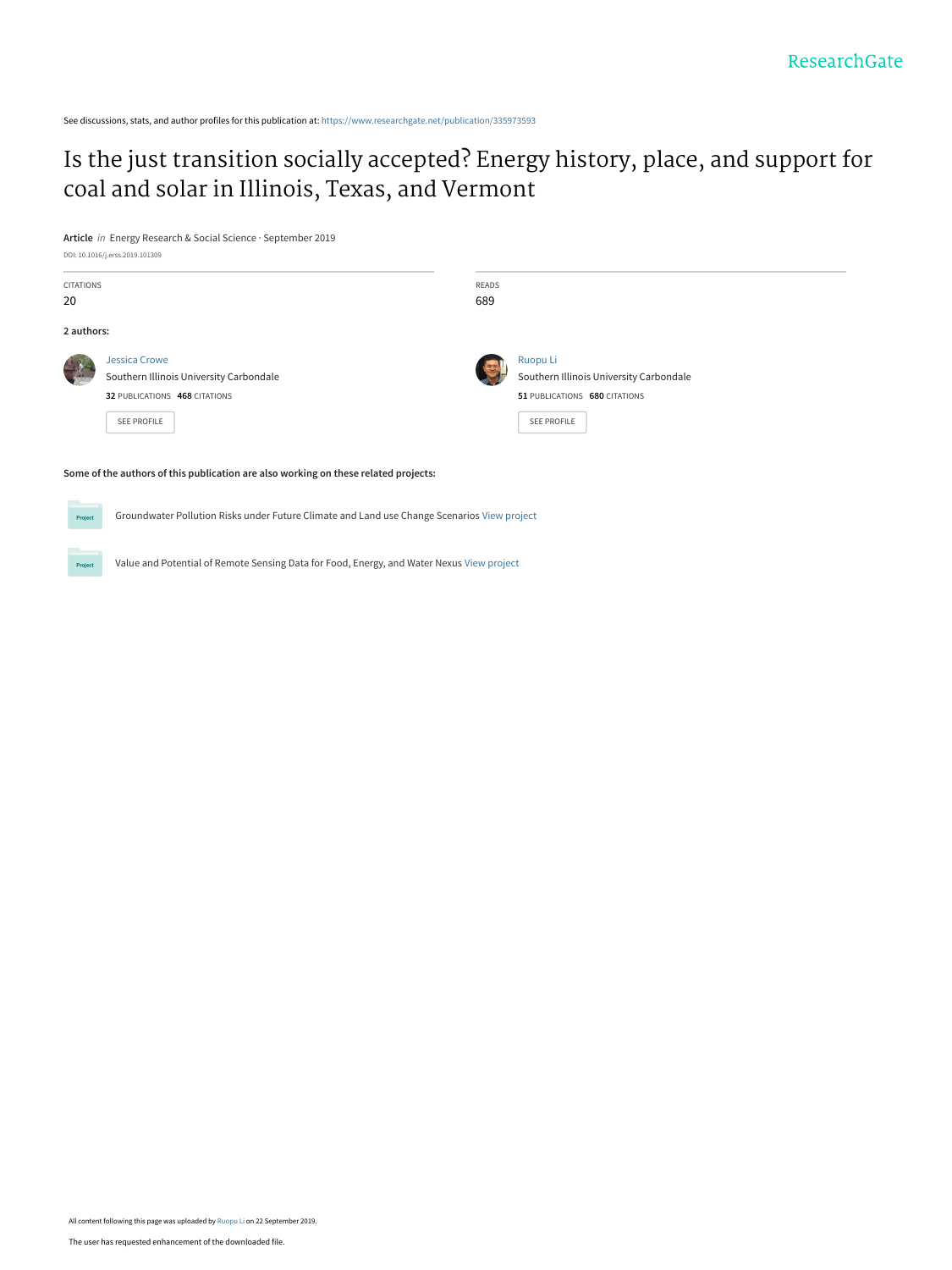Contents lists available at ScienceDirect

## Energy Research & Social Science

# Is the just transition socially accepted? Energy history, place, and support for coal and solar in Illinois, Texas, and Vermont

Jessica A. Crowe <sup>a</sup>, Ruopu Li <sup>b,</sup> \*

<sup>a</sup> *Department of Sociology, Southern Illinois University Carbondale, Carbondale, IL 62901, United States*

<sup>b</sup> *Geography and Environmental Resources, School of Earth Systems and Sustainability, Southern Illinois University Carbondale, Carbondale, IL 62901, United States*

## ARTICLE INFO

#### **1. Introduction**

Transition socially accepted? Energy history, place, and support for coasing a specific properties and very also a support for coasing a specific properties and very denote the measurement of the system in the system in t Energy has been at the top of the national and global political agendas along with other connected challenges, such as poverty, energy security, disaster relief and climate change. The availability, development and consumption of energy deeply affect all walks of our daily lives. Given a myriad of challenges and technological advancement, the energy system has been constantly evolving and transforming [1], which requires compatible adjustments in energy policies. Such policy adjustment, however, is often met with strong local opposition from concerned groups. Such social opposition sometimes can slow down or even halt the process [2]. For example, the envisioned green energy infrastructure overhaul by the European Commission has experienced numerous setbacks caused by the resistance of local groups in the vicinity to the projects [3]. Energy policy scholars refer to the disparity in presumed broad public support for a green economy and local resistance to renewable energy projects as the "social gap" in energy planning [4]. In a democratic society, public support and opposition can deeply influence the passage and success of energy policies. Scheer et al. [5] argues that social acceptance should be added as an energy policy objective. While, social perceptions about energy sources deeply affect our energy future [5], to be truly successful, energy policies must have social support, especially from local communities that endure the most from development [2].

Although researchers have devoted a significant amount of attention to understanding public opinion on a single energy source such as a preference of nuclear power (e.g., [6–9]) or unconventional oil and natural gas (e.g., [10–15]), trusts of a multitude of energy resources (e.g. [16-17]), and beliefs about energy system change [18], they mostly focus on public perceptions and acceptance of the energy sources. In the meantime, the effects of climate change are becoming

more apparent with more frequent and more destructive natural catastrophes (e.g. California's Camp Fire of 2018; Hurricanes Harvey, Maria, and Irma of 2017), thus leading more federal and state politicians to call for a transition from fossil fuels to renewable energy.

With respect to just energy policy, several European countries lead the way in balancing the competing aims of economics (low-cost), energy security, and climate change mitigation—otherwise known as the energy trilemma [19]. Countries such as Denmark, the United Kingdom, and Germany score high on the Energy Justice Metric Index, thanks to policies such as the Danish Energy Agreement for 2012–2020 that aims to have at least half of power consumption supplied from wind energy [19]. On the other hand, the United States significantly lags behind with respect to the environmental and energy security aspects of the metric.

While the U.S. has yet to implement climate targets at the national level, several states and cities are beginning to set their own targets. Furthermore, conversations at the U.S. congressional level are beginning to gain traction as more members of Congress and the Senate view climate change as a danger that needs an immediate action to mitigate future impacts. For instance, Rep. Ocasio-Cortez's Green New Deal is a climate proposal whose media coverage has helped push climate change to be a top-tier issue among U.S. Democratic voters [20]. While a large portion of the proposed Green New Deal focuses on transitioning to 100% renewable energy, becoming more energy efficient, and finding other solutions to reduce greenhouse gases, a significant portion of the deal focuses on social, economic, and environmental justice. The proposal "guarantees a job with a family-sustaining wage, adequate family and medical leave, paid vacations, and retirement security to all people of the United States" and calls for "providing all people of the United States with  $-$  (i) high-quality health care; (ii) affordable, safe, and adequate housing; (iii) economic security; and (iv) ac

https://doi.org/10.1016/j.erss.2019.101309 Received 30 December 2018; Received in revised form 13 September 2019; Accepted 19 September 2019

Corresponding author.

*Email address:* ruopu.li@siu.edu (R. Li)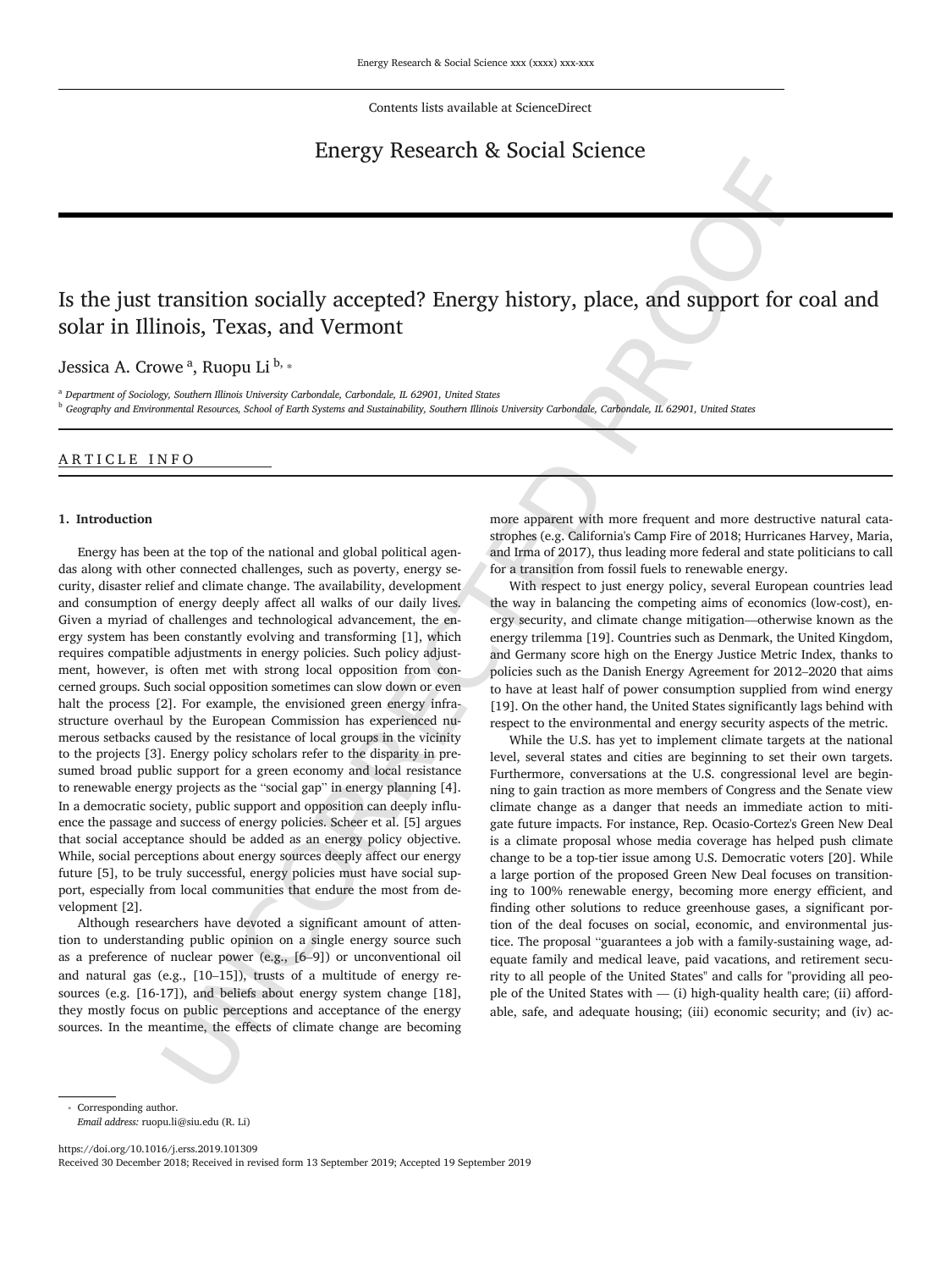cess to clean water, clean air, healthy and affordable food, and nature" [21]. In other words, Rep. Ocasio-Cortez's Green New Deal calls for a socially, environmentally, and economically just energy transition, a transition that includes marginalized peoples in the decision-making process.

If the public is to be active in the process of an energy transition, then it is important for researchers not to just measure 'public perceptions' or 'acceptance' of different energy sources but also their 'support' for different energy sources [2]. Furthermore, it is important to measure the levels of support held by people living in places that will be most affected by an energy transition, by either losing jobs in energy sectors that are scaled down or eliminated or by serving as the sites for renewable energy.

In this article, we examine public perceptions of two energy sources, coal and solar energy, as well as the public's support for just transition policies that assist the transition from coal to solar. Coal mining has a long history in the United States that led to the creation of many communities that still exist today. Some argue that the coal industry has such a large presence in mining communities, that it is ingrained in a community's economic identity [22]. Solar power has a much shorter history in the United States, and currently a few states (e.g. California) dominate the solar industry. As a result, we ask the following questions:

Overall, how does the public perceive coal and solar energy, their respective effects on the environment, and support for public policy that assists in an energy transition away from fossil fuels toward sustainable energy sources?

How do attitudes about coal, its effects on the environment, and support for coal-related public policy differ for residents who live in a geographic location historically tied to coal mining compared to residents who live in places without a connection to coal mining?

How do attitudes about solar, its effects on the environment, and support for solar-related public policy differ for residents who live in a geographic location dedicated to 100% renewable energy compared to residents who live in places with little to no renewable energy?

To analyze public perception of coal and solar energy and support for public policy that assists in a just energy transition, we conducted a mail survey in the summer of 2018 among a random sample of residents in three regions of the United States: Houston, TX, a large city with close ties to the oil industry, Burlington, VT, a medium-sized city that is solely powered by renewable energy sources, and Saline County, IL, a rural area with a long history of coal mining.

#### **2. Place, just energy transition, and social support**

When it comes to geographical proximity and new development, many researchers have documented the tendency for local residents to express concern about and resist the siting of potentially hazardous industries and other pollution sources (including energy development) in their communities [23–25]. However, evidence suggests that residential concern may also occur with new development that is non-hazardous, such as wind farm development, as residents question the large scale of such projects as well as the impacts of such development on land use and wildlife, the visual landscape, and noise [26–28]

On the other hand, with respect to established facilities or development, other research has found that residents near such development often express less concern than people living further away [29–31]. This latter situation is important for what it can tell us about how sense of place and proximity affect the social acceptance of risk associated with particular energy sources. November [32] argues that to understand the links between space and risk, one needs to think in terms of relations of "connexity" rather than proximity. That is to think of the

links that bind the various elements of risk networks, rather than solely the physical distance. Thus, one must think in terms of "place" rather than "space". For example, Burningham and Thrush [30] found that residents located near a chemical plant in Wales spoke of the plant in terms of a strong sense of local community—based on a historical relationship between the place, social networks between owners, workers, and residents, and the industry. In this case, residents focused on a representation of the plant in terms of a long-established collective identity. The association with risk was seemingly absent.

To be active in the process of an energy transition.<br>
The strong strong of a strong term of a consent of the consent of the consent of the consent of the consent of the consent of the consent of the consent of the consent Thus, a community's sense of place, rooted in place attachment, landscape memory and land use history must be taken into account when developing energy policies that transition from fossil fuels to renewable energy sources. The term "transition" has gained increasing traction from politicians in moving from a high carbon to a low carbon future. Amongst academics, the term comes from literature on 'socio-technical' transitions, which refers to "deep structural changes in systems, such as energy, that involve long-term and complex reconfigurations of landscapes with technology, policy, infrastructure, scientific knowledge, and social and cultural practices towards sustainable ends" [33]. However, there is an increasing recognition that such a transition must be socially and environmentally just. Confronting climate change must require drastic changes in energy production and consumption. The decision to stabilize atmospheric concentrations of carbon dioxide at 450 ppm (due by 2030 to 2040 at the current rates at which emissions are climbing) or reduce current concentrations to 350 ppm (the number climate scientists agree is needed for a livable planet) will put some communities at greater risk.

In order to have a just transition to a low carbon society, energy justice must occur. To have energy justice, a society must apply justice principles to all aspects of energy, including policy, production, consumption, activism, and security. Researchers focus on three types of energy justice. First, *distributional justice* evaluates where injustices emerge. Second, *recognition justice* examines which affected sections of society are ignored or misrepresented. Finally, *procedural justice* investigates which processes exist for their remediation in order to reveal and reduce such injustice [34–35]. With respect to recognition justice, injustice can occur when the dominant group fails to recognize a specific group's (e.g. social, geographical, cultural, ethnic, racial, gender) viewpoints or distorts a group's views in ways that appear demeaning. Recognition justice is especially important for place-based communities who will endure the most from an energy transition by either losing energy related jobs (e.g. nuclear and fossil fuel) or by hosting the sites for renewable energy (not necessarily with their input or support).

The economy of places in the United States has historically been tied to natural resources including fossil fuels and biomass. While many rural communities have tight connections to timber, farming, drilling, and mining, other rural areas enjoy the pristine and relative "underdeveloped" character of their natural habitat. Therefore, individuals with a high level of place attachment, rooted in historical and cultural experiences, can become distraught when their traditional way of living becomes threatened. Their concerns need to be recognized, and a just transition framing will direct more policy attention to the creation of new jobs as fossil fuel and nuclear-based ones are phased out. In order to avoid post-fossil fuel "ecological refugees [36], a just transition must require jobs in the "green" sectors be created to replace recently abandoned fossil-fuel-based sectors [37, p.201]. For instance, when Germany dramatically reduced the burning of coal in the 1990s, the country used widespread programs to retrain coal industry workers to find new jobs, sometimes in the renewable energy sector [38]. Unless strong policies are advanced to support a just transition, communities whose economies are dependent on fossil fuels, may inevitably resist rapid decarbonization. However, a just transition entails matters more than job creation, including issues such as the kind of jobs, how secure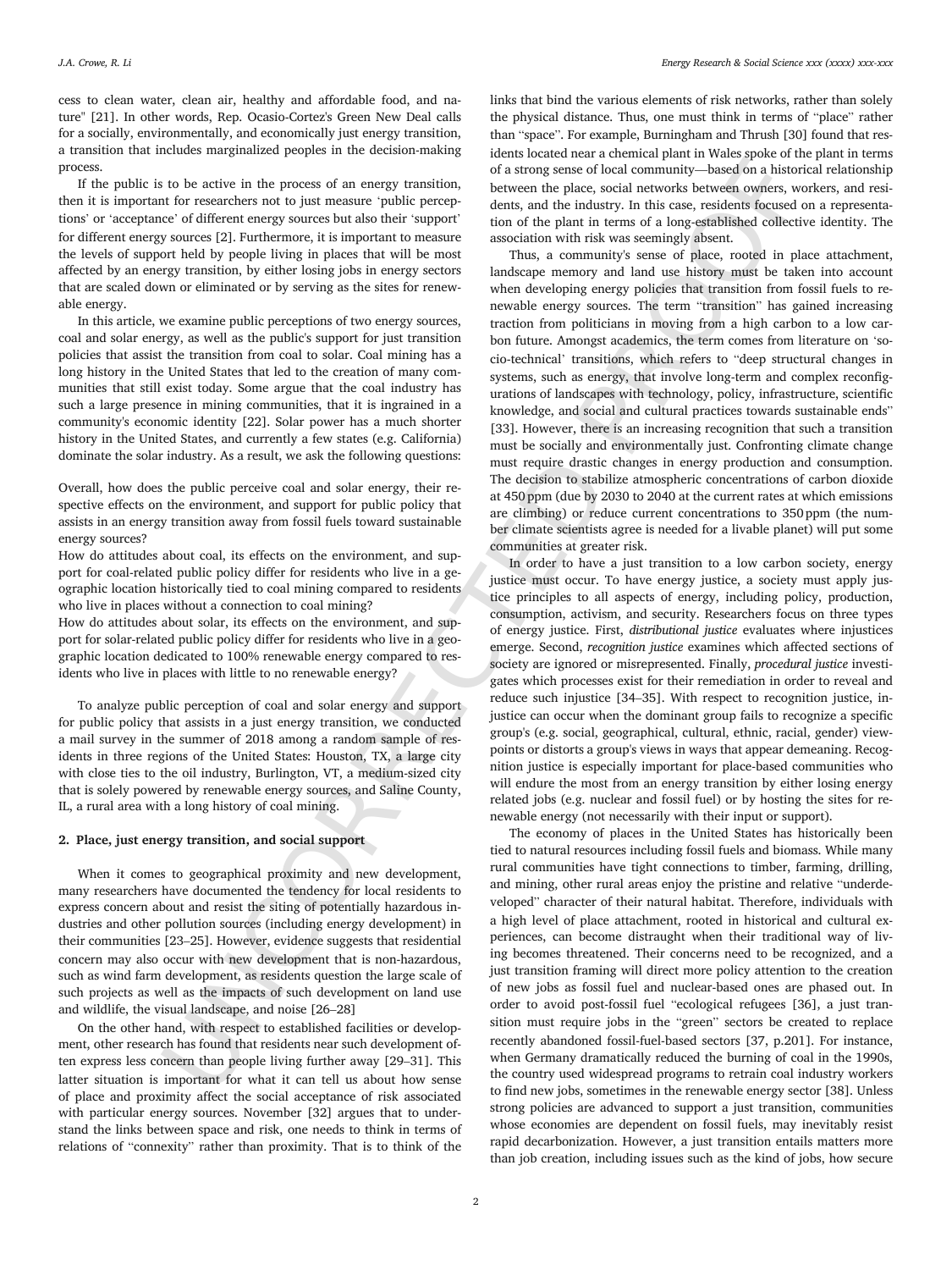they are, how long they last, and how they coincide with a community's economic identity and sense of place.

For communities whose sense of place is linked to natural resources, they have a desire to keep their identity intact. Studies show that social acceptance of energy sources are tied to how the energy source is suited to their daily lives. For instance, Evensen and Stedman [39], in their research on attitudes about shale gas development, show that general beliefs and values rooted in shared historical and cultural experiences are more highly predictive of attitudes about shale development (e.g. oppose or support) than specific beliefs about shale gas (e.g. it decreases water quality). These findings support in-depth interviews in the U.S. and Canada that showed that residents in areas with shale gas development cared less about the impacts of development, as such, but instead they cared about how development would impact the things they value, such as peace, quiet, local beauty, and community and family structure [40].

Similarly, Phadke [26] found that land use culture (an umbrella term that connects concepts such a sense of place, landscape memory and land use history) mattered greatly with whether or not residents were willing to accept large-scale wind farms on their landscapes. Residents in Minnesota were more likely to accept the trade-off of wind energy over worse alternatives. They rationalized that their landscapes were already in productive use from industrial agriculture. Therefore, wind turbines would fit in with these land uses. However, residents from Michigan were interested in much smaller scaled wind energy projects as they felt that large wind turbines would negatively affect the peaceful qualities of the region. Even further, many Massachusetts participants in the study opposed any wind turbines as they placed value on enjoying the ability to "interact with nature and natural habitat on its own terms" [26, p.252].

While studies of social acceptance of energy sources often evaluate the acceptance of an energy source in general, it is important to evaluate social support of specific policies. As Batel et al. [2] argue, 'support' is more action-oriented and implies engagement with something. Thus, according to Batel et al., if a just transition is to occur and renewable energy technologies are to be successful, then it must be "promoted and deployed through a multilateral and participatory approach, through which social actors are actively engaged in that process" (p.2). Therefore, if the support of renewable energy technologies is desirable, researchers must do a better job of understanding public support of different energy policies and not just acceptance. Batel et al. call for researchers to adopt a more critical, non-normative stance to people's relations with energy infrastructures and to examine other types of responses to energy infrastructures besides support or opposition. This is especially important for recognition justice to occur. By accurately recognizing how the energy history of a place influences residents' perceptions of different energy sources and support of different energy policies, policy makers can then begin to identify strategies for a just transition.

Provided that coal and solar vary greatly with respect to each's impact on the natural environment and climate change, their history of production and consumption, and their embeddedness into a community's sense of place, landscape memory and land use history, we expect that geographical location will have the following effects on public perception of each energy source and support for just transition policies:

**H1**. : Residents of places without historical ties to coal will perceive coal less favorably than those who reside in a place with ties to coal.

**H2**. : Residents of places without historical ties to coal will more likely perceive coal to have a negative impact on the environment than those who reside in a place with ties to coal.

**H3**. : Residents of places without historical ties to coal will be less likely to support public policy that helps the coal industry.

**H4**. : Residents of places with 100% renewable energy will perceive solar more favorably than residents who live in places with little to no renewable energy.

**H5**. : Residents of places with 100% renewable energy will more likely perceive solar to have a positive impact on the environment than residents who live in places with little to no renewable energy.

**H6**. : Residents of places with 100% renewable energy will be more likely to support public policy that helps the solar industry.

## **3. Methodology and data**

#### *3.1. Study locations*

grassmore rised to how the energy sources is unitable to possible use a set with the space of the space of the space of the space of the space of the space of the space of the space of the space of the space of the space Table 1 provides general population, economic and energy information for each study location. The U.S. state of Vermont lacks fossil fuel resources, with hydroelectricity and other renewables accounting for 99.5% of in-state electricity generation [41]. In 2014, Burlington, Vermont, Vermont's largest city, earned the status of the first city in the United States to source 100% of its electricity from renewable sources (mostly from wind, hydropower, and biomass). These factors combined, make in-state renewable energy development the primary option for Vermont to reduce its reliance on imported energy. Vermont aspires to obtain 90% of its total energy from renewable sources by 2050. The state's Comprehensive Energy Plan outlines a number of strategies for achieving this goal, while simultaneously protecting Vermont's natural resources. The plan advocates for increasing electricity generation and transmission capacities to produce lower-emission alternatives to fossil fuels, and to provide the necessary infrastructure for electric vehicles [42]. While solar accounts for a small percentage of the electricity generated in Burlington, the city encourages residents to purchase rooftop solar and has simplified the process for residents to adopt net-metering [43].

While the city of Burlington and state of Vermont are dedicated to renewable energy, not all residents are happy with the process for siting energy, particularly wind energy [44]. White analyzed public comments from a set of public hearings on energy siting in Vermont. Major differences existed between participants at the Burlington public hearing, versus participants at the public hearings in the more rural Vermont towns. Burlington participants were much more likely to discuss

#### **Table 1**

Population, economic, and energy indicators by study location.

|                                                             | Saline<br>County, IL           | Burlington, VT | Houston, TX                                                                |
|-------------------------------------------------------------|--------------------------------|----------------|----------------------------------------------------------------------------|
| Population                                                  | 24,102                         | 42,899         | 2464,124                                                                   |
| <b>Population Density</b><br>(inhabitants/km <sup>2</sup> ) | 105.6                          | 6645           | 5893                                                                       |
| Median Household<br>Income                                  | \$40,722                       | \$61,057       | \$63,802                                                                   |
| <b>Unemployment Rate</b>                                    | 4.7%                           | 1.7%           | 3.1%                                                                       |
| Economy                                                     | Coal Mining,                   | Education,     | Oil and Natural Gas,                                                       |
|                                                             | Health and                     | Health         | Shipping,                                                                  |
|                                                             | Social                         | Services,      | Aeronautics,                                                               |
|                                                             | Services                       | Trade          | <b>Biomedical</b>                                                          |
| <b>Fossil Fuel History</b>                                  | Coal Mining                    | <b>None</b>    | Oil Refineries and<br>port for shipping oil<br>and natural gas<br>globally |
| <b>Energy Supply Profile</b>                                | Coal: 70%                      | Biomass: 36%   | Natural Gas: 44%                                                           |
|                                                             | Oil and<br>Natural Gas:<br>23% | Hydro: 36%     | Coal: 34%                                                                  |
|                                                             |                                | Wind: 28%      | Wind: 11%                                                                  |
|                                                             |                                |                | Nuclear: 11%                                                               |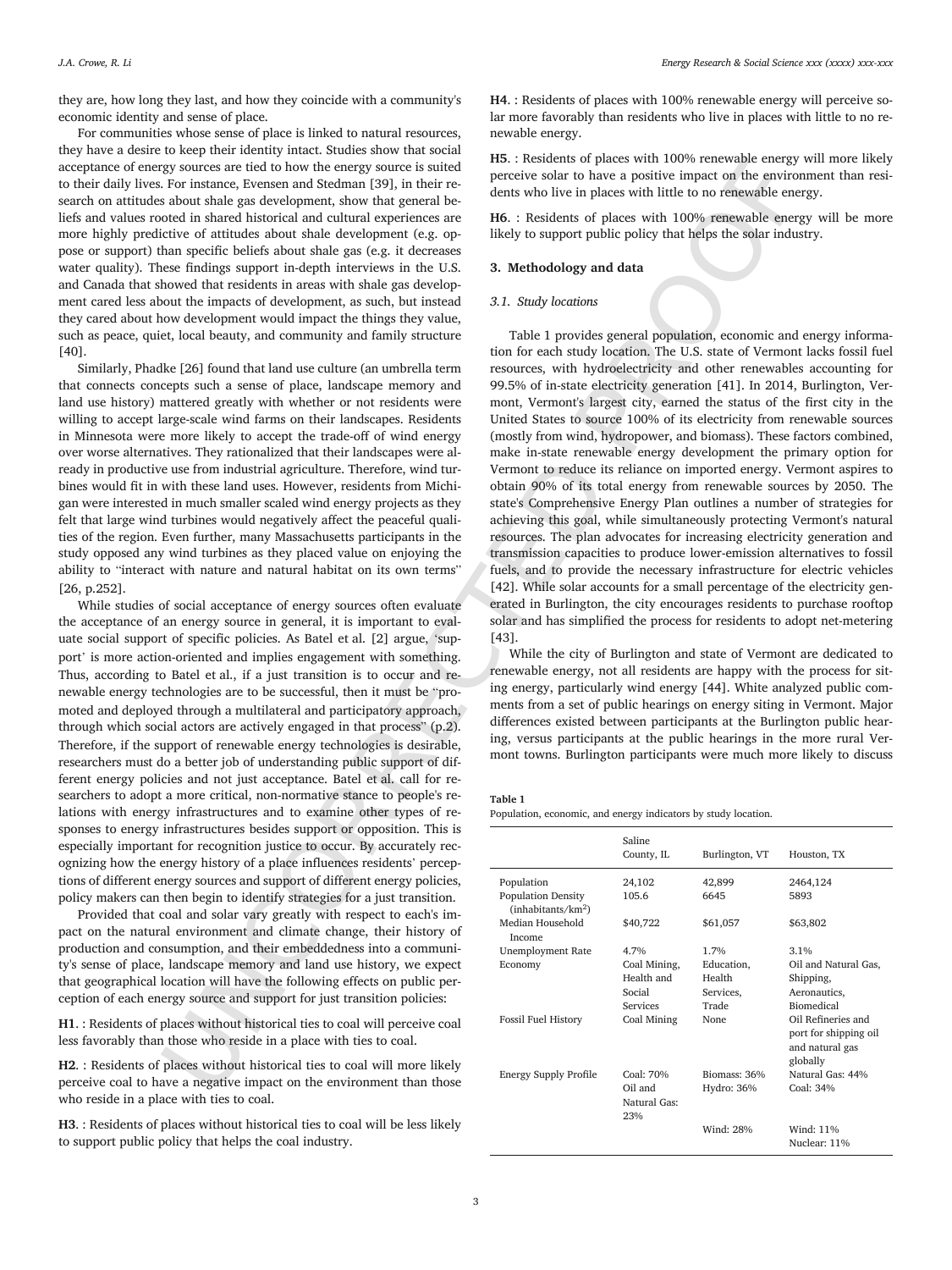the benefits of wind and other renewables than were participants of the public hearings in rural regions. Burlington participants were more likely to discuss the political and environmental benefits of renewable energy while participants in the rural regions were more likely to discuss the risks, especially with respect to wind power [44].

Houston, TX is the fourth most populous city in the U.S. and whose growth beginning in the early 20th century was tightly connected to the discovery and development of oil [45–46]. Oil was discovered 145 km east of Houston in 1901; and by 1939, the East Texas oil field had 26,000 wells. The continuing oil boom led to refineries and office skyscrapers to be built in Houston. In the late 1930s, the oil industry accounted for over half the jobs in the Houston region [46]. While the oil industry continues to pave the way for increased growth, Houston has a diverse economy that includes biomedical research, aeronautics, manufacturing, health care, construction, and service jobs that allows it to withstand fluctuating oil prices [47]. The state of Texas has more wind power generation capacity than any other state in the U.S. and an increasing solar power generation capacity. In 2017, Texas had 12,494 wind turbines and 432 solar companies. Several renewable energy companies have located to Texas to capitalize on the infrastructure and talent it has to offer [48]. In addition, solar PV installations continue to increase, with a 19% gain in 2017 [49]. In one study, Houston ranked 34th for total solar capacity among the 69U.S. cities studied, placing it in the middle. However, Houston's mayor is an advocate of solar and has adopted solar power purchase agreements to power 10% of the city's municipal operations [49].

Saline County, IL is a rural county in southern Illinois that has historically been reliant on coal mining. The county had 24,913 residents in 2010, a −10% change from the 2000 census [50–51]. In 2012, 15% of the 7616 total jobs in the county were in the mining, quarrying, oil and gas extraction sector [52]. Furthermore, neighboring counties also had significant numbers of jobs in the extraction sector. In a study of government leaders in several southern Illinois counties, including Saline County, Silva and Crowe [53] found that most government officials defined their communities by their experiences with mining or drilling natural resources, revealing that "extracting resources is part of the economic and social lifeblood of the communities they represent" (320).

Coal mining has historically been the biggest employer in the county for over 100 years; however, mining has been declining in recent years. While Saline County is Illinois's top coal producer, 1090 coal industry jobs were lost between 2012 and 2017 [54]. The decline in coal related jobs has led government officials to be receptive to other energy related jobs, such as shale development [53]. Indeed, leaders assumed that because of the regions "coal-mining ethic," residents would be open to other sources of energy development as long as it provided a large number of good paying jobs. While no solar farms yet exist in the county, that very well may change in the upcoming years as Illinois implements the Future Energy Jobs Act of 2016 which set a goal for Illinois to get 25% of its electricity from renewable sources such as wind farms, solar farms and rooftop solar panel by 2025. Several solar companies are currently in the proposal stage of developing solar farms in other southern Illinois counties [55].

#### *3.2. Survey design and general procedure*

The survey consisted of six pages in which we asked residents about their perceptions about energy production and consumption, their support for specific energy policies, and basic demographic information. The survey began with a general question about attitudes about different types of energy sources, continued with specific attitudinal questions about (1) solar power and (2) coal power, then continued with questions about specific policies as they relate to the solar industry and the coal industry (see Appendix). The survey ended with questions

about household energy consumption and demographic questions. When pre-tested, the survey took an average of 10 min to complete.<sup>1</sup>

Residents in three U.S. regions serve as the sample for the study. We sampled residents in Burlington, Vermont, a city that has transitioned to 100% renewable energy, Houston, Texas, a city with present and historical ties to the oil industry and an emerging solar industry, and in Saline County, Illinois, a county in southern Illinois with a long history of coal mining. We purchased a sample of 1500 addresses (with occupying resident's name) from a reputable company that specializes in survey sampling, 500 from each region. To ensure that the addresses were representative of each area, we employed a random cluster design, instructing the company to divide the cities (in the case of Burlington, VT and Houston, TX) into neighborhoods and Saline County into townships and randomly selecting an equal number of households from each neighborhood or township. We requested the sample be split evenly between male and female residents. We surveyed the residents from the sample during the summer of 2018.

exist) with seperate to wind power letter. The model with respect the extend in the set of the set of the set of the set of the set of the set of the set of the set of the set of the set of the set of the set of the set o We reached out to residents in the sample in three different waves. We implemented a Dillman approach, making contact with individuals in the sample several times by mail [56]. First, we mailed physical copies of the surveys to all residents along with a stamped return envelope and a personalized cover letter explaining who we were, how we received their name and address, and what the survey covered. In addition, we explained that we were gathering information about the public's perceptions of different types of energy sources with an emphasis on coal and solar and that we were surveying residents of places that had a historical or present tie to the energy sector. We explained that results from the survey would be used to help researchers and policymakers improve the quality of places tied to energy production and that information could also be used to help leaders and community members make informed decisions regarding their community's economic and environmental sustainability. Finally, we assured them that their answers were completely confidential, only people directly involved with the project would have access to the surveys, all survey material would be stored in a locked filing cabinet in a locked office and would be destroyed after it was electronically coded, and only summaries of the data would be released in which one's answers could not be traced back to a particular individual. Second, after a few weeks, we sent a postcard thanking those who had completed the survey and reminding those who had not yet to please fill it out and return it. After two more weeks, we sent a second set of physical surveys to the respondents who had not returned the first survey.

From the initial sample size of 1500 residents, 160 residents completed the survey, resulting in a response rate of 13%<sup>2</sup> (subtracting undeliverable surveys). Of the residents who completed the survey, 64 (40.5%) were from Saline County, Illinois, 67 (42.4%) were from Burlington, Vermont and 27 (17.1%) were from Houston, TX. Of the respondents, 44% were women and 56% were men; the mean age was 53 years. With respect to race and ethnicity, 84% identified as white, 5% identified as black, 6% identified as Latino, 2% identified as Asian, and 2% identified as some other race or ethnicity. Regarding political

<sup>&</sup>lt;sup>1</sup> This study was approved by the lead author's university human subjects committee (IRB Protocol number 18141).

<sup>2</sup> Response rates for mail and phone surveys have been consistently declining, particularly for the general population [71–73]. This is most likely due to the increase in junk mail and spam calls as well as a loss of public trust in survey research. Response rates are even lower in areas with large numbers of single-parent households, families with young children workers with long commutes, and high crime rates–thus, why response rates in Houston were lower than the other two study locations [74]. The authors have been able to achieve much higher response rates when sampling community leaders (75% response rate) or students with the use of a \$10 incentive (70% response rate). However, for seeking a random sample of households in three specific areas without the use of an incentive, the response rate of 13% is typical and even higher than the response rate for phone surveys [73].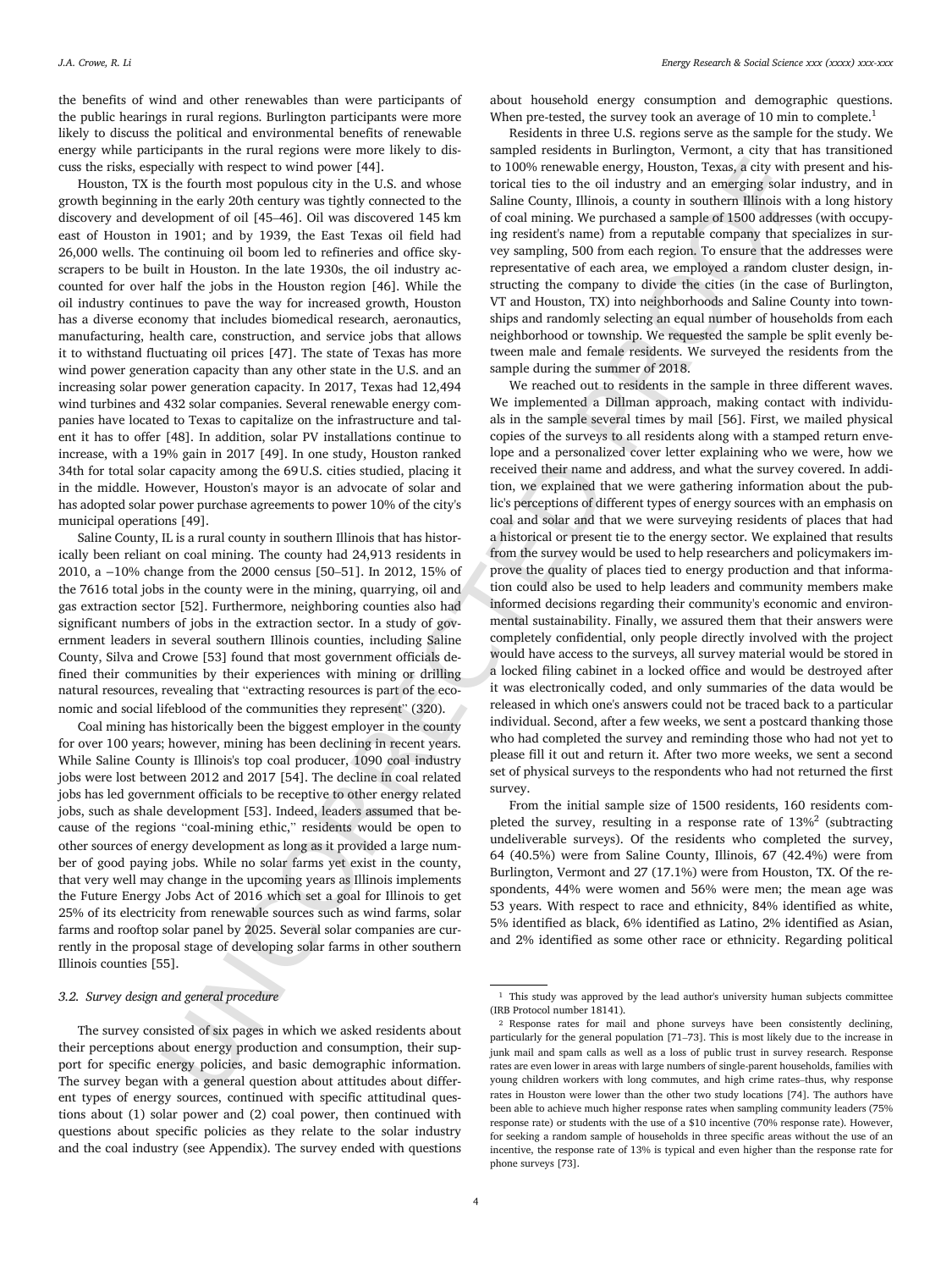affiliation, 39% identified as Democrat, 18% as Republican, 29% as Independent, and 14% as other. In terms of highest educational degree earned, 3% did not graduate from high school, 12% completed only high school, 16% completed some college but did not earn a degree, 13% earned an associate's degree, 25% a bachelor's degree, 20% a master's degree, and 11% a Ph.D. or professional degree.

#### *3.3. Data analyses*

#### **Table 2**

a source of energy should be phased out, and more effort should be made to employ more people in the coal industry. All variables were measured on a five-point scale from strongly disagree to strongly agree. Similarly, to the policy questions about solar, these variables are important as they measure the public's support toward whether actions should be made to create policy that helps the coal industry and its workers.

## **4. Results**

| ter's degree, and 11% a Ph.D. or professional degree.<br>3.3. Data analyses<br>use to operationalize dependent variables.<br>independent variables.<br>tics of the energy sources. | To compare the effects of attitudes toward solar and coal by region,<br>we categorized respondents into three main U.S. regions: Burlington,<br>VT; Houston, TX; and Saline County, IL. In order to compare differences<br>between respondents based on their region and their attitudes toward<br>coal and solar, we conducted Kruskal-Wallis tests on 17 dependent vari-<br>ables. The appendix provides a list of the questions and attributes we<br>If the bivariate tests indicated meaningful differences among region,<br>we performed ordinal regression on those dependent variables. To de-<br>termine which control variables to include with our main independent<br>variable, geographic location, we conducted Kruskal-Wallis tests on six<br>The first set of regression models includes four dependent variables<br>predicting general attitudes toward coal and solar energy. These vari-<br>ables are: overall perceptions of (1) coal and (2) solar, and attitudes of<br>(3) additional/future coal development, and (4) additional/future solar<br>development. All variables were measured on a five-point scale from<br>very negative to very positive. These variables measure general percep-<br>tions of the two energy sources without measuring specific characteris-<br>The second set of regression models includes two dependent vari-<br>ables predicting the government's support of the solar industry and one<br>dependent variable predicting one's preference to personally use solar<br>energy. We asked respondents whether they believed the U.S. govern-<br>ment should do more to help the solar industry, if more effort should<br>be made to employ more people in the solar industry, and if they would<br>like to live in a home that is mostly powered through solar energy<br>within the next 10 years. All variables were measured on a five-point<br>scale from strongly disagree to strongly agree. These variables are im-<br>portant because they measure the public's support of specific actions<br>that the government should or should not take with respect to solar en-<br>ergy as well as their own desire to personally use solar power.<br>The final set of regression models includes three dependent vari-<br>ables predicting support of public policy with respect to coal produc- |                   | 4. Results       | To analyze the effect of one's place of residence on the dependent<br>variables, we control for several individual-level variables. We include<br>the following independent variables in the models: age (continuous,<br>in years), sex (male as reference category), political affiliation (three<br>dummy variables with Republican as reference category), education<br>(dummy variable with bachelor's degree as the cut-off), race (white only<br>as reference category), size of home (number of square feet), and an in-<br>dex of energy saving behaviors (how often one unplugs unused charg-<br>ers and appliances, turns off the lights when not in a room, and washes<br>clothes in cold water). Table 2 presents the descriptive sample statis-<br>tics of the respondents by study location compared to the population.<br>The sample is similar to the population with respect to race and gender.<br>However, the sample is older and better educated than the population<br>for each of the three study locations.<br>Tables 3 and 4 present the univariate and bivariate statistics for the<br>independent and dependent variables, based on respondents' geograph-<br>ical locations. Chi-square tests show that respondents significantly differ<br>from each other based on their geographical location of residence with<br>respect to their race and education. Respondents from Saline County, IL<br>were significantly more likely to be white and significantly less likely<br>to hold a bachelor's degree or higher than respondents from Burling-<br>ton, VT or Houston, TX while respondents from Houston, TX were less<br>likely to be white and respondents from Burlington, VT were signifi-<br>cantly more likely to hold a bachelor's degree or higher than respon-<br>dents from the other two locations ( $\chi^2$ = 11.85, p < .01; $\chi^2$ = 24.14,<br>$p < .001$ , respectively).<br>Comparison of means of the dependent variables show that respon-<br>dents significantly differ with respect toward their overall attitudes to-<br>ward coal and solar as an energy source, in addition to their attitudes<br>toward future coal and future solar based on respondents' geographi-<br>cal locations ( $\chi^2$ = 76.08, p < .001; $\chi^2$ = 12.06, p < .01; $\chi^2$ = 74.83,<br>$p < .001$ ; $\chi^2 = 14.08$ , $p < .001$ , respectively). With respect to public<br>policies on solar and coal production and consumption, respondents' |                  | be made to create policy that helps the coal industry and its workers. |          |          |
|------------------------------------------------------------------------------------------------------------------------------------------------------------------------------------|-----------------------------------------------------------------------------------------------------------------------------------------------------------------------------------------------------------------------------------------------------------------------------------------------------------------------------------------------------------------------------------------------------------------------------------------------------------------------------------------------------------------------------------------------------------------------------------------------------------------------------------------------------------------------------------------------------------------------------------------------------------------------------------------------------------------------------------------------------------------------------------------------------------------------------------------------------------------------------------------------------------------------------------------------------------------------------------------------------------------------------------------------------------------------------------------------------------------------------------------------------------------------------------------------------------------------------------------------------------------------------------------------------------------------------------------------------------------------------------------------------------------------------------------------------------------------------------------------------------------------------------------------------------------------------------------------------------------------------------------------------------------------------------------------------------------------------------------------------------------------------------------------------------------------------------------------------------------------------------------------------------------------------------------------------------------------------------------------------------------------------------------------------------------------------------------------------------------------------------------------------------------------------------------------------------------------------------------------------|-------------------|------------------|-----------------------------------------------------------------------------------------------------------------------------------------------------------------------------------------------------------------------------------------------------------------------------------------------------------------------------------------------------------------------------------------------------------------------------------------------------------------------------------------------------------------------------------------------------------------------------------------------------------------------------------------------------------------------------------------------------------------------------------------------------------------------------------------------------------------------------------------------------------------------------------------------------------------------------------------------------------------------------------------------------------------------------------------------------------------------------------------------------------------------------------------------------------------------------------------------------------------------------------------------------------------------------------------------------------------------------------------------------------------------------------------------------------------------------------------------------------------------------------------------------------------------------------------------------------------------------------------------------------------------------------------------------------------------------------------------------------------------------------------------------------------------------------------------------------------------------------------------------------------------------------------------------------------------------------------------------------------------------------------------------------------------------------------------------------------------------------------------------------------------------------------------------------------------------------------------------------------------------------------------------------------------------------------------------------------------------------------------------------------------------------------------------------------------------------------------------------------------------------------|------------------|------------------------------------------------------------------------|----------|----------|
| <b>Table 2</b><br>Descriptive statistics of respondents by study location.                                                                                                         | tion and consumption. We asked respondents whether they believed<br>the U.S. government should do more to help the coal industry, coal as                                                                                                                                                                                                                                                                                                                                                                                                                                                                                                                                                                                                                                                                                                                                                                                                                                                                                                                                                                                                                                                                                                                                                                                                                                                                                                                                                                                                                                                                                                                                                                                                                                                                                                                                                                                                                                                                                                                                                                                                                                                                                                                                                                                                           |                   |                  | attitudes significantly differed based on geographic location. Compari-<br>son of means show that respondents significantly differ with respect to-                                                                                                                                                                                                                                                                                                                                                                                                                                                                                                                                                                                                                                                                                                                                                                                                                                                                                                                                                                                                                                                                                                                                                                                                                                                                                                                                                                                                                                                                                                                                                                                                                                                                                                                                                                                                                                                                                                                                                                                                                                                                                                                                                                                                                                                                                                                                     |                  |                                                                        |          |          |
| Category                                                                                                                                                                           | Responses                                                                                                                                                                                                                                                                                                                                                                                                                                                                                                                                                                                                                                                                                                                                                                                                                                                                                                                                                                                                                                                                                                                                                                                                                                                                                                                                                                                                                                                                                                                                                                                                                                                                                                                                                                                                                                                                                                                                                                                                                                                                                                                                                                                                                                                                                                                                           | Saline County, IL |                  | Burlington, VT                                                                                                                                                                                                                                                                                                                                                                                                                                                                                                                                                                                                                                                                                                                                                                                                                                                                                                                                                                                                                                                                                                                                                                                                                                                                                                                                                                                                                                                                                                                                                                                                                                                                                                                                                                                                                                                                                                                                                                                                                                                                                                                                                                                                                                                                                                                                                                                                                                                                          |                  | Houston, TX                                                            |          | Total    |
|                                                                                                                                                                                    |                                                                                                                                                                                                                                                                                                                                                                                                                                                                                                                                                                                                                                                                                                                                                                                                                                                                                                                                                                                                                                                                                                                                                                                                                                                                                                                                                                                                                                                                                                                                                                                                                                                                                                                                                                                                                                                                                                                                                                                                                                                                                                                                                                                                                                                                                                                                                     | Population        | Sample           | Population                                                                                                                                                                                                                                                                                                                                                                                                                                                                                                                                                                                                                                                                                                                                                                                                                                                                                                                                                                                                                                                                                                                                                                                                                                                                                                                                                                                                                                                                                                                                                                                                                                                                                                                                                                                                                                                                                                                                                                                                                                                                                                                                                                                                                                                                                                                                                                                                                                                                              | Sample           | Population                                                             | Sample   | Sample   |
| Sex                                                                                                                                                                                | Male<br>Female                                                                                                                                                                                                                                                                                                                                                                                                                                                                                                                                                                                                                                                                                                                                                                                                                                                                                                                                                                                                                                                                                                                                                                                                                                                                                                                                                                                                                                                                                                                                                                                                                                                                                                                                                                                                                                                                                                                                                                                                                                                                                                                                                                                                                                                                                                                                      | 49.3<br>50.7      | 59<br>41         | 49.9<br>51.1                                                                                                                                                                                                                                                                                                                                                                                                                                                                                                                                                                                                                                                                                                                                                                                                                                                                                                                                                                                                                                                                                                                                                                                                                                                                                                                                                                                                                                                                                                                                                                                                                                                                                                                                                                                                                                                                                                                                                                                                                                                                                                                                                                                                                                                                                                                                                                                                                                                                            | 55<br>45         | 51.1<br>49.9                                                           | 52<br>48 | 56<br>44 |
| Age                                                                                                                                                                                | In years                                                                                                                                                                                                                                                                                                                                                                                                                                                                                                                                                                                                                                                                                                                                                                                                                                                                                                                                                                                                                                                                                                                                                                                                                                                                                                                                                                                                                                                                                                                                                                                                                                                                                                                                                                                                                                                                                                                                                                                                                                                                                                                                                                                                                                                                                                                                            | 42.0              | 56               | 26.7                                                                                                                                                                                                                                                                                                                                                                                                                                                                                                                                                                                                                                                                                                                                                                                                                                                                                                                                                                                                                                                                                                                                                                                                                                                                                                                                                                                                                                                                                                                                                                                                                                                                                                                                                                                                                                                                                                                                                                                                                                                                                                                                                                                                                                                                                                                                                                                                                                                                                    | 51               | 32.9                                                                   | 49       | 53       |
| Education                                                                                                                                                                          | Less than Bachelor's degree                                                                                                                                                                                                                                                                                                                                                                                                                                                                                                                                                                                                                                                                                                                                                                                                                                                                                                                                                                                                                                                                                                                                                                                                                                                                                                                                                                                                                                                                                                                                                                                                                                                                                                                                                                                                                                                                                                                                                                                                                                                                                                                                                                                                                                                                                                                         | 83.6              | 67               | 48.7                                                                                                                                                                                                                                                                                                                                                                                                                                                                                                                                                                                                                                                                                                                                                                                                                                                                                                                                                                                                                                                                                                                                                                                                                                                                                                                                                                                                                                                                                                                                                                                                                                                                                                                                                                                                                                                                                                                                                                                                                                                                                                                                                                                                                                                                                                                                                                                                                                                                                    | 25               | 68.3                                                                   | 44       | 45       |
|                                                                                                                                                                                    | Bachelor's degree or higher                                                                                                                                                                                                                                                                                                                                                                                                                                                                                                                                                                                                                                                                                                                                                                                                                                                                                                                                                                                                                                                                                                                                                                                                                                                                                                                                                                                                                                                                                                                                                                                                                                                                                                                                                                                                                                                                                                                                                                                                                                                                                                                                                                                                                                                                                                                         | 16.4              | 33               | 51.3                                                                                                                                                                                                                                                                                                                                                                                                                                                                                                                                                                                                                                                                                                                                                                                                                                                                                                                                                                                                                                                                                                                                                                                                                                                                                                                                                                                                                                                                                                                                                                                                                                                                                                                                                                                                                                                                                                                                                                                                                                                                                                                                                                                                                                                                                                                                                                                                                                                                                    | 75               | 31.7                                                                   | 56       | 55       |
| <b>Political Affiliation</b>                                                                                                                                                       | Republican                                                                                                                                                                                                                                                                                                                                                                                                                                                                                                                                                                                                                                                                                                                                                                                                                                                                                                                                                                                                                                                                                                                                                                                                                                                                                                                                                                                                                                                                                                                                                                                                                                                                                                                                                                                                                                                                                                                                                                                                                                                                                                                                                                                                                                                                                                                                          |                   | 28               |                                                                                                                                                                                                                                                                                                                                                                                                                                                                                                                                                                                                                                                                                                                                                                                                                                                                                                                                                                                                                                                                                                                                                                                                                                                                                                                                                                                                                                                                                                                                                                                                                                                                                                                                                                                                                                                                                                                                                                                                                                                                                                                                                                                                                                                                                                                                                                                                                                                                                         | 6                |                                                                        | 19       | 18       |
|                                                                                                                                                                                    | Democrat                                                                                                                                                                                                                                                                                                                                                                                                                                                                                                                                                                                                                                                                                                                                                                                                                                                                                                                                                                                                                                                                                                                                                                                                                                                                                                                                                                                                                                                                                                                                                                                                                                                                                                                                                                                                                                                                                                                                                                                                                                                                                                                                                                                                                                                                                                                                            |                   | 25               |                                                                                                                                                                                                                                                                                                                                                                                                                                                                                                                                                                                                                                                                                                                                                                                                                                                                                                                                                                                                                                                                                                                                                                                                                                                                                                                                                                                                                                                                                                                                                                                                                                                                                                                                                                                                                                                                                                                                                                                                                                                                                                                                                                                                                                                                                                                                                                                                                                                                                         | 41               |                                                                        | 56       | 39       |
|                                                                                                                                                                                    | Independent                                                                                                                                                                                                                                                                                                                                                                                                                                                                                                                                                                                                                                                                                                                                                                                                                                                                                                                                                                                                                                                                                                                                                                                                                                                                                                                                                                                                                                                                                                                                                                                                                                                                                                                                                                                                                                                                                                                                                                                                                                                                                                                                                                                                                                                                                                                                         |                   | 20               |                                                                                                                                                                                                                                                                                                                                                                                                                                                                                                                                                                                                                                                                                                                                                                                                                                                                                                                                                                                                                                                                                                                                                                                                                                                                                                                                                                                                                                                                                                                                                                                                                                                                                                                                                                                                                                                                                                                                                                                                                                                                                                                                                                                                                                                                                                                                                                                                                                                                                         | 41               |                                                                        | 11       | 29       |
|                                                                                                                                                                                    | Other                                                                                                                                                                                                                                                                                                                                                                                                                                                                                                                                                                                                                                                                                                                                                                                                                                                                                                                                                                                                                                                                                                                                                                                                                                                                                                                                                                                                                                                                                                                                                                                                                                                                                                                                                                                                                                                                                                                                                                                                                                                                                                                                                                                                                                                                                                                                               |                   | 27               |                                                                                                                                                                                                                                                                                                                                                                                                                                                                                                                                                                                                                                                                                                                                                                                                                                                                                                                                                                                                                                                                                                                                                                                                                                                                                                                                                                                                                                                                                                                                                                                                                                                                                                                                                                                                                                                                                                                                                                                                                                                                                                                                                                                                                                                                                                                                                                                                                                                                                         | 12               |                                                                        | 14       | 14       |
| Race                                                                                                                                                                               | White                                                                                                                                                                                                                                                                                                                                                                                                                                                                                                                                                                                                                                                                                                                                                                                                                                                                                                                                                                                                                                                                                                                                                                                                                                                                                                                                                                                                                                                                                                                                                                                                                                                                                                                                                                                                                                                                                                                                                                                                                                                                                                                                                                                                                                                                                                                                               | 92.9              | 92.2             | 84.9                                                                                                                                                                                                                                                                                                                                                                                                                                                                                                                                                                                                                                                                                                                                                                                                                                                                                                                                                                                                                                                                                                                                                                                                                                                                                                                                                                                                                                                                                                                                                                                                                                                                                                                                                                                                                                                                                                                                                                                                                                                                                                                                                                                                                                                                                                                                                                                                                                                                                    | 84               | 58.5                                                                   | 63       | 84       |
|                                                                                                                                                                                    | Hispanic or Latino                                                                                                                                                                                                                                                                                                                                                                                                                                                                                                                                                                                                                                                                                                                                                                                                                                                                                                                                                                                                                                                                                                                                                                                                                                                                                                                                                                                                                                                                                                                                                                                                                                                                                                                                                                                                                                                                                                                                                                                                                                                                                                                                                                                                                                                                                                                                  | 1.8               | 1.6              | 2.9                                                                                                                                                                                                                                                                                                                                                                                                                                                                                                                                                                                                                                                                                                                                                                                                                                                                                                                                                                                                                                                                                                                                                                                                                                                                                                                                                                                                                                                                                                                                                                                                                                                                                                                                                                                                                                                                                                                                                                                                                                                                                                                                                                                                                                                                                                                                                                                                                                                                                     | 4.3              | 44.5                                                                   | 18.5     | 5.6      |
|                                                                                                                                                                                    | Black                                                                                                                                                                                                                                                                                                                                                                                                                                                                                                                                                                                                                                                                                                                                                                                                                                                                                                                                                                                                                                                                                                                                                                                                                                                                                                                                                                                                                                                                                                                                                                                                                                                                                                                                                                                                                                                                                                                                                                                                                                                                                                                                                                                                                                                                                                                                               | 3.9               | 4.7              | 5.6                                                                                                                                                                                                                                                                                                                                                                                                                                                                                                                                                                                                                                                                                                                                                                                                                                                                                                                                                                                                                                                                                                                                                                                                                                                                                                                                                                                                                                                                                                                                                                                                                                                                                                                                                                                                                                                                                                                                                                                                                                                                                                                                                                                                                                                                                                                                                                                                                                                                                     | 4.3              | 22.9                                                                   | 7.4      | 5        |
|                                                                                                                                                                                    | Asian                                                                                                                                                                                                                                                                                                                                                                                                                                                                                                                                                                                                                                                                                                                                                                                                                                                                                                                                                                                                                                                                                                                                                                                                                                                                                                                                                                                                                                                                                                                                                                                                                                                                                                                                                                                                                                                                                                                                                                                                                                                                                                                                                                                                                                                                                                                                               | 0.7               | $\boldsymbol{0}$ | 6.3                                                                                                                                                                                                                                                                                                                                                                                                                                                                                                                                                                                                                                                                                                                                                                                                                                                                                                                                                                                                                                                                                                                                                                                                                                                                                                                                                                                                                                                                                                                                                                                                                                                                                                                                                                                                                                                                                                                                                                                                                                                                                                                                                                                                                                                                                                                                                                                                                                                                                     | 0                | 6.7                                                                    | 11.1     | $\,2$    |
|                                                                                                                                                                                    | Native American                                                                                                                                                                                                                                                                                                                                                                                                                                                                                                                                                                                                                                                                                                                                                                                                                                                                                                                                                                                                                                                                                                                                                                                                                                                                                                                                                                                                                                                                                                                                                                                                                                                                                                                                                                                                                                                                                                                                                                                                                                                                                                                                                                                                                                                                                                                                     | 0.1               | $\boldsymbol{0}$ | 0.0                                                                                                                                                                                                                                                                                                                                                                                                                                                                                                                                                                                                                                                                                                                                                                                                                                                                                                                                                                                                                                                                                                                                                                                                                                                                                                                                                                                                                                                                                                                                                                                                                                                                                                                                                                                                                                                                                                                                                                                                                                                                                                                                                                                                                                                                                                                                                                                                                                                                                     | $\boldsymbol{0}$ | 0.1                                                                    | 0.0      | $\,1$    |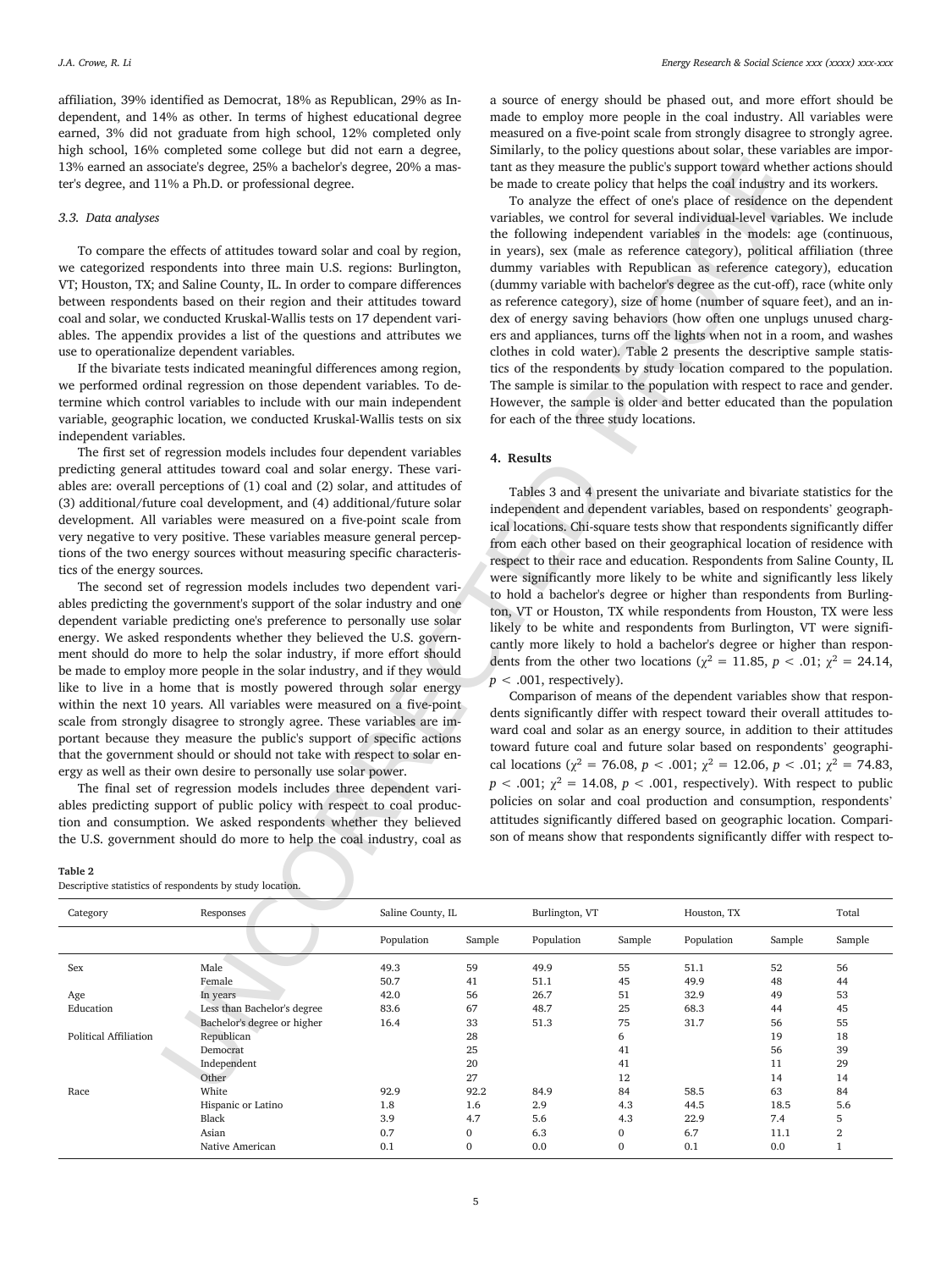#### **Table 3**

Univariate and bivariate statistics for independent variables by study location.

|                                    | Burlington, VT $(n = 69)$ |                          | Saline County, IL $(n = 64)$ |                          | Houston, TX $(n = 27)$ |           |            |
|------------------------------------|---------------------------|--------------------------|------------------------------|--------------------------|------------------------|-----------|------------|
|                                    | % or Mean                 | <b>SD</b>                | % or Mean                    | <b>SD</b>                | % or Mean              | <b>SD</b> | Chi-square |
| Sex (%male)                        | 55.00                     | $\overline{\phantom{a}}$ | 59.00                        | _                        | 52.00                  | _         | 0.50       |
| Age                                | 51.39                     | 18.11                    | 56.51                        | 19.32                    | 50.41                  | 21.60     | 3.39       |
| Bachelor's degree or higher (%yes) | 75.00                     |                          | 33.00                        | $\overline{\phantom{a}}$ | 56.00                  |           | $24.14***$ |
| Race (%white)                      | 84.00                     | $\hspace{0.05cm}$        | 92.00                        | _                        | 63.00                  |           | $11.85**$  |
| Save energy                        | 8.35                      | 1.51                     | 7.82                         | 1.66                     | 7.63                   | 1.73      | 5.61       |
| Home size                          | 1629.82                   | 901.43                   | 1735.22                      | 977.44                   | 1711.41                | 901.73    | 0.64       |

#### **Table 4**

|                                                                                           |               |      |                |       | % or Mean    |      | <b>SD</b>      | % or Mean                    | <b>SD</b>           | % or Mean          | <b>SD</b>                                                                                                                                                 | Chi              |
|-------------------------------------------------------------------------------------------|---------------|------|----------------|-------|--------------|------|----------------|------------------------------|---------------------|--------------------|-----------------------------------------------------------------------------------------------------------------------------------------------------------|------------------|
| Sex (%male)                                                                               |               |      |                | 55.00 |              |      |                | 59.00                        |                     | 52.00              |                                                                                                                                                           | 0.50             |
| Age                                                                                       |               |      |                | 51.39 |              |      | 18.11          | 56.51                        | 19.32               | 50.41              | 21.60                                                                                                                                                     | 3.39             |
| Bachelor's degree or higher (%yes)                                                        |               |      |                | 75.00 |              |      |                | 33.00                        |                     | 56.00              |                                                                                                                                                           | 24.1             |
| Race (%white)                                                                             |               |      |                | 84.00 |              |      |                | 92.00                        |                     | 63.00              |                                                                                                                                                           | 11.3             |
| Save energy                                                                               |               |      |                | 8.35  |              |      | 1.51           | 7.82                         | 1.66                | 7.63               | 1.73                                                                                                                                                      | 5.6              |
| Home size                                                                                 |               |      |                |       | 1629.82      |      | 901.43         | 1735.22                      | 977.44              | 1711.41            | 901.73                                                                                                                                                    | 0.6 <sup>4</sup> |
| <sup>∗</sup> <i>p</i> < .01.<br>*** $p < .001$ .<br>Table 4                               |               |      |                |       |              |      |                | Table 5                      |                     |                    |                                                                                                                                                           |                  |
| Univariate and bivariate statistics for dependent variables by study location.            |               |      |                |       |              |      |                |                              |                     |                    | Ordinal regression models predicting attitudes toward coal and solar develo                                                                               |                  |
|                                                                                           | Burlington,   |      | Saline County, |       | Houston, TX  |      |                |                              | Overall             | Overall            | Attitude toward                                                                                                                                           | Attitu           |
|                                                                                           | $VT (n = 69)$ |      | IL $(n = 64)$  |       | $(n = 27)$   |      |                | Independent                  | attitude            | attitude           | additional/future                                                                                                                                         | additi           |
|                                                                                           |               |      |                |       |              |      |                | and Control                  | about               | about              | coal                                                                                                                                                      | solar            |
|                                                                                           | % or<br>Mean  | SD   | $%$ or<br>Mean | SD    | % or<br>Mean | SD   | Chi-<br>square | Variables                    | coal <sup>a</sup>   | solara             | development <sup>a</sup>                                                                                                                                  | develo           |
|                                                                                           |               |      |                |       |              |      |                | Burlington, VT               | 3.408***            | $-0.695$           | 3.230***                                                                                                                                                  | $-1.13$          |
| Overall attitude                                                                          | 1.40          | 0.72 | 3.59           | 1.23  | 2.26         | 1.06 | 76.08***       |                              | (0.493)             | (0.473)            | (0.492)                                                                                                                                                   | (0.47)           |
| about coal                                                                                |               |      |                |       |              |      |                | Houston, TX                  | 1.836***            | $-0.155$           | 1.483**                                                                                                                                                   | $-0.38$          |
| Overall attitude                                                                          | 4.69          | 0.72 | 4.19           | 1.05  | 4.56         | 0.64 | 12.06**        |                              | (0.503)             | (0.538)            | (0.495)                                                                                                                                                   | (0.525)          |
| about solar<br>Attitude toward                                                            |               |      |                |       |              | 0.99 | 74.83***       | Democrat                     | $2.253***$          | $-1.140*$          | 2.286***                                                                                                                                                  | $-1.01$          |
| future coal                                                                               | 1.36          | 0.84 | 3.57           | 1.30  | 2.15         |      |                | (yes)                        |                     |                    |                                                                                                                                                           |                  |
| development                                                                               |               |      |                |       |              |      |                |                              | (0.492)<br>$1.221*$ | (0.509)            | (0.500)<br>0.899                                                                                                                                          | (0.497)          |
| Attitude toward                                                                           | 4.66          | 0.77 | 4.19           | 0.95  | 4.52         | 0.58 | 14.08***       | Independent<br>(yes)         |                     | $-0.706$           |                                                                                                                                                           | $-0.70$          |
| future solar                                                                              |               |      |                |       |              |      |                |                              | (0.485)             | (0.513)            | (0.481)                                                                                                                                                   | (0.510)          |
| development                                                                               |               |      |                |       |              |      |                | Other political              | 0.425               | $-0.70$            | 0.202                                                                                                                                                     | $-0.39$          |
| Solar impact on                                                                           | 4.36          | 0.89 | 3.89           | 0.93  | 4.26         | 0.90 | 10.92**        | (yes)                        |                     |                    |                                                                                                                                                           |                  |
| climate                                                                                   |               |      |                |       |              |      |                |                              | (0.547)             | (0.578)            | (0.542)                                                                                                                                                   | (0.595)          |
| change                                                                                    |               |      |                |       |              |      |                | Sex (male)                   | 0.158               | $-0.155$           | 0.164                                                                                                                                                     | $-0.44$          |
| Solar impact on                                                                           | 4.44          | 0.81 | 4.10           | 0.86  | 4.44         | 0.80 | $7.67*$        |                              | (0.362)             | (0.395)            | (0.369)                                                                                                                                                   | (0.389)          |
| air quality                                                                               |               |      |                |       |              |      |                | Age                          | 0.001               | $-0.015$           | 0.002                                                                                                                                                     | $-0.01$          |
| Coal impact on                                                                            | 1.38          | 0.65 | 2.74           | 1.03  | 1.96         | 0.98 | 54.75***       |                              | (0.009)             | (0.010)            | (0.009)                                                                                                                                                   | (0.009)          |
| climate                                                                                   |               |      |                |       |              |      |                | Bachelor's                   | 0.485               | $-0.301$           | 0.587                                                                                                                                                     | $-0.00$          |
| change<br>Coal impact on                                                                  | 1.29          | 0.55 | 2.57           | 1.09  | 1.85         | 0.95 | 52.06***       | degree or                    |                     |                    |                                                                                                                                                           |                  |
| air quality                                                                               |               |      |                |       |              |      |                | higher (yes)                 |                     |                    |                                                                                                                                                           |                  |
| Coal hazardous                                                                            | 4.35          | 1.25 | 3.28           | 1.35  | 4.04         | 1.25 | 27.59***       |                              | (0.362)             | (0.400)            | (0.366)                                                                                                                                                   | (0.394)          |
| to                                                                                        |               |      |                |       |              |      |                | Race (white)                 | .595<br>(0.479)     | .300               | 0.340<br>(0.491)                                                                                                                                          | 0.394<br>(0.576) |
| environment                                                                               |               |      |                |       |              |      |                | Save energy                  | $-0.274**$          | (0.581)<br>$.277*$ | $-0.189$                                                                                                                                                  | 0.439            |
| Help coal                                                                                 | 1.53          | 0.91 | 3.57           | 1.46  | 1.89         | 0.93 | 58.56***       |                              | (0.104)             | (0.112)            | (0.104)                                                                                                                                                   | (0.116)          |
| industry                                                                                  |               |      |                |       |              |      |                | Home size                    | .000                | .000               | .000                                                                                                                                                      | .000             |
| Help employ                                                                               | 1.65          | 0.94 | 3.43           | 1.42  | 2.04         | 1.19 | 48.47***       |                              | (0.000)             | (0.000)            | (0.000)                                                                                                                                                   | (0.000)          |
| coal workers                                                                              |               |      |                |       |              |      |                | Pseudo $R^2$                 | 0.562               | 0.173              | 0.533                                                                                                                                                     | 0.232            |
| Coal should be                                                                            | 4.23          | 1.27 | 2.34           | 1.44  | 3.78         | 1.22 | 46.89***       |                              |                     |                    |                                                                                                                                                           |                  |
| phased out<br>Help solar                                                                  | 4.25          | 1.10 | 3.70           | 1.34  | 4.19         | 1.27 | $8.66*$        |                              |                     |                    | Unstandardized coefficients reported with standard errors in parentheses.                                                                                 |                  |
| industry                                                                                  |               |      |                |       |              |      |                |                              |                     |                    | <sup>a</sup> Ordinal regression was used. When conducting ordinal regression in                                                                           |                  |
| Help employ                                                                               | 4.19          | 1.07 | 3.95           | 1.16  | 4.44         | 0.85 | $4.88^{+}$     |                              |                     |                    | category is used as the reference category. For instance, Democrat (code<br>reference category and the coefficient is for Republican (coded as 0). This i |                  |
| solar workers                                                                             |               |      |                |       |              |      |                | for logistic regression.     |                     |                    |                                                                                                                                                           |                  |
| Live in a home                                                                            | 4.40          | 0.92 | 3.66           | 1.36  | 4.41         | 0.75 | 12.35**        | $p < .05$ .                  |                     |                    |                                                                                                                                                           |                  |
| powered by                                                                                |               |      |                |       |              |      |                | <sup>∗</sup> <i>p</i> < .01. |                     |                    |                                                                                                                                                           |                  |
| solar                                                                                     |               |      |                |       |              |      |                | *** $p < .001$ .             |                     |                    |                                                                                                                                                           |                  |
| + $p < .10$ .                                                                             |               |      |                |       |              |      |                |                              |                     |                    |                                                                                                                                                           |                  |
| $p < .05$ .                                                                               |               |      |                |       |              |      |                |                              |                     |                    |                                                                                                                                                           |                  |
| <sup>∗</sup> <i>p</i> < .01.                                                              |               |      |                |       |              |      |                |                              |                     |                    | personal attributes. The ordinal regression findings show a                                                                                               |                  |
| *** $p < .001$ .                                                                          |               |      |                |       |              |      |                |                              |                     |                    | relationship between geographical location and attitudes to                                                                                               |                  |
|                                                                                           |               |      |                |       |              |      |                |                              |                     |                    | with residents from Burlington, VT ( $\beta$ = 3.41, $p$ < .001) an                                                                                       |                  |
| ward whether the government should help the coal industry, help em-                       |               |      |                |       |              |      |                |                              |                     |                    | TX ( $\beta$ = 1.84, $p$ < .001) less likely than residents from Sali                                                                                     |                  |
| ploy more coal workers, phase coal out, help the solar industry, help                     |               |      |                |       |              |      |                |                              |                     |                    | IL to have a positive attitude toward coal. With respect to                                                                                               |                  |
| employ more workers in solar, and whether they would like to live in                      |               |      |                |       |              |      |                |                              |                     |                    |                                                                                                                                                           |                  |
|                                                                                           |               |      |                |       |              |      |                |                              |                     |                    | future coal development, residents from Burlington, VT                                                                                                    |                  |
| a home powered by solar ( $\chi^2 = 58.56$ , $p < .001$ ; $\chi^2 = 48.47$ , $p < .001$ ; |               |      |                |       |              |      |                |                              |                     |                    | $p < .001$ ) and Houston, TX ( $\beta = 1.48$ , $p < .01$ ) were less                                                                                     |                  |

 $+p < .10$ .

ward whether the government should help the coal industry, help employ more coal workers, phase coal out, help the solar industry, help employ more workers in solar, and whether they would like to live in a home powered by solar ( $\chi^2 = 58.56, p < .001; \chi^2 = 48.47, p < .001;$  $\chi^2 = 46.89$ ,  $p < .001$ ;  $\chi^2 = 8.66$ ,  $p < .05$ ;  $\chi^2 = 4.88$ ,  $p < .10$ ;  $\chi^2 = 12.35, p < .01$ ).

Table 5 displays the results for the relationship between geographical location and attitudes toward coal and solar while controlling for

| Independent<br>and Control<br>Variables | Overall<br>attitude<br>about<br>coal <sup>a</sup> | Overall<br>attitude<br>about<br>solarª | Attitude toward<br>additional/future<br>coal<br>development <sup>a</sup> | Attitude toward<br>additional/future<br>solar<br>development <sup>a</sup> |
|-----------------------------------------|---------------------------------------------------|----------------------------------------|--------------------------------------------------------------------------|---------------------------------------------------------------------------|
| Burlington, VT                          | 3.408***                                          | $-0.695$                               | 3.230***                                                                 | $-1.135*$                                                                 |
|                                         | (0.493)                                           | (0.473)                                | (0.492)                                                                  | (0.471)                                                                   |
| Houston, TX                             | 1.836***                                          | $-0.155$                               | 1.483**                                                                  | $-0.385$                                                                  |
|                                         | (0.503)                                           | (0.538)                                | (0.495)                                                                  | (0.525)                                                                   |
| Democrat<br>(yes)                       | 2.253***                                          | $-1.140*$                              | 2.286***                                                                 | $-1.016*$                                                                 |
|                                         | (0.492)                                           | (0.509)                                | (0.500)                                                                  | (0.497)                                                                   |
| Independent<br>( <b>ves</b> )           | $1.221*$                                          | $-0.706$                               | 0.899                                                                    | $-0.706$                                                                  |
|                                         | (0.485)                                           | (0.513)                                | (0.481)                                                                  | (0.510)                                                                   |
| Other political<br>(yes)                | 0.425                                             | $-0.70$                                | 0.202                                                                    | $-0.399$                                                                  |
|                                         | (0.547)                                           | (0.578)                                | (0.542)                                                                  | (0.595)                                                                   |
| Sex (male)                              | 0.158                                             | $-0.155$                               | 0.164                                                                    | $-0.449$                                                                  |
|                                         | (0.362)                                           | (0.395)                                | (0.369)                                                                  | (0.389)                                                                   |
| Age                                     | 0.001                                             | $-0.015$                               | 0.002                                                                    | $-0.010$                                                                  |
|                                         | (0.009)                                           | (0.010)                                | (0.009)                                                                  | (0.009)                                                                   |
| Bachelor's<br>degree or<br>higher (yes) | 0.485                                             | $-0.301$                               | 0.587                                                                    | $-0.009$                                                                  |
|                                         | (0.362)                                           | (0.400)                                | (0.366)                                                                  | (0.394)                                                                   |
| Race (white)                            | .595                                              | .300                                   | 0.340                                                                    | 0.394                                                                     |
|                                         | (0.479)                                           | (0.581)                                | (0.491)                                                                  | (0.576)                                                                   |
| Save energy                             | $-0.274**$                                        | $.277*$                                | $-0.189$                                                                 | $0.439***$                                                                |
|                                         | (0.104)                                           | (0.112)                                | (0.104)                                                                  | (0.116)                                                                   |
| Home size                               | .000                                              | .000                                   | .000                                                                     | .000                                                                      |
|                                         | (0.000)                                           | (0.000)                                | (0.000)                                                                  | (0.000)                                                                   |
| Pseudo $R^2$                            | 0.562                                             | 0.173                                  | 0.533                                                                    | 0.232                                                                     |

Ordinal regression models predicting attitudes toward coal and solar development.

<sup>a</sup> Ordinal regression was used. When conducting ordinal regression in SPSS, the last category is used as the reference category. For instance, Democrat (coded as 1) is the reference category and the coefficient is for Republican (coded as 0). This is the opposite for logistic regression.

personal attributes. The ordinal regression findings show a significant relationship between geographical location and attitudes toward coal, with residents from Burlington, VT ( $β = 3.41, p < .001$ ) and Houston, TX ( $\beta$  = 1.84,  $p < .001$ ) less likely than residents from Saline County, IL to have a positive attitude toward coal. With respect to additional/ future coal development, residents from Burlington, VT (β = 3.23, *p* < .001) and Houston, TX (β = 1.48, *p* < .01) were less likely than residents from Saline County, IL to have a positive attitude but respondents from Burlington, VT were more likely than residents from Saline

 $p < .05$ .

<sup>&</sup>lt;sup>∗</sup> *p* < .01.

<sup>\*\*\*</sup>  $p < .001$ .

 $p < .05$ .

<sup>&</sup>lt;sup>∗</sup>*∗ p* < .01.

<sup>\*\*\*</sup>  $p < .001$ .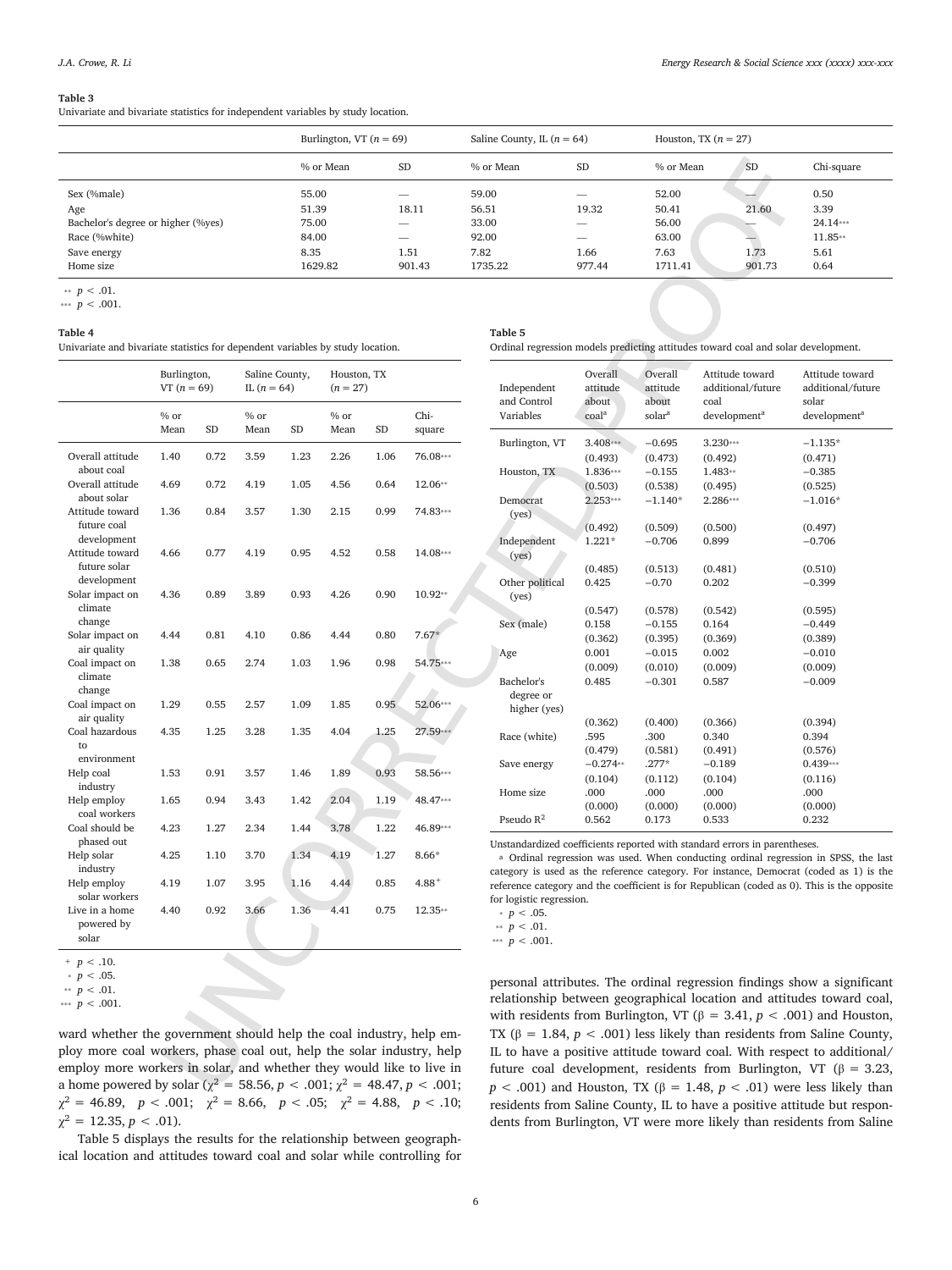County, IL to have a positive attitude toward additional/future solar development (β = -1.14, *p* < .05).

Table 6 displays the results between geographical location and solar public policy while controlling for personal attributes. According to the ordinal regression findings, respondents from Burlington, VT ( $\beta$  = −0.89, *p* < .05) were more likely than respondents from Saline County, IL to prefer to live in a home that was mostly powered through solar energy. Table 7 displays the results between geographical location and coal public policy while controlling for personal attributes. The ordinal regression findings show a significant relationship between geographical location and one's perception of the federal government helping the coal industry. Residents of Burlington, VT ( $\beta$  = 2.56, *p* < .001) and Houston, TX ( $β = 1.82, p < .001$ ) were less likely than respondents from Saline County, IL to agree that the U.S. government should do more to help the coal industry. Similarly, respondents from Burlington, VT (β = 1.85, *p* < .001) and from Houston, TX (β = 1.51, *p* < .01) were less likely than respondents from Saline County, IL to agree that more effort should be made to employ more people in the coal industry. While respondents from Burlington, VT ( $β = -2.14, p < .001$ ) and Houston, TX ( $β = -1.57$ ,  $p < .01$ ) were more likely than respondents from Saline County, IL to agree that coal should be phased out as a source of energy.

#### **5. Discussion**

In this study, we surveyed respondents from three areas across the United States with contrastive present and historical ties to coal and solar to better understand how place influences their attitudes toward coal and solar energy and support for just transition policies. Saline County, IL has a long history of coal mining, but no current solar production. Houston, TX has long-standing ties to oil, no ties to coal, and

|--|--|

| Ordinal regression models predicting attitudes toward solar policy. |  |  |  |  |  |  |
|---------------------------------------------------------------------|--|--|--|--|--|--|
|---------------------------------------------------------------------|--|--|--|--|--|--|

| Independent and<br><b>Control Variables</b> | Help solar<br>industry <sup>a</sup> | Help employ<br>solar workers <sup>a</sup> | Live in a home<br>powered by solar <sup>a</sup> |
|---------------------------------------------|-------------------------------------|-------------------------------------------|-------------------------------------------------|
| Burlington, VT                              | $-0.482$                            | $-0.147$                                  | $-0.889*$                                       |
|                                             | (0.416)                             | (0.424)                                   | (0.434)                                         |
| Houston, TX                                 | $-0.476$                            | $-0.649$                                  | $-0.491$                                        |
|                                             | (0.504)                             | (0.526)                                   | (0.524)                                         |
| Democrat (yes)                              | $-1.965***$                         | $-1.927***$                               | $-1.986***$                                     |
|                                             | (0.470)                             | (0.480)                                   | (0.486)                                         |
| Independent (yes)                           | $-1.274**$                          | $-1.025*$                                 | $-0.709$                                        |
|                                             | (0.471)                             | (0.475)                                   | (0.468)                                         |
| Other political (yes)                       | $-1.463**$                          | $-1.073$                                  | $-1.210*$                                       |
|                                             | (0.564)                             | (0.565)                                   | (0.566)                                         |
| Sex (male)                                  | $-0.023$                            | 0.539                                     | 0.629                                           |
|                                             | (0.349)                             | (0.361)                                   | (0.370)                                         |
| Age                                         | $-0.001$                            | $-0.005$                                  | $-0.019$                                        |
|                                             | (0.009)                             | (0.009)                                   | (0.009)                                         |
| Bachelor's degree or<br>higher (yes)        | 0.306                               | $0.789*$                                  | 0.167                                           |
|                                             | (0.362)                             | (0.377)                                   | (0.378)                                         |
| Race (white)                                | 0.927                               | .581                                      | 0.866                                           |
|                                             | (0.534)                             | (0.529)                                   | (0.581)                                         |
| Save energy                                 | $0.269**$                           | .431***                                   | $0.325**$                                       |
|                                             | (0.102)                             | (0.108)                                   | (0.106)                                         |
| Home size                                   | .000                                | .000                                      | .000                                            |
|                                             | (0.000)                             | (0.000)                                   | (0.000)                                         |
| Pseudo $R^2$                                | 0.562                               | 0.173                                     | 0.533                                           |

Unstandardized coefficients reported with standard errors in parentheses.

a Ordinal regression was used. When conducting ordinal regression in SPSS, the last category is used as the reference category. For instance, Democrat (coded as 1) is the reference category and the coefficient is for Republican (coded as 0). This is the opposite for logistic regression.

**Table 7**

|  |  |  |  | Ordinal regression models predicting attitudes toward coal policy. |  |  |  |  |
|--|--|--|--|--------------------------------------------------------------------|--|--|--|--|
|--|--|--|--|--------------------------------------------------------------------|--|--|--|--|

| gression findings, respondents from Burlington, VT<br>2.558***<br>1.853***<br>$-2.136***$<br>Burlington, VT<br>05) were more likely than respondents from Saline<br>(0.421)<br>(0.453)<br>(0.436)<br>er to live in a home that was mostly powered through<br>1.820***<br>$-1.571**$<br>Houston, TX<br>$1.513**$<br>E 7 displays the results between geographical location<br>(0.512)<br>(0.494)<br>(0.504)<br>licy while controlling for personal attributes. The or-<br>Democrat (yes)<br>1.977***<br>2.364***<br>$-2.457***$<br>(0.481)<br>(0.496)<br>ndings show a significant relationship between geo-<br>(0.483)<br>Independent (yes)<br>0.717<br>1.406**<br>$-1.038*$<br>and one's perception of the federal government help-<br>(0.472)<br>(0.473)<br>(0.477)<br>try. Residents of Burlington, VT ( $\beta$ = 2.56, <i>p</i> < .001)<br>Other political (yes)<br>0.886<br>$-0.497$<br>0.365<br>$\beta = 1.82, p < .001$ ) were less likely than respondents<br>(0.547)<br>(0.541)<br>(0.548)<br>ty, IL to agree that the U.S. government should do<br>0.452<br>0.397<br>0.101<br>Sex (male)<br>(0.359)<br>(0.353)<br>(0.359)<br>coal industry. Similarly, respondents from Burlington,<br>0.010<br>Age<br>0.014<br>$-0.018*$<br>< .001) and from Houston, TX (β = 1.51, $p < .01$ )<br>(0.009)<br>(0.008)<br>(0.009)<br>an respondents from Saline County, IL to agree that<br>Bachelor's degree or<br>0.662<br>.598<br>$-0.583$<br>I be made to employ more people in the coal indus-<br>higher (yes)<br>(0.364)<br>(0.355)<br>(0.367)<br>lents from Burlington, VT ( $\beta$ = -2.14, $p$ < .001) and<br>.306<br>Race (white)<br>.256<br>$-0.801$<br>$-1.57, p < .01$ ) were more likely than respondents<br>(0.502)<br>(0.472)<br>(0.496)<br>ty, IL to agree that coal should be phased out as a<br>Save energy<br>$-0.168$<br>$-0.150$<br>$0.330**$<br>(0.102)<br>(0.101)<br>(0.106)<br>.000<br>.000<br>.000<br>Home size<br>(0.000)<br>(0.000)<br>(0.000)<br>Pseudo $R^2$<br>0.455<br>0.412<br>0.473<br>we surveyed respondents from three areas across the<br>Unstandardized coefficients reported with standard errors in parentheses.<br><sup>a</sup> Ordinal regression was used. When conducting ordinal regression in SPSS, the last<br>n contrastive present and historical ties to coal and<br>category is used as the reference category. For instance, Democrat (coded as 1) is the<br>derstand how place influences their attitudes toward<br>reference category and the coefficient is for Republican (coded as 0). This is the opposite<br>ergy and support for just transition policies. Saline<br>for logistic regression.<br>ong history of coal mining, but no current solar pro-<br>• $p < .05$ .<br>TX has long-standing ties to oil, no ties to coal, and<br>** $p < .01$ .<br>*** $p < .001$ .<br>lels predicting attitudes toward solar policy.<br>an emerging solar industry. Burlington, VT has no historical ties to fos-<br>Live in a home<br>Help solar<br>Help employ<br>sil fuel production of any kind and is solely powered by renewable en-<br>solar workers <sup>a</sup><br>powered by solar <sup>a</sup><br>industry <sup>a</sup><br>ergy. With these findings, we show that geographical location is a strong<br>indicator of attitudes and support of coal and solar policies. The hy-<br>$-0.482$<br>$-0.147$<br>$-0.889*$<br>potheses (H1-H6) were found as true statements based on the survey<br>(0.434)<br>(0.416)<br>(0.424)<br>$-0.476$<br>$-0.649$<br>$-0.491$<br>and statistics. Regardless of demographic characteristics, respondents in<br>(0.504)<br>(0.524)<br>(0.526)<br>Saline County, IL, an area with a long history of coal mining, had sig-<br>$-1.965***$<br>$-1.927***$<br>$-1.986***$<br>nificantly more favorable attitudes toward coal than respondents of lo-<br>(0.470)<br>(0.486)<br>(0.480)<br>cations without a tie to coal. Respondents from Saline County, IL also<br>$-1.274**$<br>$-1.025*$<br>$-0.709$<br>were more favorable toward policies that benefitted the coal industry<br>(0.471)<br>(0.468)<br>(0.475)<br>and workers and were less likely to believe that coal was hazardous to<br>$-1.210*$<br>$-1.463**$<br>$-1.073$<br>the environment than the respondents from other regions. Respondents<br>(0.564)<br>(0.565)<br>(0.566)<br>$-0.023$<br>0.539<br>0.629<br>from Burlington, VT and Houston, TX were significantly more favor-<br>(0.349)<br>(0.370)<br>(0.361)<br>able toward existing solar energy and solar positively affecting climate<br>$-0.005$<br>$-0.001$<br>$-0.019$<br>change. In addition, respondents from Burlington, VT were significantly<br>(0.009)<br>(0.009)<br>(0.009)<br>more favorable toward policy that provided for additional solar energy<br>0.789*<br>0.306<br>0.167<br>and living in a home powered by solar energy.<br>(0.362)<br>(0.377)<br>(0.378)<br>Thus, our results suggest that one's place of residence as it relates<br>0.927<br>.581<br>0.866<br>to energy production and consumption matters. Residents of regions<br>(0.534)<br>(0.529)<br>(0.581)<br>with an economic identity tied to a non-renewable energy source may<br>$0.269**$<br>$.431***$<br>$0.325**$<br>be less receptive to funding and other resources earmarked for renew-<br>(0.102)<br>(0.108)<br>(0.106)<br>.000<br>.000<br>.000<br>able energy as they are skeptical that their communities will benefit<br>(0.000)<br>(0.000)<br>(0.000)<br>from renewable energy. With respect to coal, the number of people em-<br>0.562<br>0.173<br>0.533<br>ployed in coal mining had dropped from 178,000 in 1985 to 52,000 in<br>2018, a reduction of 71% [57]. On the other hand, the number of so-<br>ients reported with standard errors in parentheses.<br>was used. When conducting ordinal regression in SDSS, the last<br>$000 \div$<br>0010 |  | s the results between geographical location and so-<br>while controlling for personal attributes. According | Independent and<br>Control Variables | Help coal<br>industry <sup>a</sup> | Help employ coal<br>workers <sup>a</sup> | Coal should be<br>phased out <sup>a</sup> |
|--------------------------------------------------------------------------------------------------------------------------------------------------------------------------------------------------------------------------------------------------------------------------------------------------------------------------------------------------------------------------------------------------------------------------------------------------------------------------------------------------------------------------------------------------------------------------------------------------------------------------------------------------------------------------------------------------------------------------------------------------------------------------------------------------------------------------------------------------------------------------------------------------------------------------------------------------------------------------------------------------------------------------------------------------------------------------------------------------------------------------------------------------------------------------------------------------------------------------------------------------------------------------------------------------------------------------------------------------------------------------------------------------------------------------------------------------------------------------------------------------------------------------------------------------------------------------------------------------------------------------------------------------------------------------------------------------------------------------------------------------------------------------------------------------------------------------------------------------------------------------------------------------------------------------------------------------------------------------------------------------------------------------------------------------------------------------------------------------------------------------------------------------------------------------------------------------------------------------------------------------------------------------------------------------------------------------------------------------------------------------------------------------------------------------------------------------------------------------------------------------------------------------------------------------------------------------------------------------------------------------------------------------------------------------------------------------------------------------------------------------------------------------------------------------------------------------------------------------------------------------------------------------------------------------------------------------------------------------------------------------------------------------------------------------------------------------------------------------------------------------------------------------------------------------------------------------------------------------------------------------------------------------------------------------------------------------------------------------------------------------------------------------------------------------------------------------------------------------------------------------------------------------------------------------------------------------------------------------------------------------------------------------------------------------------------------------------------------------------------------------------------------------------------------------------------------------------------------------------------------------------------------------------------------------------------------------------------------------------------------------------------------------------------------------------------------------------------------------------------------------------------------------------------------------------------------------------------------------------------------------------------------------------------------------------------------------------------------------------------------------------------------------------------------------------------------------------------------------------------------------------------------------------------------------------------------------------------------------------------------------------------------------------------------------------------------------------------------------------------------------------------------------------------------------------------------------------------------------------------------------------------------------------------------------------------------------------------------------------------------------------------------------------------------------------------------------------------------------------------------------------------------------------------------------------------------------------------------------------------------------------------------------------------------------------------------------------------------------------------------------------------------------------------------------------------------------------------------------------------------------------------------------------------------------------------------------------------------------------------------------------------------------------------------------------------------------------------------------------------------------------------------------------------------------------------------------------------------------------------|--|-------------------------------------------------------------------------------------------------------------|--------------------------------------|------------------------------------|------------------------------------------|-------------------------------------------|
|                                                                                                                                                                                                                                                                                                                                                                                                                                                                                                                                                                                                                                                                                                                                                                                                                                                                                                                                                                                                                                                                                                                                                                                                                                                                                                                                                                                                                                                                                                                                                                                                                                                                                                                                                                                                                                                                                                                                                                                                                                                                                                                                                                                                                                                                                                                                                                                                                                                                                                                                                                                                                                                                                                                                                                                                                                                                                                                                                                                                                                                                                                                                                                                                                                                                                                                                                                                                                                                                                                                                                                                                                                                                                                                                                                                                                                                                                                                                                                                                                                                                                                                                                                                                                                                                                                                                                                                                                                                                                                                                                                                                                                                                                                                                                                                                                                                                                                                                                                                                                                                                                                                                                                                                                                                                                                                                                                                                                                                                                                                                                                                                                                                                                                                                                                                                                                                              |  |                                                                                                             |                                      |                                    |                                          |                                           |
|                                                                                                                                                                                                                                                                                                                                                                                                                                                                                                                                                                                                                                                                                                                                                                                                                                                                                                                                                                                                                                                                                                                                                                                                                                                                                                                                                                                                                                                                                                                                                                                                                                                                                                                                                                                                                                                                                                                                                                                                                                                                                                                                                                                                                                                                                                                                                                                                                                                                                                                                                                                                                                                                                                                                                                                                                                                                                                                                                                                                                                                                                                                                                                                                                                                                                                                                                                                                                                                                                                                                                                                                                                                                                                                                                                                                                                                                                                                                                                                                                                                                                                                                                                                                                                                                                                                                                                                                                                                                                                                                                                                                                                                                                                                                                                                                                                                                                                                                                                                                                                                                                                                                                                                                                                                                                                                                                                                                                                                                                                                                                                                                                                                                                                                                                                                                                                                              |  |                                                                                                             |                                      |                                    |                                          |                                           |
|                                                                                                                                                                                                                                                                                                                                                                                                                                                                                                                                                                                                                                                                                                                                                                                                                                                                                                                                                                                                                                                                                                                                                                                                                                                                                                                                                                                                                                                                                                                                                                                                                                                                                                                                                                                                                                                                                                                                                                                                                                                                                                                                                                                                                                                                                                                                                                                                                                                                                                                                                                                                                                                                                                                                                                                                                                                                                                                                                                                                                                                                                                                                                                                                                                                                                                                                                                                                                                                                                                                                                                                                                                                                                                                                                                                                                                                                                                                                                                                                                                                                                                                                                                                                                                                                                                                                                                                                                                                                                                                                                                                                                                                                                                                                                                                                                                                                                                                                                                                                                                                                                                                                                                                                                                                                                                                                                                                                                                                                                                                                                                                                                                                                                                                                                                                                                                                              |  |                                                                                                             |                                      |                                    |                                          |                                           |
|                                                                                                                                                                                                                                                                                                                                                                                                                                                                                                                                                                                                                                                                                                                                                                                                                                                                                                                                                                                                                                                                                                                                                                                                                                                                                                                                                                                                                                                                                                                                                                                                                                                                                                                                                                                                                                                                                                                                                                                                                                                                                                                                                                                                                                                                                                                                                                                                                                                                                                                                                                                                                                                                                                                                                                                                                                                                                                                                                                                                                                                                                                                                                                                                                                                                                                                                                                                                                                                                                                                                                                                                                                                                                                                                                                                                                                                                                                                                                                                                                                                                                                                                                                                                                                                                                                                                                                                                                                                                                                                                                                                                                                                                                                                                                                                                                                                                                                                                                                                                                                                                                                                                                                                                                                                                                                                                                                                                                                                                                                                                                                                                                                                                                                                                                                                                                                                              |  |                                                                                                             |                                      |                                    |                                          |                                           |
|                                                                                                                                                                                                                                                                                                                                                                                                                                                                                                                                                                                                                                                                                                                                                                                                                                                                                                                                                                                                                                                                                                                                                                                                                                                                                                                                                                                                                                                                                                                                                                                                                                                                                                                                                                                                                                                                                                                                                                                                                                                                                                                                                                                                                                                                                                                                                                                                                                                                                                                                                                                                                                                                                                                                                                                                                                                                                                                                                                                                                                                                                                                                                                                                                                                                                                                                                                                                                                                                                                                                                                                                                                                                                                                                                                                                                                                                                                                                                                                                                                                                                                                                                                                                                                                                                                                                                                                                                                                                                                                                                                                                                                                                                                                                                                                                                                                                                                                                                                                                                                                                                                                                                                                                                                                                                                                                                                                                                                                                                                                                                                                                                                                                                                                                                                                                                                                              |  |                                                                                                             |                                      |                                    |                                          |                                           |
|                                                                                                                                                                                                                                                                                                                                                                                                                                                                                                                                                                                                                                                                                                                                                                                                                                                                                                                                                                                                                                                                                                                                                                                                                                                                                                                                                                                                                                                                                                                                                                                                                                                                                                                                                                                                                                                                                                                                                                                                                                                                                                                                                                                                                                                                                                                                                                                                                                                                                                                                                                                                                                                                                                                                                                                                                                                                                                                                                                                                                                                                                                                                                                                                                                                                                                                                                                                                                                                                                                                                                                                                                                                                                                                                                                                                                                                                                                                                                                                                                                                                                                                                                                                                                                                                                                                                                                                                                                                                                                                                                                                                                                                                                                                                                                                                                                                                                                                                                                                                                                                                                                                                                                                                                                                                                                                                                                                                                                                                                                                                                                                                                                                                                                                                                                                                                                                              |  |                                                                                                             |                                      |                                    |                                          |                                           |
|                                                                                                                                                                                                                                                                                                                                                                                                                                                                                                                                                                                                                                                                                                                                                                                                                                                                                                                                                                                                                                                                                                                                                                                                                                                                                                                                                                                                                                                                                                                                                                                                                                                                                                                                                                                                                                                                                                                                                                                                                                                                                                                                                                                                                                                                                                                                                                                                                                                                                                                                                                                                                                                                                                                                                                                                                                                                                                                                                                                                                                                                                                                                                                                                                                                                                                                                                                                                                                                                                                                                                                                                                                                                                                                                                                                                                                                                                                                                                                                                                                                                                                                                                                                                                                                                                                                                                                                                                                                                                                                                                                                                                                                                                                                                                                                                                                                                                                                                                                                                                                                                                                                                                                                                                                                                                                                                                                                                                                                                                                                                                                                                                                                                                                                                                                                                                                                              |  |                                                                                                             |                                      |                                    |                                          |                                           |
|                                                                                                                                                                                                                                                                                                                                                                                                                                                                                                                                                                                                                                                                                                                                                                                                                                                                                                                                                                                                                                                                                                                                                                                                                                                                                                                                                                                                                                                                                                                                                                                                                                                                                                                                                                                                                                                                                                                                                                                                                                                                                                                                                                                                                                                                                                                                                                                                                                                                                                                                                                                                                                                                                                                                                                                                                                                                                                                                                                                                                                                                                                                                                                                                                                                                                                                                                                                                                                                                                                                                                                                                                                                                                                                                                                                                                                                                                                                                                                                                                                                                                                                                                                                                                                                                                                                                                                                                                                                                                                                                                                                                                                                                                                                                                                                                                                                                                                                                                                                                                                                                                                                                                                                                                                                                                                                                                                                                                                                                                                                                                                                                                                                                                                                                                                                                                                                              |  |                                                                                                             |                                      |                                    |                                          |                                           |
|                                                                                                                                                                                                                                                                                                                                                                                                                                                                                                                                                                                                                                                                                                                                                                                                                                                                                                                                                                                                                                                                                                                                                                                                                                                                                                                                                                                                                                                                                                                                                                                                                                                                                                                                                                                                                                                                                                                                                                                                                                                                                                                                                                                                                                                                                                                                                                                                                                                                                                                                                                                                                                                                                                                                                                                                                                                                                                                                                                                                                                                                                                                                                                                                                                                                                                                                                                                                                                                                                                                                                                                                                                                                                                                                                                                                                                                                                                                                                                                                                                                                                                                                                                                                                                                                                                                                                                                                                                                                                                                                                                                                                                                                                                                                                                                                                                                                                                                                                                                                                                                                                                                                                                                                                                                                                                                                                                                                                                                                                                                                                                                                                                                                                                                                                                                                                                                              |  |                                                                                                             |                                      |                                    |                                          |                                           |
|                                                                                                                                                                                                                                                                                                                                                                                                                                                                                                                                                                                                                                                                                                                                                                                                                                                                                                                                                                                                                                                                                                                                                                                                                                                                                                                                                                                                                                                                                                                                                                                                                                                                                                                                                                                                                                                                                                                                                                                                                                                                                                                                                                                                                                                                                                                                                                                                                                                                                                                                                                                                                                                                                                                                                                                                                                                                                                                                                                                                                                                                                                                                                                                                                                                                                                                                                                                                                                                                                                                                                                                                                                                                                                                                                                                                                                                                                                                                                                                                                                                                                                                                                                                                                                                                                                                                                                                                                                                                                                                                                                                                                                                                                                                                                                                                                                                                                                                                                                                                                                                                                                                                                                                                                                                                                                                                                                                                                                                                                                                                                                                                                                                                                                                                                                                                                                                              |  |                                                                                                             |                                      |                                    |                                          |                                           |
|                                                                                                                                                                                                                                                                                                                                                                                                                                                                                                                                                                                                                                                                                                                                                                                                                                                                                                                                                                                                                                                                                                                                                                                                                                                                                                                                                                                                                                                                                                                                                                                                                                                                                                                                                                                                                                                                                                                                                                                                                                                                                                                                                                                                                                                                                                                                                                                                                                                                                                                                                                                                                                                                                                                                                                                                                                                                                                                                                                                                                                                                                                                                                                                                                                                                                                                                                                                                                                                                                                                                                                                                                                                                                                                                                                                                                                                                                                                                                                                                                                                                                                                                                                                                                                                                                                                                                                                                                                                                                                                                                                                                                                                                                                                                                                                                                                                                                                                                                                                                                                                                                                                                                                                                                                                                                                                                                                                                                                                                                                                                                                                                                                                                                                                                                                                                                                                              |  |                                                                                                             |                                      |                                    |                                          |                                           |
|                                                                                                                                                                                                                                                                                                                                                                                                                                                                                                                                                                                                                                                                                                                                                                                                                                                                                                                                                                                                                                                                                                                                                                                                                                                                                                                                                                                                                                                                                                                                                                                                                                                                                                                                                                                                                                                                                                                                                                                                                                                                                                                                                                                                                                                                                                                                                                                                                                                                                                                                                                                                                                                                                                                                                                                                                                                                                                                                                                                                                                                                                                                                                                                                                                                                                                                                                                                                                                                                                                                                                                                                                                                                                                                                                                                                                                                                                                                                                                                                                                                                                                                                                                                                                                                                                                                                                                                                                                                                                                                                                                                                                                                                                                                                                                                                                                                                                                                                                                                                                                                                                                                                                                                                                                                                                                                                                                                                                                                                                                                                                                                                                                                                                                                                                                                                                                                              |  |                                                                                                             |                                      |                                    |                                          |                                           |
|                                                                                                                                                                                                                                                                                                                                                                                                                                                                                                                                                                                                                                                                                                                                                                                                                                                                                                                                                                                                                                                                                                                                                                                                                                                                                                                                                                                                                                                                                                                                                                                                                                                                                                                                                                                                                                                                                                                                                                                                                                                                                                                                                                                                                                                                                                                                                                                                                                                                                                                                                                                                                                                                                                                                                                                                                                                                                                                                                                                                                                                                                                                                                                                                                                                                                                                                                                                                                                                                                                                                                                                                                                                                                                                                                                                                                                                                                                                                                                                                                                                                                                                                                                                                                                                                                                                                                                                                                                                                                                                                                                                                                                                                                                                                                                                                                                                                                                                                                                                                                                                                                                                                                                                                                                                                                                                                                                                                                                                                                                                                                                                                                                                                                                                                                                                                                                                              |  |                                                                                                             |                                      |                                    |                                          |                                           |
|                                                                                                                                                                                                                                                                                                                                                                                                                                                                                                                                                                                                                                                                                                                                                                                                                                                                                                                                                                                                                                                                                                                                                                                                                                                                                                                                                                                                                                                                                                                                                                                                                                                                                                                                                                                                                                                                                                                                                                                                                                                                                                                                                                                                                                                                                                                                                                                                                                                                                                                                                                                                                                                                                                                                                                                                                                                                                                                                                                                                                                                                                                                                                                                                                                                                                                                                                                                                                                                                                                                                                                                                                                                                                                                                                                                                                                                                                                                                                                                                                                                                                                                                                                                                                                                                                                                                                                                                                                                                                                                                                                                                                                                                                                                                                                                                                                                                                                                                                                                                                                                                                                                                                                                                                                                                                                                                                                                                                                                                                                                                                                                                                                                                                                                                                                                                                                                              |  |                                                                                                             |                                      |                                    |                                          |                                           |
|                                                                                                                                                                                                                                                                                                                                                                                                                                                                                                                                                                                                                                                                                                                                                                                                                                                                                                                                                                                                                                                                                                                                                                                                                                                                                                                                                                                                                                                                                                                                                                                                                                                                                                                                                                                                                                                                                                                                                                                                                                                                                                                                                                                                                                                                                                                                                                                                                                                                                                                                                                                                                                                                                                                                                                                                                                                                                                                                                                                                                                                                                                                                                                                                                                                                                                                                                                                                                                                                                                                                                                                                                                                                                                                                                                                                                                                                                                                                                                                                                                                                                                                                                                                                                                                                                                                                                                                                                                                                                                                                                                                                                                                                                                                                                                                                                                                                                                                                                                                                                                                                                                                                                                                                                                                                                                                                                                                                                                                                                                                                                                                                                                                                                                                                                                                                                                                              |  |                                                                                                             |                                      |                                    |                                          |                                           |
|                                                                                                                                                                                                                                                                                                                                                                                                                                                                                                                                                                                                                                                                                                                                                                                                                                                                                                                                                                                                                                                                                                                                                                                                                                                                                                                                                                                                                                                                                                                                                                                                                                                                                                                                                                                                                                                                                                                                                                                                                                                                                                                                                                                                                                                                                                                                                                                                                                                                                                                                                                                                                                                                                                                                                                                                                                                                                                                                                                                                                                                                                                                                                                                                                                                                                                                                                                                                                                                                                                                                                                                                                                                                                                                                                                                                                                                                                                                                                                                                                                                                                                                                                                                                                                                                                                                                                                                                                                                                                                                                                                                                                                                                                                                                                                                                                                                                                                                                                                                                                                                                                                                                                                                                                                                                                                                                                                                                                                                                                                                                                                                                                                                                                                                                                                                                                                                              |  |                                                                                                             |                                      |                                    |                                          |                                           |
|                                                                                                                                                                                                                                                                                                                                                                                                                                                                                                                                                                                                                                                                                                                                                                                                                                                                                                                                                                                                                                                                                                                                                                                                                                                                                                                                                                                                                                                                                                                                                                                                                                                                                                                                                                                                                                                                                                                                                                                                                                                                                                                                                                                                                                                                                                                                                                                                                                                                                                                                                                                                                                                                                                                                                                                                                                                                                                                                                                                                                                                                                                                                                                                                                                                                                                                                                                                                                                                                                                                                                                                                                                                                                                                                                                                                                                                                                                                                                                                                                                                                                                                                                                                                                                                                                                                                                                                                                                                                                                                                                                                                                                                                                                                                                                                                                                                                                                                                                                                                                                                                                                                                                                                                                                                                                                                                                                                                                                                                                                                                                                                                                                                                                                                                                                                                                                                              |  |                                                                                                             |                                      |                                    |                                          |                                           |
|                                                                                                                                                                                                                                                                                                                                                                                                                                                                                                                                                                                                                                                                                                                                                                                                                                                                                                                                                                                                                                                                                                                                                                                                                                                                                                                                                                                                                                                                                                                                                                                                                                                                                                                                                                                                                                                                                                                                                                                                                                                                                                                                                                                                                                                                                                                                                                                                                                                                                                                                                                                                                                                                                                                                                                                                                                                                                                                                                                                                                                                                                                                                                                                                                                                                                                                                                                                                                                                                                                                                                                                                                                                                                                                                                                                                                                                                                                                                                                                                                                                                                                                                                                                                                                                                                                                                                                                                                                                                                                                                                                                                                                                                                                                                                                                                                                                                                                                                                                                                                                                                                                                                                                                                                                                                                                                                                                                                                                                                                                                                                                                                                                                                                                                                                                                                                                                              |  |                                                                                                             |                                      |                                    |                                          |                                           |
|                                                                                                                                                                                                                                                                                                                                                                                                                                                                                                                                                                                                                                                                                                                                                                                                                                                                                                                                                                                                                                                                                                                                                                                                                                                                                                                                                                                                                                                                                                                                                                                                                                                                                                                                                                                                                                                                                                                                                                                                                                                                                                                                                                                                                                                                                                                                                                                                                                                                                                                                                                                                                                                                                                                                                                                                                                                                                                                                                                                                                                                                                                                                                                                                                                                                                                                                                                                                                                                                                                                                                                                                                                                                                                                                                                                                                                                                                                                                                                                                                                                                                                                                                                                                                                                                                                                                                                                                                                                                                                                                                                                                                                                                                                                                                                                                                                                                                                                                                                                                                                                                                                                                                                                                                                                                                                                                                                                                                                                                                                                                                                                                                                                                                                                                                                                                                                                              |  |                                                                                                             |                                      |                                    |                                          |                                           |
|                                                                                                                                                                                                                                                                                                                                                                                                                                                                                                                                                                                                                                                                                                                                                                                                                                                                                                                                                                                                                                                                                                                                                                                                                                                                                                                                                                                                                                                                                                                                                                                                                                                                                                                                                                                                                                                                                                                                                                                                                                                                                                                                                                                                                                                                                                                                                                                                                                                                                                                                                                                                                                                                                                                                                                                                                                                                                                                                                                                                                                                                                                                                                                                                                                                                                                                                                                                                                                                                                                                                                                                                                                                                                                                                                                                                                                                                                                                                                                                                                                                                                                                                                                                                                                                                                                                                                                                                                                                                                                                                                                                                                                                                                                                                                                                                                                                                                                                                                                                                                                                                                                                                                                                                                                                                                                                                                                                                                                                                                                                                                                                                                                                                                                                                                                                                                                                              |  |                                                                                                             |                                      |                                    |                                          |                                           |
|                                                                                                                                                                                                                                                                                                                                                                                                                                                                                                                                                                                                                                                                                                                                                                                                                                                                                                                                                                                                                                                                                                                                                                                                                                                                                                                                                                                                                                                                                                                                                                                                                                                                                                                                                                                                                                                                                                                                                                                                                                                                                                                                                                                                                                                                                                                                                                                                                                                                                                                                                                                                                                                                                                                                                                                                                                                                                                                                                                                                                                                                                                                                                                                                                                                                                                                                                                                                                                                                                                                                                                                                                                                                                                                                                                                                                                                                                                                                                                                                                                                                                                                                                                                                                                                                                                                                                                                                                                                                                                                                                                                                                                                                                                                                                                                                                                                                                                                                                                                                                                                                                                                                                                                                                                                                                                                                                                                                                                                                                                                                                                                                                                                                                                                                                                                                                                                              |  |                                                                                                             |                                      |                                    |                                          |                                           |
|                                                                                                                                                                                                                                                                                                                                                                                                                                                                                                                                                                                                                                                                                                                                                                                                                                                                                                                                                                                                                                                                                                                                                                                                                                                                                                                                                                                                                                                                                                                                                                                                                                                                                                                                                                                                                                                                                                                                                                                                                                                                                                                                                                                                                                                                                                                                                                                                                                                                                                                                                                                                                                                                                                                                                                                                                                                                                                                                                                                                                                                                                                                                                                                                                                                                                                                                                                                                                                                                                                                                                                                                                                                                                                                                                                                                                                                                                                                                                                                                                                                                                                                                                                                                                                                                                                                                                                                                                                                                                                                                                                                                                                                                                                                                                                                                                                                                                                                                                                                                                                                                                                                                                                                                                                                                                                                                                                                                                                                                                                                                                                                                                                                                                                                                                                                                                                                              |  |                                                                                                             |                                      |                                    |                                          |                                           |
|                                                                                                                                                                                                                                                                                                                                                                                                                                                                                                                                                                                                                                                                                                                                                                                                                                                                                                                                                                                                                                                                                                                                                                                                                                                                                                                                                                                                                                                                                                                                                                                                                                                                                                                                                                                                                                                                                                                                                                                                                                                                                                                                                                                                                                                                                                                                                                                                                                                                                                                                                                                                                                                                                                                                                                                                                                                                                                                                                                                                                                                                                                                                                                                                                                                                                                                                                                                                                                                                                                                                                                                                                                                                                                                                                                                                                                                                                                                                                                                                                                                                                                                                                                                                                                                                                                                                                                                                                                                                                                                                                                                                                                                                                                                                                                                                                                                                                                                                                                                                                                                                                                                                                                                                                                                                                                                                                                                                                                                                                                                                                                                                                                                                                                                                                                                                                                                              |  |                                                                                                             |                                      |                                    |                                          |                                           |
|                                                                                                                                                                                                                                                                                                                                                                                                                                                                                                                                                                                                                                                                                                                                                                                                                                                                                                                                                                                                                                                                                                                                                                                                                                                                                                                                                                                                                                                                                                                                                                                                                                                                                                                                                                                                                                                                                                                                                                                                                                                                                                                                                                                                                                                                                                                                                                                                                                                                                                                                                                                                                                                                                                                                                                                                                                                                                                                                                                                                                                                                                                                                                                                                                                                                                                                                                                                                                                                                                                                                                                                                                                                                                                                                                                                                                                                                                                                                                                                                                                                                                                                                                                                                                                                                                                                                                                                                                                                                                                                                                                                                                                                                                                                                                                                                                                                                                                                                                                                                                                                                                                                                                                                                                                                                                                                                                                                                                                                                                                                                                                                                                                                                                                                                                                                                                                                              |  |                                                                                                             |                                      |                                    |                                          |                                           |
|                                                                                                                                                                                                                                                                                                                                                                                                                                                                                                                                                                                                                                                                                                                                                                                                                                                                                                                                                                                                                                                                                                                                                                                                                                                                                                                                                                                                                                                                                                                                                                                                                                                                                                                                                                                                                                                                                                                                                                                                                                                                                                                                                                                                                                                                                                                                                                                                                                                                                                                                                                                                                                                                                                                                                                                                                                                                                                                                                                                                                                                                                                                                                                                                                                                                                                                                                                                                                                                                                                                                                                                                                                                                                                                                                                                                                                                                                                                                                                                                                                                                                                                                                                                                                                                                                                                                                                                                                                                                                                                                                                                                                                                                                                                                                                                                                                                                                                                                                                                                                                                                                                                                                                                                                                                                                                                                                                                                                                                                                                                                                                                                                                                                                                                                                                                                                                                              |  |                                                                                                             |                                      |                                    |                                          |                                           |
|                                                                                                                                                                                                                                                                                                                                                                                                                                                                                                                                                                                                                                                                                                                                                                                                                                                                                                                                                                                                                                                                                                                                                                                                                                                                                                                                                                                                                                                                                                                                                                                                                                                                                                                                                                                                                                                                                                                                                                                                                                                                                                                                                                                                                                                                                                                                                                                                                                                                                                                                                                                                                                                                                                                                                                                                                                                                                                                                                                                                                                                                                                                                                                                                                                                                                                                                                                                                                                                                                                                                                                                                                                                                                                                                                                                                                                                                                                                                                                                                                                                                                                                                                                                                                                                                                                                                                                                                                                                                                                                                                                                                                                                                                                                                                                                                                                                                                                                                                                                                                                                                                                                                                                                                                                                                                                                                                                                                                                                                                                                                                                                                                                                                                                                                                                                                                                                              |  |                                                                                                             |                                      |                                    |                                          |                                           |
|                                                                                                                                                                                                                                                                                                                                                                                                                                                                                                                                                                                                                                                                                                                                                                                                                                                                                                                                                                                                                                                                                                                                                                                                                                                                                                                                                                                                                                                                                                                                                                                                                                                                                                                                                                                                                                                                                                                                                                                                                                                                                                                                                                                                                                                                                                                                                                                                                                                                                                                                                                                                                                                                                                                                                                                                                                                                                                                                                                                                                                                                                                                                                                                                                                                                                                                                                                                                                                                                                                                                                                                                                                                                                                                                                                                                                                                                                                                                                                                                                                                                                                                                                                                                                                                                                                                                                                                                                                                                                                                                                                                                                                                                                                                                                                                                                                                                                                                                                                                                                                                                                                                                                                                                                                                                                                                                                                                                                                                                                                                                                                                                                                                                                                                                                                                                                                                              |  |                                                                                                             |                                      |                                    |                                          |                                           |
|                                                                                                                                                                                                                                                                                                                                                                                                                                                                                                                                                                                                                                                                                                                                                                                                                                                                                                                                                                                                                                                                                                                                                                                                                                                                                                                                                                                                                                                                                                                                                                                                                                                                                                                                                                                                                                                                                                                                                                                                                                                                                                                                                                                                                                                                                                                                                                                                                                                                                                                                                                                                                                                                                                                                                                                                                                                                                                                                                                                                                                                                                                                                                                                                                                                                                                                                                                                                                                                                                                                                                                                                                                                                                                                                                                                                                                                                                                                                                                                                                                                                                                                                                                                                                                                                                                                                                                                                                                                                                                                                                                                                                                                                                                                                                                                                                                                                                                                                                                                                                                                                                                                                                                                                                                                                                                                                                                                                                                                                                                                                                                                                                                                                                                                                                                                                                                                              |  |                                                                                                             |                                      |                                    |                                          |                                           |
|                                                                                                                                                                                                                                                                                                                                                                                                                                                                                                                                                                                                                                                                                                                                                                                                                                                                                                                                                                                                                                                                                                                                                                                                                                                                                                                                                                                                                                                                                                                                                                                                                                                                                                                                                                                                                                                                                                                                                                                                                                                                                                                                                                                                                                                                                                                                                                                                                                                                                                                                                                                                                                                                                                                                                                                                                                                                                                                                                                                                                                                                                                                                                                                                                                                                                                                                                                                                                                                                                                                                                                                                                                                                                                                                                                                                                                                                                                                                                                                                                                                                                                                                                                                                                                                                                                                                                                                                                                                                                                                                                                                                                                                                                                                                                                                                                                                                                                                                                                                                                                                                                                                                                                                                                                                                                                                                                                                                                                                                                                                                                                                                                                                                                                                                                                                                                                                              |  |                                                                                                             |                                      |                                    |                                          |                                           |
|                                                                                                                                                                                                                                                                                                                                                                                                                                                                                                                                                                                                                                                                                                                                                                                                                                                                                                                                                                                                                                                                                                                                                                                                                                                                                                                                                                                                                                                                                                                                                                                                                                                                                                                                                                                                                                                                                                                                                                                                                                                                                                                                                                                                                                                                                                                                                                                                                                                                                                                                                                                                                                                                                                                                                                                                                                                                                                                                                                                                                                                                                                                                                                                                                                                                                                                                                                                                                                                                                                                                                                                                                                                                                                                                                                                                                                                                                                                                                                                                                                                                                                                                                                                                                                                                                                                                                                                                                                                                                                                                                                                                                                                                                                                                                                                                                                                                                                                                                                                                                                                                                                                                                                                                                                                                                                                                                                                                                                                                                                                                                                                                                                                                                                                                                                                                                                                              |  |                                                                                                             |                                      |                                    |                                          |                                           |
|                                                                                                                                                                                                                                                                                                                                                                                                                                                                                                                                                                                                                                                                                                                                                                                                                                                                                                                                                                                                                                                                                                                                                                                                                                                                                                                                                                                                                                                                                                                                                                                                                                                                                                                                                                                                                                                                                                                                                                                                                                                                                                                                                                                                                                                                                                                                                                                                                                                                                                                                                                                                                                                                                                                                                                                                                                                                                                                                                                                                                                                                                                                                                                                                                                                                                                                                                                                                                                                                                                                                                                                                                                                                                                                                                                                                                                                                                                                                                                                                                                                                                                                                                                                                                                                                                                                                                                                                                                                                                                                                                                                                                                                                                                                                                                                                                                                                                                                                                                                                                                                                                                                                                                                                                                                                                                                                                                                                                                                                                                                                                                                                                                                                                                                                                                                                                                                              |  |                                                                                                             |                                      |                                    |                                          |                                           |
|                                                                                                                                                                                                                                                                                                                                                                                                                                                                                                                                                                                                                                                                                                                                                                                                                                                                                                                                                                                                                                                                                                                                                                                                                                                                                                                                                                                                                                                                                                                                                                                                                                                                                                                                                                                                                                                                                                                                                                                                                                                                                                                                                                                                                                                                                                                                                                                                                                                                                                                                                                                                                                                                                                                                                                                                                                                                                                                                                                                                                                                                                                                                                                                                                                                                                                                                                                                                                                                                                                                                                                                                                                                                                                                                                                                                                                                                                                                                                                                                                                                                                                                                                                                                                                                                                                                                                                                                                                                                                                                                                                                                                                                                                                                                                                                                                                                                                                                                                                                                                                                                                                                                                                                                                                                                                                                                                                                                                                                                                                                                                                                                                                                                                                                                                                                                                                                              |  |                                                                                                             |                                      |                                    |                                          |                                           |
|                                                                                                                                                                                                                                                                                                                                                                                                                                                                                                                                                                                                                                                                                                                                                                                                                                                                                                                                                                                                                                                                                                                                                                                                                                                                                                                                                                                                                                                                                                                                                                                                                                                                                                                                                                                                                                                                                                                                                                                                                                                                                                                                                                                                                                                                                                                                                                                                                                                                                                                                                                                                                                                                                                                                                                                                                                                                                                                                                                                                                                                                                                                                                                                                                                                                                                                                                                                                                                                                                                                                                                                                                                                                                                                                                                                                                                                                                                                                                                                                                                                                                                                                                                                                                                                                                                                                                                                                                                                                                                                                                                                                                                                                                                                                                                                                                                                                                                                                                                                                                                                                                                                                                                                                                                                                                                                                                                                                                                                                                                                                                                                                                                                                                                                                                                                                                                                              |  |                                                                                                             |                                      |                                    |                                          |                                           |
|                                                                                                                                                                                                                                                                                                                                                                                                                                                                                                                                                                                                                                                                                                                                                                                                                                                                                                                                                                                                                                                                                                                                                                                                                                                                                                                                                                                                                                                                                                                                                                                                                                                                                                                                                                                                                                                                                                                                                                                                                                                                                                                                                                                                                                                                                                                                                                                                                                                                                                                                                                                                                                                                                                                                                                                                                                                                                                                                                                                                                                                                                                                                                                                                                                                                                                                                                                                                                                                                                                                                                                                                                                                                                                                                                                                                                                                                                                                                                                                                                                                                                                                                                                                                                                                                                                                                                                                                                                                                                                                                                                                                                                                                                                                                                                                                                                                                                                                                                                                                                                                                                                                                                                                                                                                                                                                                                                                                                                                                                                                                                                                                                                                                                                                                                                                                                                                              |  |                                                                                                             |                                      |                                    |                                          |                                           |
|                                                                                                                                                                                                                                                                                                                                                                                                                                                                                                                                                                                                                                                                                                                                                                                                                                                                                                                                                                                                                                                                                                                                                                                                                                                                                                                                                                                                                                                                                                                                                                                                                                                                                                                                                                                                                                                                                                                                                                                                                                                                                                                                                                                                                                                                                                                                                                                                                                                                                                                                                                                                                                                                                                                                                                                                                                                                                                                                                                                                                                                                                                                                                                                                                                                                                                                                                                                                                                                                                                                                                                                                                                                                                                                                                                                                                                                                                                                                                                                                                                                                                                                                                                                                                                                                                                                                                                                                                                                                                                                                                                                                                                                                                                                                                                                                                                                                                                                                                                                                                                                                                                                                                                                                                                                                                                                                                                                                                                                                                                                                                                                                                                                                                                                                                                                                                                                              |  |                                                                                                             |                                      |                                    |                                          |                                           |
|                                                                                                                                                                                                                                                                                                                                                                                                                                                                                                                                                                                                                                                                                                                                                                                                                                                                                                                                                                                                                                                                                                                                                                                                                                                                                                                                                                                                                                                                                                                                                                                                                                                                                                                                                                                                                                                                                                                                                                                                                                                                                                                                                                                                                                                                                                                                                                                                                                                                                                                                                                                                                                                                                                                                                                                                                                                                                                                                                                                                                                                                                                                                                                                                                                                                                                                                                                                                                                                                                                                                                                                                                                                                                                                                                                                                                                                                                                                                                                                                                                                                                                                                                                                                                                                                                                                                                                                                                                                                                                                                                                                                                                                                                                                                                                                                                                                                                                                                                                                                                                                                                                                                                                                                                                                                                                                                                                                                                                                                                                                                                                                                                                                                                                                                                                                                                                                              |  |                                                                                                             |                                      |                                    |                                          |                                           |
|                                                                                                                                                                                                                                                                                                                                                                                                                                                                                                                                                                                                                                                                                                                                                                                                                                                                                                                                                                                                                                                                                                                                                                                                                                                                                                                                                                                                                                                                                                                                                                                                                                                                                                                                                                                                                                                                                                                                                                                                                                                                                                                                                                                                                                                                                                                                                                                                                                                                                                                                                                                                                                                                                                                                                                                                                                                                                                                                                                                                                                                                                                                                                                                                                                                                                                                                                                                                                                                                                                                                                                                                                                                                                                                                                                                                                                                                                                                                                                                                                                                                                                                                                                                                                                                                                                                                                                                                                                                                                                                                                                                                                                                                                                                                                                                                                                                                                                                                                                                                                                                                                                                                                                                                                                                                                                                                                                                                                                                                                                                                                                                                                                                                                                                                                                                                                                                              |  |                                                                                                             |                                      |                                    |                                          |                                           |
|                                                                                                                                                                                                                                                                                                                                                                                                                                                                                                                                                                                                                                                                                                                                                                                                                                                                                                                                                                                                                                                                                                                                                                                                                                                                                                                                                                                                                                                                                                                                                                                                                                                                                                                                                                                                                                                                                                                                                                                                                                                                                                                                                                                                                                                                                                                                                                                                                                                                                                                                                                                                                                                                                                                                                                                                                                                                                                                                                                                                                                                                                                                                                                                                                                                                                                                                                                                                                                                                                                                                                                                                                                                                                                                                                                                                                                                                                                                                                                                                                                                                                                                                                                                                                                                                                                                                                                                                                                                                                                                                                                                                                                                                                                                                                                                                                                                                                                                                                                                                                                                                                                                                                                                                                                                                                                                                                                                                                                                                                                                                                                                                                                                                                                                                                                                                                                                              |  |                                                                                                             |                                      |                                    |                                          |                                           |
|                                                                                                                                                                                                                                                                                                                                                                                                                                                                                                                                                                                                                                                                                                                                                                                                                                                                                                                                                                                                                                                                                                                                                                                                                                                                                                                                                                                                                                                                                                                                                                                                                                                                                                                                                                                                                                                                                                                                                                                                                                                                                                                                                                                                                                                                                                                                                                                                                                                                                                                                                                                                                                                                                                                                                                                                                                                                                                                                                                                                                                                                                                                                                                                                                                                                                                                                                                                                                                                                                                                                                                                                                                                                                                                                                                                                                                                                                                                                                                                                                                                                                                                                                                                                                                                                                                                                                                                                                                                                                                                                                                                                                                                                                                                                                                                                                                                                                                                                                                                                                                                                                                                                                                                                                                                                                                                                                                                                                                                                                                                                                                                                                                                                                                                                                                                                                                                              |  |                                                                                                             |                                      |                                    |                                          |                                           |
|                                                                                                                                                                                                                                                                                                                                                                                                                                                                                                                                                                                                                                                                                                                                                                                                                                                                                                                                                                                                                                                                                                                                                                                                                                                                                                                                                                                                                                                                                                                                                                                                                                                                                                                                                                                                                                                                                                                                                                                                                                                                                                                                                                                                                                                                                                                                                                                                                                                                                                                                                                                                                                                                                                                                                                                                                                                                                                                                                                                                                                                                                                                                                                                                                                                                                                                                                                                                                                                                                                                                                                                                                                                                                                                                                                                                                                                                                                                                                                                                                                                                                                                                                                                                                                                                                                                                                                                                                                                                                                                                                                                                                                                                                                                                                                                                                                                                                                                                                                                                                                                                                                                                                                                                                                                                                                                                                                                                                                                                                                                                                                                                                                                                                                                                                                                                                                                              |  |                                                                                                             |                                      |                                    |                                          |                                           |
|                                                                                                                                                                                                                                                                                                                                                                                                                                                                                                                                                                                                                                                                                                                                                                                                                                                                                                                                                                                                                                                                                                                                                                                                                                                                                                                                                                                                                                                                                                                                                                                                                                                                                                                                                                                                                                                                                                                                                                                                                                                                                                                                                                                                                                                                                                                                                                                                                                                                                                                                                                                                                                                                                                                                                                                                                                                                                                                                                                                                                                                                                                                                                                                                                                                                                                                                                                                                                                                                                                                                                                                                                                                                                                                                                                                                                                                                                                                                                                                                                                                                                                                                                                                                                                                                                                                                                                                                                                                                                                                                                                                                                                                                                                                                                                                                                                                                                                                                                                                                                                                                                                                                                                                                                                                                                                                                                                                                                                                                                                                                                                                                                                                                                                                                                                                                                                                              |  |                                                                                                             |                                      |                                    |                                          |                                           |
|                                                                                                                                                                                                                                                                                                                                                                                                                                                                                                                                                                                                                                                                                                                                                                                                                                                                                                                                                                                                                                                                                                                                                                                                                                                                                                                                                                                                                                                                                                                                                                                                                                                                                                                                                                                                                                                                                                                                                                                                                                                                                                                                                                                                                                                                                                                                                                                                                                                                                                                                                                                                                                                                                                                                                                                                                                                                                                                                                                                                                                                                                                                                                                                                                                                                                                                                                                                                                                                                                                                                                                                                                                                                                                                                                                                                                                                                                                                                                                                                                                                                                                                                                                                                                                                                                                                                                                                                                                                                                                                                                                                                                                                                                                                                                                                                                                                                                                                                                                                                                                                                                                                                                                                                                                                                                                                                                                                                                                                                                                                                                                                                                                                                                                                                                                                                                                                              |  |                                                                                                             |                                      |                                    |                                          |                                           |
|                                                                                                                                                                                                                                                                                                                                                                                                                                                                                                                                                                                                                                                                                                                                                                                                                                                                                                                                                                                                                                                                                                                                                                                                                                                                                                                                                                                                                                                                                                                                                                                                                                                                                                                                                                                                                                                                                                                                                                                                                                                                                                                                                                                                                                                                                                                                                                                                                                                                                                                                                                                                                                                                                                                                                                                                                                                                                                                                                                                                                                                                                                                                                                                                                                                                                                                                                                                                                                                                                                                                                                                                                                                                                                                                                                                                                                                                                                                                                                                                                                                                                                                                                                                                                                                                                                                                                                                                                                                                                                                                                                                                                                                                                                                                                                                                                                                                                                                                                                                                                                                                                                                                                                                                                                                                                                                                                                                                                                                                                                                                                                                                                                                                                                                                                                                                                                                              |  |                                                                                                             |                                      |                                    |                                          |                                           |
|                                                                                                                                                                                                                                                                                                                                                                                                                                                                                                                                                                                                                                                                                                                                                                                                                                                                                                                                                                                                                                                                                                                                                                                                                                                                                                                                                                                                                                                                                                                                                                                                                                                                                                                                                                                                                                                                                                                                                                                                                                                                                                                                                                                                                                                                                                                                                                                                                                                                                                                                                                                                                                                                                                                                                                                                                                                                                                                                                                                                                                                                                                                                                                                                                                                                                                                                                                                                                                                                                                                                                                                                                                                                                                                                                                                                                                                                                                                                                                                                                                                                                                                                                                                                                                                                                                                                                                                                                                                                                                                                                                                                                                                                                                                                                                                                                                                                                                                                                                                                                                                                                                                                                                                                                                                                                                                                                                                                                                                                                                                                                                                                                                                                                                                                                                                                                                                              |  |                                                                                                             |                                      |                                    |                                          |                                           |
|                                                                                                                                                                                                                                                                                                                                                                                                                                                                                                                                                                                                                                                                                                                                                                                                                                                                                                                                                                                                                                                                                                                                                                                                                                                                                                                                                                                                                                                                                                                                                                                                                                                                                                                                                                                                                                                                                                                                                                                                                                                                                                                                                                                                                                                                                                                                                                                                                                                                                                                                                                                                                                                                                                                                                                                                                                                                                                                                                                                                                                                                                                                                                                                                                                                                                                                                                                                                                                                                                                                                                                                                                                                                                                                                                                                                                                                                                                                                                                                                                                                                                                                                                                                                                                                                                                                                                                                                                                                                                                                                                                                                                                                                                                                                                                                                                                                                                                                                                                                                                                                                                                                                                                                                                                                                                                                                                                                                                                                                                                                                                                                                                                                                                                                                                                                                                                                              |  |                                                                                                             |                                      |                                    |                                          |                                           |
|                                                                                                                                                                                                                                                                                                                                                                                                                                                                                                                                                                                                                                                                                                                                                                                                                                                                                                                                                                                                                                                                                                                                                                                                                                                                                                                                                                                                                                                                                                                                                                                                                                                                                                                                                                                                                                                                                                                                                                                                                                                                                                                                                                                                                                                                                                                                                                                                                                                                                                                                                                                                                                                                                                                                                                                                                                                                                                                                                                                                                                                                                                                                                                                                                                                                                                                                                                                                                                                                                                                                                                                                                                                                                                                                                                                                                                                                                                                                                                                                                                                                                                                                                                                                                                                                                                                                                                                                                                                                                                                                                                                                                                                                                                                                                                                                                                                                                                                                                                                                                                                                                                                                                                                                                                                                                                                                                                                                                                                                                                                                                                                                                                                                                                                                                                                                                                                              |  |                                                                                                             |                                      |                                    |                                          |                                           |
|                                                                                                                                                                                                                                                                                                                                                                                                                                                                                                                                                                                                                                                                                                                                                                                                                                                                                                                                                                                                                                                                                                                                                                                                                                                                                                                                                                                                                                                                                                                                                                                                                                                                                                                                                                                                                                                                                                                                                                                                                                                                                                                                                                                                                                                                                                                                                                                                                                                                                                                                                                                                                                                                                                                                                                                                                                                                                                                                                                                                                                                                                                                                                                                                                                                                                                                                                                                                                                                                                                                                                                                                                                                                                                                                                                                                                                                                                                                                                                                                                                                                                                                                                                                                                                                                                                                                                                                                                                                                                                                                                                                                                                                                                                                                                                                                                                                                                                                                                                                                                                                                                                                                                                                                                                                                                                                                                                                                                                                                                                                                                                                                                                                                                                                                                                                                                                                              |  |                                                                                                             |                                      |                                    |                                          |                                           |
|                                                                                                                                                                                                                                                                                                                                                                                                                                                                                                                                                                                                                                                                                                                                                                                                                                                                                                                                                                                                                                                                                                                                                                                                                                                                                                                                                                                                                                                                                                                                                                                                                                                                                                                                                                                                                                                                                                                                                                                                                                                                                                                                                                                                                                                                                                                                                                                                                                                                                                                                                                                                                                                                                                                                                                                                                                                                                                                                                                                                                                                                                                                                                                                                                                                                                                                                                                                                                                                                                                                                                                                                                                                                                                                                                                                                                                                                                                                                                                                                                                                                                                                                                                                                                                                                                                                                                                                                                                                                                                                                                                                                                                                                                                                                                                                                                                                                                                                                                                                                                                                                                                                                                                                                                                                                                                                                                                                                                                                                                                                                                                                                                                                                                                                                                                                                                                                              |  |                                                                                                             |                                      |                                    |                                          |                                           |
|                                                                                                                                                                                                                                                                                                                                                                                                                                                                                                                                                                                                                                                                                                                                                                                                                                                                                                                                                                                                                                                                                                                                                                                                                                                                                                                                                                                                                                                                                                                                                                                                                                                                                                                                                                                                                                                                                                                                                                                                                                                                                                                                                                                                                                                                                                                                                                                                                                                                                                                                                                                                                                                                                                                                                                                                                                                                                                                                                                                                                                                                                                                                                                                                                                                                                                                                                                                                                                                                                                                                                                                                                                                                                                                                                                                                                                                                                                                                                                                                                                                                                                                                                                                                                                                                                                                                                                                                                                                                                                                                                                                                                                                                                                                                                                                                                                                                                                                                                                                                                                                                                                                                                                                                                                                                                                                                                                                                                                                                                                                                                                                                                                                                                                                                                                                                                                                              |  |                                                                                                             |                                      |                                    |                                          |                                           |
|                                                                                                                                                                                                                                                                                                                                                                                                                                                                                                                                                                                                                                                                                                                                                                                                                                                                                                                                                                                                                                                                                                                                                                                                                                                                                                                                                                                                                                                                                                                                                                                                                                                                                                                                                                                                                                                                                                                                                                                                                                                                                                                                                                                                                                                                                                                                                                                                                                                                                                                                                                                                                                                                                                                                                                                                                                                                                                                                                                                                                                                                                                                                                                                                                                                                                                                                                                                                                                                                                                                                                                                                                                                                                                                                                                                                                                                                                                                                                                                                                                                                                                                                                                                                                                                                                                                                                                                                                                                                                                                                                                                                                                                                                                                                                                                                                                                                                                                                                                                                                                                                                                                                                                                                                                                                                                                                                                                                                                                                                                                                                                                                                                                                                                                                                                                                                                                              |  |                                                                                                             |                                      |                                    |                                          |                                           |
|                                                                                                                                                                                                                                                                                                                                                                                                                                                                                                                                                                                                                                                                                                                                                                                                                                                                                                                                                                                                                                                                                                                                                                                                                                                                                                                                                                                                                                                                                                                                                                                                                                                                                                                                                                                                                                                                                                                                                                                                                                                                                                                                                                                                                                                                                                                                                                                                                                                                                                                                                                                                                                                                                                                                                                                                                                                                                                                                                                                                                                                                                                                                                                                                                                                                                                                                                                                                                                                                                                                                                                                                                                                                                                                                                                                                                                                                                                                                                                                                                                                                                                                                                                                                                                                                                                                                                                                                                                                                                                                                                                                                                                                                                                                                                                                                                                                                                                                                                                                                                                                                                                                                                                                                                                                                                                                                                                                                                                                                                                                                                                                                                                                                                                                                                                                                                                                              |  |                                                                                                             |                                      |                                    |                                          |                                           |

Thus, our results suggest that one's place of residence as it relates to energy production and consumption matters. Residents of regions with an economic identity tied to a non-renewable energy source may be less receptive to funding and other resources earmarked for renewable energy as they are skeptical that their communities will benefit from renewable energy. With respect to coal, the number of people employed in coal mining had dropped from 178,000 in 1985 to 52,000 in 2018, a reduction of 71% [57]. On the other hand, the number of solar workers was over 242,000 in 2018 and is projected to steadily increase over the next decade [58]. Unfortunately, a spatial mismatch occurs between places that are losing coal jobs and places that are seeing an increase in solar jobs. For instance, California ranks first for the number of solar jobs at 76,838 (32% of total U.S. jobs) but produces no

 $p < .05$ .

 $∴ p < .01$ .

<sup>⁎⁎⁎</sup> *p* < .001.

 $\cdot p < .05$ .

<sup>⁎⁎</sup> *p* < .01.

<sup>\*\*\*</sup>  $p < .001$ .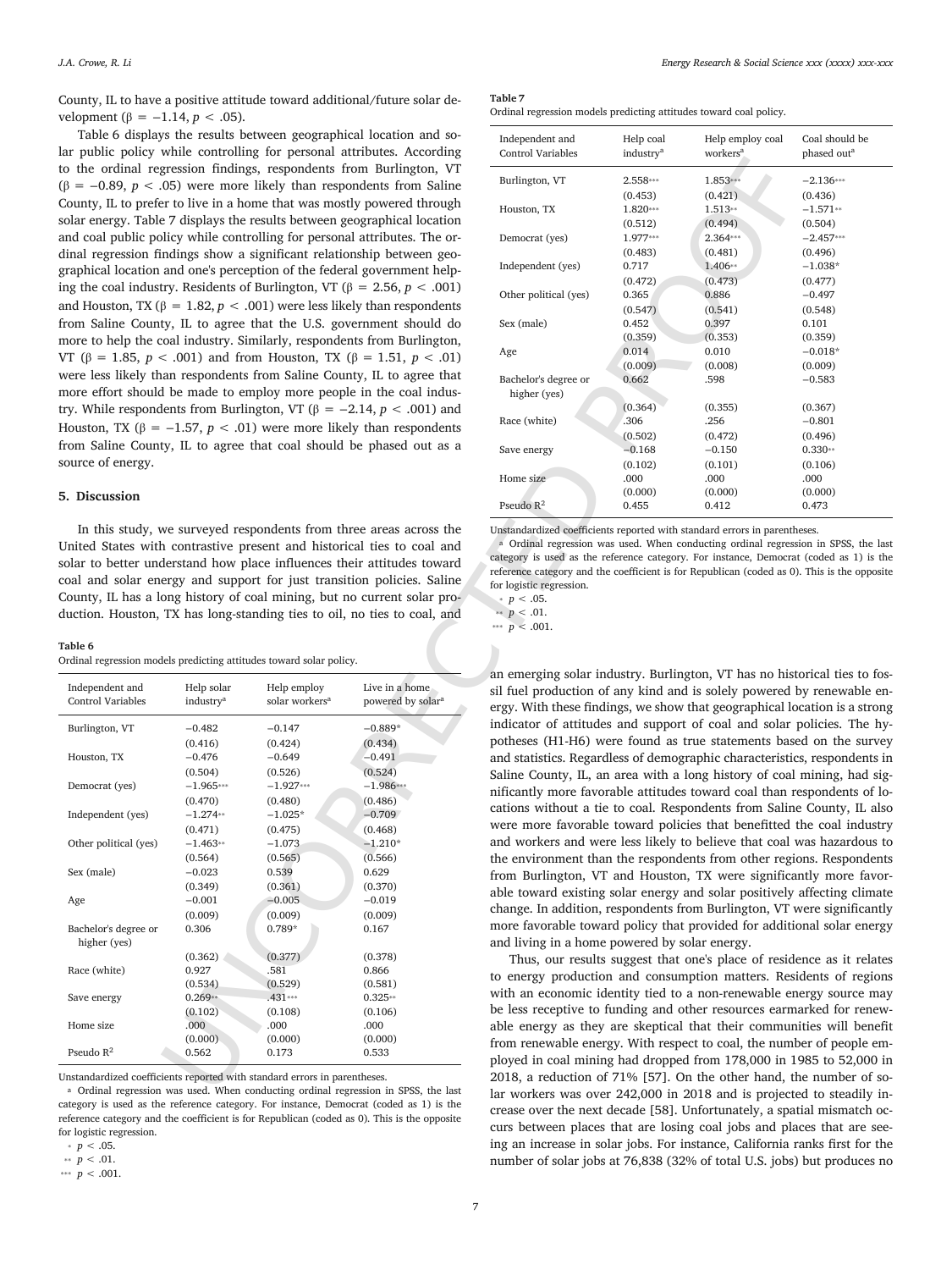coal. However, Wyoming and West Virginia (the top two coal producing states) had a combined 431 solar jobs in 2018 [59].

This wave borseles there is the product of the three twist in the spectral of the product in the spectral of the spectral of the spectral of the spectral of the spectral of the spectral of the spectral of the spectral of Illinois, where Saline County is located, ranks 5th in coal production and 13th in the number of solar jobs [58-59]. However, up until 2016 most of the solar jobs were located near Chicago in the northeastern part of the state. Southern Illinois had fewer than 20 jobs in each county [60]. Nevertheless, after the implementation of the Illinois' Future Energy Jobs Act, southern Illinois began to see more solar jobs. In 2018, two of the top ten counties for solar jobs were in southern Illinois, and Saline County had 98 solar jobs [61].The Illinois' Future Energy Jobs Act, has made a good faith effort to increase energy justice by introducing measures to help increase solar production in areas that are losing coal jobs. However, more is needed to ensure energy justice as Illinois weens itself from fossil fuels to sustainable energy. Therefore, we emphasize the importance of including regions with economic identities tied to non-renewable energy in the policy making process to ensure that their concerns are accurately recognized and that an energy transition is socially, economically, and environmentally just. By doing this, other major coal, oil, and natural gas states can begin to follow in the footsteps of Illinois by developing policies that assist in energy justice as the energy transition occurs.

Public support away from fossil fuels and toward sustainable energy mimics national (and global) agreements to reduce overall greenhouse gas emissions (one of the three competing aims of the energy trilemma). Increasing solar and other sustainable energy will be key to meeting these goals. While residents of places with historical attachment to coal mining have positive attitudes toward coal, our data show that they have even more positive attitudes toward sustainable energy sources (seeFig. 2). These attitudes hold for future development and government assistance. Thus, our survey results suggest that support for solar and coal are not at odds with each other in coal regions. Furthermore, respondents, regardless of place or political affiliation believe that the U.S. government should do more to help displaced coal workers and that there should be more effort to employ more people in the solar industry. Thus, our research shows that not only do people have more favorable attitudes about sustainable energy but also they want policies that provide for energy justice.

This study contributes to the study of recognition justice by highlighting that residents overwhelmingly support solar energy, even in places with a history of coal mining. It recognizes that rural people in places tied to fossil fuels tend to support renewable energy and policies that provide for energy justice. It is important that their perceptions are acknowledged as President Trump often travels to these rural areas and openly mocks solar and wind energy at his rallies making false claims such as solar is "very expensive" and that windmills cause cancer [62]. While the residents of Saline County, IL overwhelmingly voted for Trump in the 2016 presidential election (he captured 73.4% of the vote), we show that they are more likely to diverge from his stance on renewables. The viewpoints of rural people often are not discussed in the press. Instead, the focus is on President Trump with climate experts refuting his claims with scientific evidence. In addition to climate experts challenging his false claims, we believe it is important that the public's views on renewable energy are also widely acknowledged by the media.

The current study has several limitations that future research can improve. Response rates were low, although consistent with other mail

surveys of the public without the use of an incentive<sup>3</sup> [63]. Unfortunately, budget constraints limited us to use an incentive or to sample a much larger number or residents from more communities. As online sampling techniques have improved and more people have access to the Internet with the spread of smart phones [64,65], a mixed-modal survey design in which mail surveys are supplemented with an online survey will increase the sample size and better reflect the population. While this study differentiates between perceptions and policy support of coal and solar, the policy questions are somewhat broad in scope. In future studies, researchers should assess what types of support the public wants for displaced coal workers in order to help with a just transition. For example, do they want financial support to retrain coal workers for other energy jobs or a guarantee that renewable energy jobs will come to the area and that displaced coal workers will have priority for the new jobs? In addition, researchers can ask whether the public supports specific bills introduced by state legislatures intended to combat climate change, including enforcing a just transition.

As Burlington, VT is powered by renewable energy, one may question whether a sense of place that partially identifies with solar has begun to develop. It is difficult to assess if positive attitudes of renewable energy preceded the change to 100% renewable energy or if transitions to renewable energy will lead to attitudes that are more positive. It may be a bit of both. At a political level, voters have selected leaders at the state and city levels who believe in the necessity of renewable energy in reducing climate change. However, at the process level, the decisions to transition to renewable energy and where to site renewable energy projects are made with very little public input [44]. To better address cause and effect, future research is needed to assess how residents' attitudes change over time toward renewable energy sources as their community or region supplies renewable energy to the grid or chooses to be powered solely by renewable energy sources.

Illinois would make a good study area for future research. The state passed the Future Energy Jobs Act of 2016 that set a goal for Illinois to get 25% of its electricity from renewable sources such as wind farms, solar farms and rooftop solar panels by 2025 and is poised to pass a second bill, Senate Bill 2132, that sets an aggressive target of decarbonizing the state's energy by 2030 and powering the state completely on renewable energy by 2050 [66]. The state currently receives 31% of its energy from coal and about 9% from renewable energy. To achieve 100% renewable electricity, it would require over 80% of the current energy production workforce to be displaced [66]. That is a huge social and economic change. To handle such a large energy transition, the new bill would create business incubators for energy contractors, with an emphasis on communities that would lose fossil fuel jobs.

While helping to create jobs in regions that have seen a loss in fossil fuel jobs is important, more may be needed to help develop a sense of place that identifies with renewable energy (i.e. to ensure procedural justice). One must take into consideration how renewable energy will fit in with the current landscape, especially in rural areas where the majority of large energy developments are located. Communities whose local landscapes do not have a recent history of natural resource and/or energy extraction and instead are principally consumed for recreation and relaxation will most likely be less receptive to any energy development, including renewable energy development. While communities with long-standing histories of energy development may

<sup>3</sup> Roscoe [75] developed rules of thumb with respect to sample size and behavioral research. For multivariate research, Roscoe recommends the sample size be at least ten times larger than the number of variables. As we have 11 variables in our model, our sample of 160 meets this rule. We have also checked sufficiency of the data by conducting a split half analysis of consistency [76]. With this analysis, the data is divided randomly into two halves, which are then analyzed separately. If both sets of data generate the same conclusions (as determined by a correlation coefficient higher than 0.7), then sufficient data has been collected.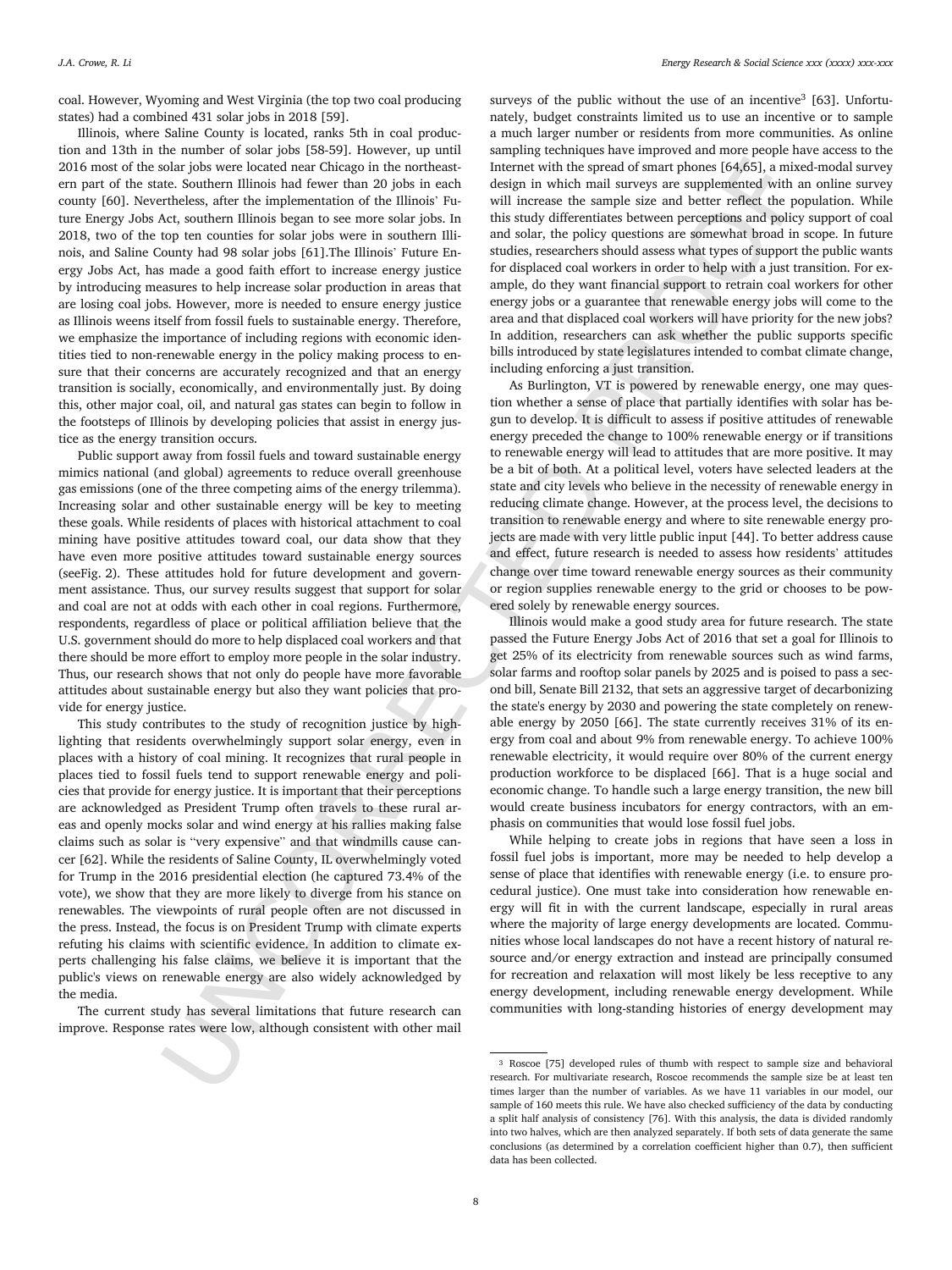



**Fig. 2.** Perceptions of coal and solar by study location.

be receptive to an energy transition, if it is economically and socially just. However, to ensure these communities' voices are accurately represented, future research is needed to expand the study area to include rural areas with other types of natural resource development as well as rural areas with little to no natural resource or agricultural development.

## **6. Conclusions and policy implications**

In this research, we outline several policy recommendations for each of the three study locations (Table 8). With respect to Illinois, we recommend the state legislature pass and the governor sign into law Senate Bill 2132. Under this bill, the state would decarbonize by 2030 and run completely on renewable energy by 2050. This would include installing 40 million solar panels and 2500 wind turbines. The bill calls for cutting emissions from transportation and for vastly expanding the clean energy workforce [66]. Senate Bill 2132 would build on the Illinois' Future Energy Jobs Act that passed in 2016. The 2016 bill has led Illinois to become the 2nd highest ranked state in the U.S. too add solar jobs, with a growth of nearly 37% of total solar jobs in 2018 (an addition of 1308 jobs). Solar jobs are projected to grow by an additional 11% in 2019 [67]. This is impressive considering that solar jobs fell by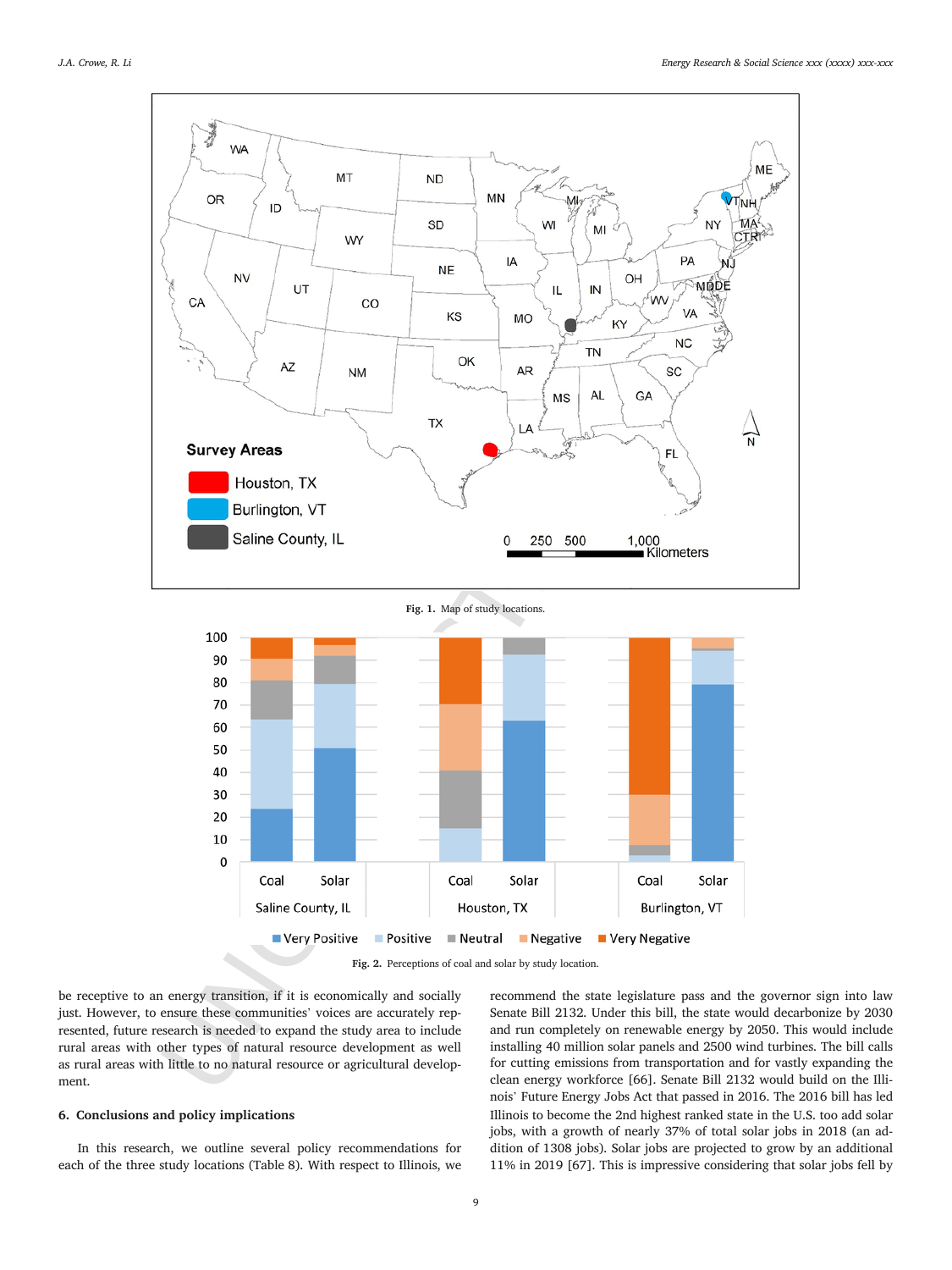#### **Table 8**

Policy recommendations for each study location's state by specific actor.

|                              | Illinois                                                                                                                                                                           | Vermont                                                                                                                                                                          | Texas                                                                                                                                                                                                                                                                                                                                                                                   | transparent and inclusive process that gives impacted group<br>munities a voice in designing solutions [69]. Vermont has a                                                                                                                                                                                                                                                                                                                                                                                                                                                                                                                                                                              |
|------------------------------|------------------------------------------------------------------------------------------------------------------------------------------------------------------------------------|----------------------------------------------------------------------------------------------------------------------------------------------------------------------------------|-----------------------------------------------------------------------------------------------------------------------------------------------------------------------------------------------------------------------------------------------------------------------------------------------------------------------------------------------------------------------------------------|---------------------------------------------------------------------------------------------------------------------------------------------------------------------------------------------------------------------------------------------------------------------------------------------------------------------------------------------------------------------------------------------------------------------------------------------------------------------------------------------------------------------------------------------------------------------------------------------------------------------------------------------------------------------------------------------------------|
| State Legislature            | Pass Senate Bill<br>2132: Clean<br>Energy Jobs Act                                                                                                                                 | Pass House Bill<br>462: The Vermont<br>Global Warming                                                                                                                            | Hold a public<br>hearing on Senate<br>Bill 2069 and                                                                                                                                                                                                                                                                                                                                     | supermajority state legislature and a Republican governor. Th<br>believes it is necessary to reduce greenhouse gas emissions                                                                                                                                                                                                                                                                                                                                                                                                                                                                                                                                                                            |
| Governor                     | Sign into Law<br>Senate Bill 2132                                                                                                                                                  | Solutions act<br>Sign into Law<br>House Bill 462                                                                                                                                 | ultimately pass.<br>Sign into law<br>Senate Bill 20169                                                                                                                                                                                                                                                                                                                                  | vance clean energy. Therefore, he may not veto the bill once<br>However, if he were to veto the bill, a supermajority would<br>to override it. To achieve a supermajority in the house, seve                                                                                                                                                                                                                                                                                                                                                                                                                                                                                                            |
| Environmental<br><b>NGOs</b> | Mobilize public<br>pressure in<br>collaboration<br>with favorable                                                                                                                  | Mobilize public<br>pressure in<br>collaboration<br>with favorable                                                                                                                | Mobilize public<br>pressure in<br>collaboration with<br>favorable media                                                                                                                                                                                                                                                                                                                 | tors may need to be pressured by the public. Therefore, it is<br>that the public call their legislators and to attend town hall<br>insist they take bold action to address climate change.<br>The state of Texas is politically different from Illinois an                                                                                                                                                                                                                                                                                                                                                                                                                                              |
|                              | media coverage<br>to demand<br>climate change<br>action. Continue<br>to produce<br>detailed studies to<br>inform policy                                                            | media coverage<br>to demand<br>climate change<br>action. Continue<br>to produce<br>detailed studies to<br>inform policy                                                          | coverage to<br>demand climate<br>change action.<br>Continue to<br>produce detailed<br>studies to inform<br>policy makers.                                                                                                                                                                                                                                                               | While Illinois and Vermont have a majority pro-climate legi<br>governors who want to reduce climate change, Texas has<br>state legislature and a governor that are anti-climate legis<br>spite several bills filed by Democratic legislators that addre<br>of studying the impacts of climate change and reducing clim                                                                                                                                                                                                                                                                                                                                                                                  |
| Public                       | makers.<br>Call legislators<br>and attend town<br>hall meetings to<br>insist they take<br>bold action to<br>address climate<br>change including<br>passage of Senate<br>Bill 2132. | makers.<br>Call legislators<br>and attend town<br>hall meetings to<br>insist they take<br>bold action to<br>address climate<br>change including<br>passage of House<br>Bill 462. | Call legislators and<br>attend town hall<br>meetings to insist<br>they take bold<br>action to address<br>climate change.<br>Vote to elect state<br>lawmakers that<br>support climate<br>change action and<br>a just energy<br>transition.                                                                                                                                               | [70], the majority Republican congress will not hold heari<br>climate-related bill. While the Texas legislature and govern<br>pass and sign these bills into law, such as Senate Bill 2069<br>require the development of a state-level climate adaptation<br>out a hearing being held, there is very little chance that a<br>plan will be implemented under the current state governm<br>fore, environmental NGOs need to mobilize public pressure<br>ration with favorable media coverage to demand climate cha<br>A recent poll by the University of Texas and the Texas Tri<br>that 48% of Texans say the U.S. government should be doi<br>deal" or "a lot" about climate change [70]. NGOs can help |
|                              |                                                                                                                                                                                    |                                                                                                                                                                                  | 3.2% in the U.S. overall in 2018 due to President Trump placing a 30%<br>tariff on imported solar components from China [68]. Passage of Senate<br>Bill 2132 will lead to further job growth in both the solar sector and in<br>other sustainable energy sectors. According to the executive director of                                                                                | number up. Most importantly, Texans need to vote for state<br>that support climate change action. With Texas' long history<br>natural gas production coupled with a Republican-controlled<br>lature and governor, the likelihood of any climate change ac<br>Fig. 3 displays the total number of solar industry jobs for                                                                                                                                                                                                                                                                                                                                                                                |
|                              | thousands of new clean energy jobs in the coming years.                                                                                                                            |                                                                                                                                                                                  | the Illinois Solar Energy Association, the solar jobs growth in 2018 was<br>just the beginning and the industry is on the verge of creating tens of<br>While southern Illinois is just beginning to see growth in solar jobs,<br>a majority of solar jobs continue to be located in the Chicago metropol-<br>itan area in Northeast Illinois [67]. One major pillar that is included in | location's state from 2015 to 2018. What is important to a<br>public policies at the federal and state levels have a direct im<br>total number of solar jobs. The number of solar jobs fell fro<br>2017 at the national level and in each of the three states. This<br>tion of the tariffs placed on solar panels authorized by Presio<br>in 2016. However, while the tariffs were still in place in 20                                                                                                                                                                                                                                                                                                 |
|                              |                                                                                                                                                                                    |                                                                                                                                                                                  | Senate Bill 2132 is an amendment for energy justice. The Illinois En-<br>vironmental Council, an NGO that is promoting the bill, is pushing for<br>communities that have workers employed in the coal industry (mining<br>and power) to see both financial and environmental benefits from the                                                                                          | witnessed a large increase in solar jobs from 2017 to 2018<br>to the passage of the Illinois' Future Energy Jobs Act of 20<br>notice that despite Texas not having any legislation promot<br>lar industry, it had almost double the number of solar jobs t                                                                                                                                                                                                                                                                                                                                                                                                                                              |
| Illinois.                    |                                                                                                                                                                                    |                                                                                                                                                                                  | bill. Therefore, to achieve energy justice, a much higher percentage of<br>future solar job growth will need to occur in the southern part of the<br>state. Especially as coal jobs continue to decline in central and southern<br>The media does not often report the fact that people living in "coal                                                                                 | in 2018. This is partially due to companies taking advantag<br>sunny weather, large cities, and favorable business climate. I<br>is still far behind California that is similar in size, population<br>mate, yet has policies to reduce climate change. Thus, while<br>tors influence the growth of the solar industry, including eco                                                                                                                                                                                                                                                                                                                                                                   |
|                              |                                                                                                                                                                                    |                                                                                                                                                                                  | country" have positive attitudes for sustainable sources (as shown in our<br>survey). We recommend that environmental NGOs collaborate with the<br>media to report that a majority of the public, regardless of where they<br>live, prefer sustainable energy sources. Therefore, it is important that                                                                                  | bility, policies that enforce a transition to sustainable energy<br>growing solar industry.<br>While a transition to sustainable energy is imperative to<br>mate change, ensuring energy justice will make the transition                                                                                                                                                                                                                                                                                                                                                                                                                                                                               |
| misrepresented.              |                                                                                                                                                                                    |                                                                                                                                                                                  | studies focus on place-based communities tied to various forms of en-<br>ergy extraction and production so that their views are not ignored or<br>With respect to Vermont, we recommend the state legislature pass                                                                                                                                                                      | smoothly for people and places who are tied to a fossil fu-<br>Creating a new sense of place around more sustainable ene<br>and creating jobs for those displaced by the decline in nuclea<br>fuel industries will help ease the hardship many face while tr                                                                                                                                                                                                                                                                                                                                                                                                                                            |
|                              |                                                                                                                                                                                    |                                                                                                                                                                                  | and the governor sign into law House Bill 462. While Vermont was one<br>of the first states to set high goals to reduce climate change, these goals                                                                                                                                                                                                                                     | to sustainable energy. We have made several policy recome<br>for state government, NGOs, and the public to take that wil                                                                                                                                                                                                                                                                                                                                                                                                                                                                                                                                                                                |

With respect to Vermont, we recommend the state legislature pass and the governor sign into law House Bill 462. While Vermont was one of the first states to set high goals to reduce climate change, these goals were not enforceable. The state took small steps over the last decade to increase wind and solar for electricity and make homes more energy efficient, but state greenhouse gas emissions are still 16% higher than 1990 levels. House Bill 462 makes Vermont's existing carbon pollution

goals enforceable requirements. This requires policies and regulations to be in place to decrease emissions by 75% by 2050. It also allows for a transparent and inclusive process that gives impacted groups and communities a voice in designing solutions [69]. Vermont has a Democratic supermajority state legislature and a Republican governor. The governor believes it is necessary to reduce greenhouse gas emissions and to advance clean energy. Therefore, he may not veto the bill once it is passed. However, if he were to veto the bill, a supermajority would be needed to override it. To achieve a supermajority in the house, several legislators may need to be pressured by the public. Therefore, it is important that the public call their legislators and to attend town hall meetings to insist they take bold action to address climate change.

The state of Texas is politically different from Illinois and Vermont. While Illinois and Vermont have a majority pro-climate legislature and governors who want to reduce climate change, Texas has a majority state legislature and a governor that are anti-climate legislation. Despite several bills filed by Democratic legislators that address the need of studying the impacts of climate change and reducing climate change [70], the majority Republican congress will not hold hearings on any climate-related bill. While the Texas legislature and governor need to pass and sign these bills into law, such as Senate Bill 2069 that would require the development of a state-level climate adaptation plan, without a hearing being held, there is very little chance that any climate plan will be implemented under the current state government. Therefore, environmental NGOs need to mobilize public pressure in collaboration with favorable media coverage to demand climate change action. A recent poll by the University of Texas and the Texas Tribune found that 48% of Texans say the U.S. government should be doing "a great deal" or "a lot" about climate change [70]. NGOs can help drive this number up. Most importantly, Texans need to vote for state lawmakers that support climate change action. With Texas' long history of oil and natural gas production coupled with a Republican-controlled state legislature and governor, the likelihood of any climate change action is slim.

Fig. 3 displays the total number of solar industry jobs for each study location's state from 2015 to 2018. What is important to note is that public policies at the federal and state levels have a direct impact on the total number of solar jobs. The number of solar jobs fell from 2016 to 2017 at the national level and in each of the three states. This is a reflection of the tariffs placed on solar panels authorized by President Trump in 2016. However, while the tariffs were still in place in 2018, Illinois witnessed a large increase in solar jobs from 2017 to 2018 mainly due to the passage of the Illinois' Future Energy Jobs Act of 2016. Finally, notice that despite Texas not having any legislation promoting the solar industry, it had almost double the number of solar jobs than Illinois in 2018. This is partially due to companies taking advantage of Texas' sunny weather, large cities, and favorable business climate. However, it is still far behind California that is similar in size, population, and climate, yet has policies to reduce climate change. Thus, while several factors influence the growth of the solar industry, including economic viability, policies that enforce a transition to sustainable energy result in a growing solar industry.

While a transition to sustainable energy is imperative to reduce climate change, ensuring energy justice will make the transition go more smoothly for people and places who are tied to a fossil fuel industry. Creating a new sense of place around more sustainable energy sources and creating jobs for those displaced by the decline in nuclear and fossil fuel industries will help ease the hardship many face while transitioning to sustainable energy. We have made several policy recommendations for state government, NGOs, and the public to take that will help their states achieve a more balanced energy policy with respect to economics, politics, and the environment.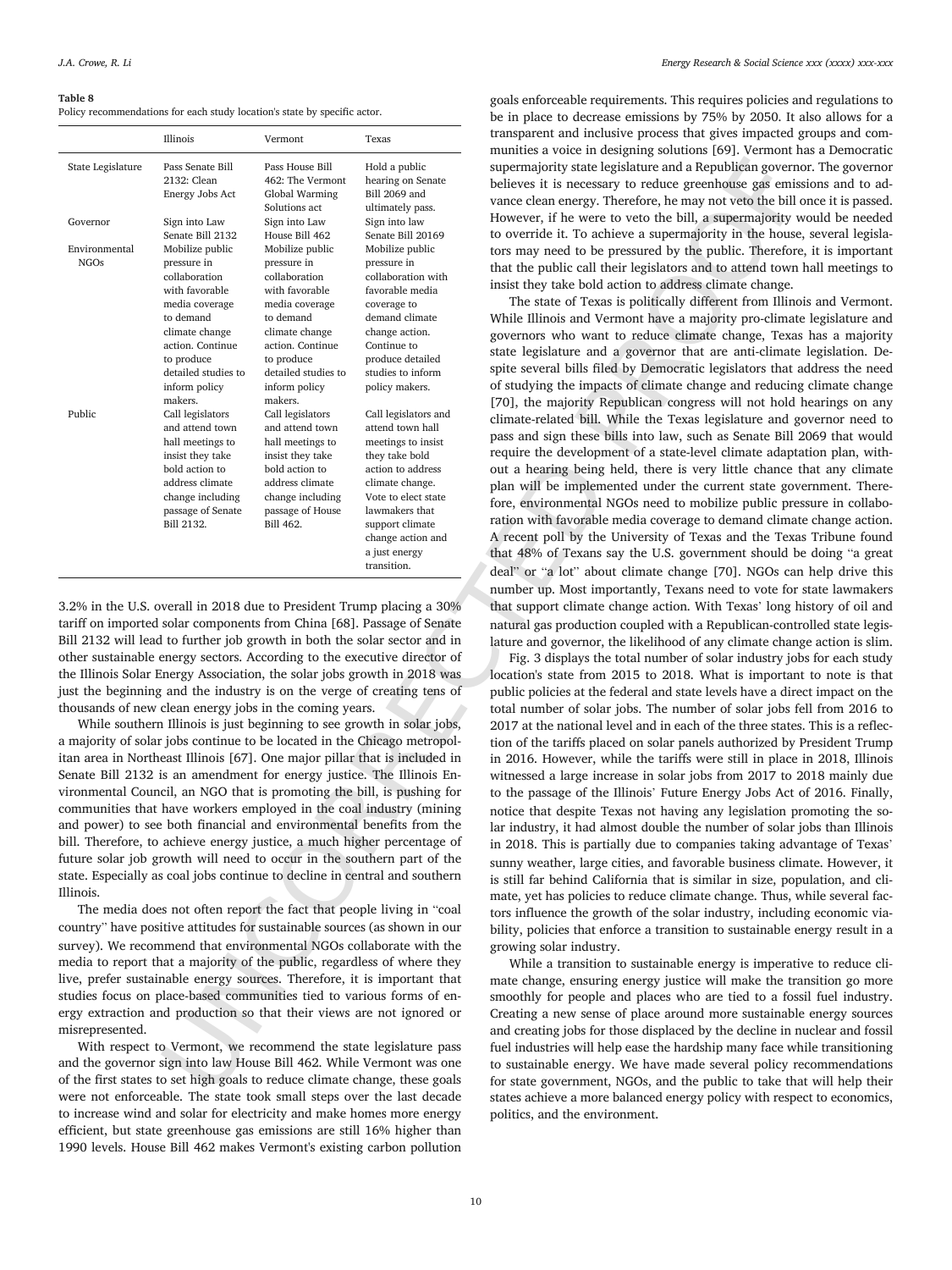

## **Declaration of Competing Interest**

None.

## **Acknowledgment**

This project was supported by the Energy Boost Seed Grant awarded by the Advanced Coal and Energy Research Center at Southern Illinois University Carbondale. We thank the following students, Astha Bista, David Leifer, Di Wu, Sourav Bhadra, and Yao Xue, for their help in printing, stapling and disseminating the surveys. None of the conclusions summarized here reflects views other than those of the authors.

## **Supplementary materials**

Supplementary material associated with this article can be found, in the online version, at doi:10.1016/j.erss.2019.101309.

## **Appendix: Order of Dependent Variables in Questionnaire**

| Question                                                                                                                                                                                                 | Responses                                                                                                          |
|----------------------------------------------------------------------------------------------------------------------------------------------------------------------------------------------------------|--------------------------------------------------------------------------------------------------------------------|
| For each energy sources, please identify whether you have a<br>negative or positive attitude toward the following:<br>Coal<br>Natural Gas<br>Oil<br>Nuclear<br>Hydropower<br>Wind<br>Solar<br>Geothermal | $1 =$ Very nega-<br>tive.<br>$2 = Negative$<br>$3 =$ Neutral<br>$4 = Positive$<br>$5 = \text{Very Posi-}$<br>tive. |
| Please identify whether you have a negative or positive attitude<br>toward the following:                                                                                                                | $1 =$ Very nega-<br>tive.<br>$2 = Negative$<br>$3 =$ Neutral                                                       |

| 7000<br>6000<br>5000<br>4000<br>3000<br>2000<br>1000<br>0<br>2015                                                                                                                                                                                                                                                                      | 2016                                                                                                             | 2017<br>2018                                                                                                                                                                                                                                                                                                                                                |                                                                                                                                 |
|----------------------------------------------------------------------------------------------------------------------------------------------------------------------------------------------------------------------------------------------------------------------------------------------------------------------------------------|------------------------------------------------------------------------------------------------------------------|-------------------------------------------------------------------------------------------------------------------------------------------------------------------------------------------------------------------------------------------------------------------------------------------------------------------------------------------------------------|---------------------------------------------------------------------------------------------------------------------------------|
|                                                                                                                                                                                                                                                                                                                                        |                                                                                                                  |                                                                                                                                                                                                                                                                                                                                                             |                                                                                                                                 |
|                                                                                                                                                                                                                                                                                                                                        |                                                                                                                  | <b>■Illinois ■ Texas ■ Vermont</b>                                                                                                                                                                                                                                                                                                                          |                                                                                                                                 |
|                                                                                                                                                                                                                                                                                                                                        | Fig. 3. Total number of solar industry jobs.                                                                     |                                                                                                                                                                                                                                                                                                                                                             |                                                                                                                                 |
| mpeting Interest                                                                                                                                                                                                                                                                                                                       |                                                                                                                  | Existing solar development<br>Additional/future solar development<br>Existing coal development<br>Additional/future coal development                                                                                                                                                                                                                        | $4 = Positive$<br>$5 = \text{Very Posi-}$<br>tive                                                                               |
| as supported by the Energy Boost Seed Grant awarded<br>Coal and Energy Research Center at Southern Illinois<br>dale. We thank the following students, Astha Bista,<br>u, Sourav Bhadra, and Yao Xue, for their help in print-<br>disseminating the surveys. None of the conclusions<br>reflects views other than those of the authors. |                                                                                                                  | Please identify how solar power has impacted (or has the po-<br>tential to impact) the following:<br>Climate change<br>Air quality                                                                                                                                                                                                                          | $1 = \text{Very nega-}$<br>tively<br>$2 = Negatively$<br>$3 =$ Neutral<br>$4 =$ Positively<br>$5 = \text{Very Posi-}$<br>tively |
| <b>aterials</b><br>material associated with this article can be found, in<br>at doi:10.1016/j.erss.2019.101309.                                                                                                                                                                                                                        |                                                                                                                  | Water quality<br>Local electricity bills<br>Local tax revenue<br>Area employment<br>Please identify how coal power has impacted (or has the poten-<br>tial to impact) the following:                                                                                                                                                                        | $1 = \text{Very nega-}$<br>tively                                                                                               |
| of Dependent Variables in Questionnaire                                                                                                                                                                                                                                                                                                |                                                                                                                  |                                                                                                                                                                                                                                                                                                                                                             | $2 = Negatively$<br>$3 =$ Neutral<br>$4 =$ Positively<br>$5 =$ Very Posi-                                                       |
|                                                                                                                                                                                                                                                                                                                                        | Responses                                                                                                        | Climate change                                                                                                                                                                                                                                                                                                                                              | tively                                                                                                                          |
| ces, please identify whether you have a<br>e attitude toward the following:                                                                                                                                                                                                                                                            | $1 =$ Very nega-<br>tive<br>$2 = Negative$<br>$3 =$ Neutral<br>$4 = Positive$<br>$5 = \text{Very Posi-}$<br>tive | Air quality<br>Water quality<br>Local electricity bills<br>Local tax revenue<br>Area employment<br>In the United States, the number of people employed in the so-<br>lar industry has increased by 168% since 2010, from about<br>93,000 to over 250,000 jobs in 2017. Please state your level<br>of agreement or disagreement to the following statements: | $1 =$ Strongly<br>disagree                                                                                                      |
| er you have a negative or positive attitude<br>ng:                                                                                                                                                                                                                                                                                     | $1 = \text{Very nega-}$<br>tive                                                                                  | The U.S. government should do more to help the solar in-<br>dustry.                                                                                                                                                                                                                                                                                         | $2 = Disagree$<br>$3 = Neither$<br>agree nor dis-<br>agree<br>$4 = \text{Agree}$<br>$5 =$ Strongly<br>agree                     |
|                                                                                                                                                                                                                                                                                                                                        | $2 = Negative$<br>$3 =$ Neutral                                                                                  | More effort should be made to employ more people in the<br>solar industry.<br>Within the next 10 years, I would like to live in a home<br>that is mostly powered through solar energy.                                                                                                                                                                      |                                                                                                                                 |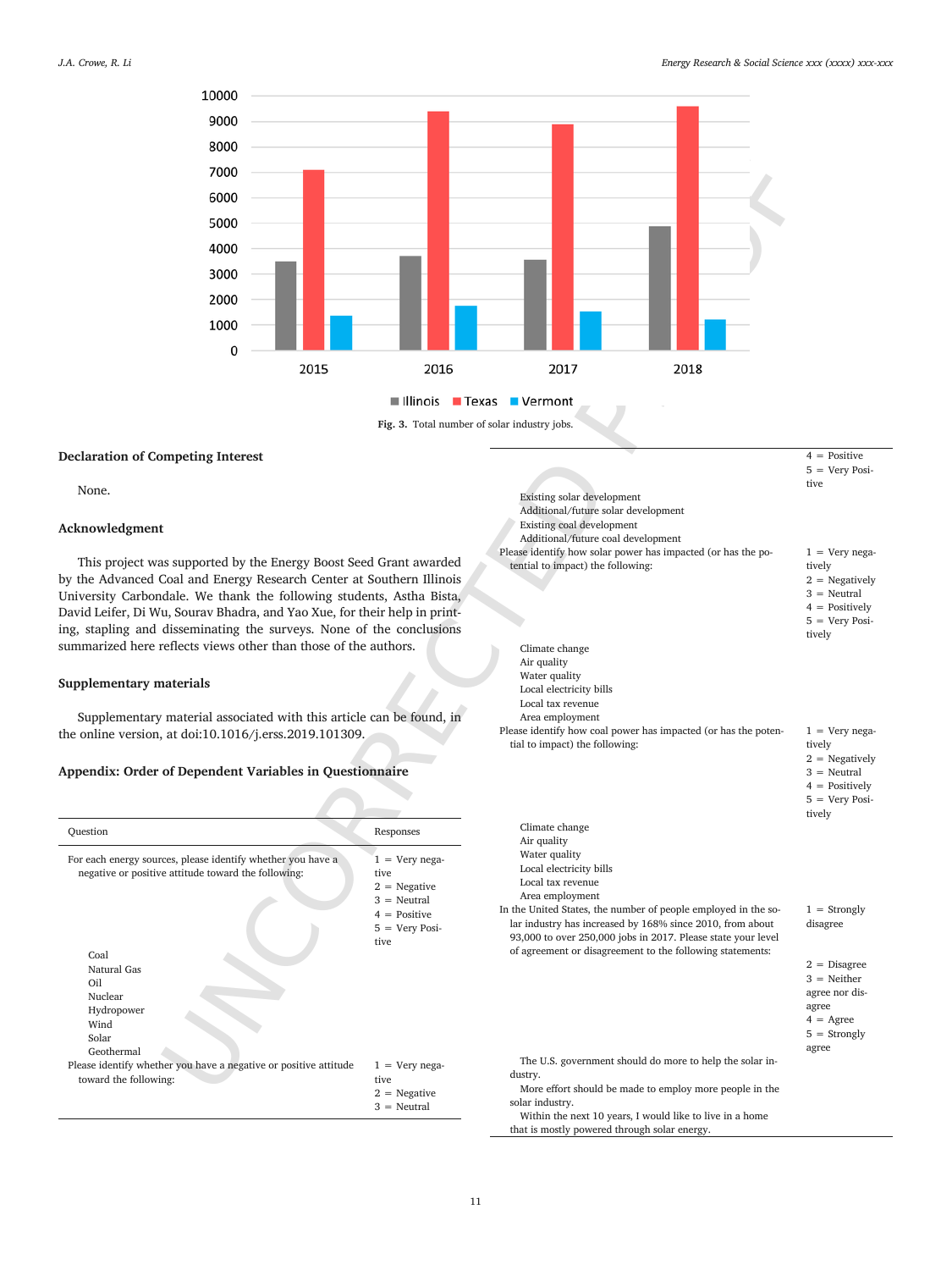|    | In 2017, United States coal production was at its lowest since                                                                                                     |                    |      | [16] V.H.M. Visschers, M. Siegrist, Find the differences and the similarities                                                                          |
|----|--------------------------------------------------------------------------------------------------------------------------------------------------------------------|--------------------|------|--------------------------------------------------------------------------------------------------------------------------------------------------------|
|    | the late 1970s. Employment in the U.S. coal industry has                                                                                                           | $1 =$ Strongly     |      | ceived benefits, perceived costs and protected values to acceptance of                                                                                 |
|    | dropped from 90,000 in 2012 to 52,000 in 2018. Please state                                                                                                        | disagree           |      | technologies, J. Environ. Psychol. 40 (2014) 117-130, https://doi.org                                                                                  |
|    | your level of agreement or disagreement to the following                                                                                                           |                    |      | jenvp.2014.05.007.                                                                                                                                     |
|    | statements:                                                                                                                                                        |                    |      | [17] J. Jacquet, Landowner attitudes toward natural gas and wind farm de                                                                               |
|    |                                                                                                                                                                    | $2 = Disagree$     |      | northern Pennsylvania, Energy Policy 50 (2012) 677-688.                                                                                                |
|    |                                                                                                                                                                    | $3 =$ Neither      |      | [18] C. Demski, C. Butler, K. Parkhill, A. Spence, N. Pidgeon, Public values                                                                           |
|    |                                                                                                                                                                    | agree nor dis-     |      | system change, Global Environ. Change 34 (2015) 59–69.                                                                                                 |
|    |                                                                                                                                                                    | agree              |      | [19] R. Heffron, D. McCauley, G. Zarzua de Rubens, Balancing the energy                                                                                |
|    |                                                                                                                                                                    | $4 = \text{Agree}$ |      | through the energy justice metric, Appl. Energy 229 (2018) 1191–12                                                                                     |
|    |                                                                                                                                                                    | $5 =$ Strongly     |      | [20] R. Meyer, The green new deal has already won, 2019. https://www.t                                                                                 |
|    |                                                                                                                                                                    | agree              |      | com/science/archive/2019/06/bidens-climate-plan-mini-green-new-o<br>(accessed June $6, 2019$ ).                                                        |
|    | The U.S. government should do more to help the coal in-                                                                                                            |                    |      | [21] D. Kurtzleben, Rep. Alexandria Ocasio-Cortez releases green new dea                                                                               |
|    | dustry.                                                                                                                                                            |                    |      | tional Public Radio (2019) https://www.npr.org/2019/02/07/69199                                                                                        |
|    | The U.S. government should do more to help displaced                                                                                                               |                    |      | alexandria-ocasio-cortez-releases-green-new-deal-outline, (accessed M                                                                                  |
|    | coal workers.                                                                                                                                                      |                    |      | 2019).                                                                                                                                                 |
|    | Coal as a source of energy should be phased out.                                                                                                                   |                    |      | [22] S.E. Bell, R. York, Community economic identity: the coal industry are                                                                            |
|    | More effort should be made to employ more people in the                                                                                                            |                    |      | construction in West Virginia, Rural Sociol. 75 (2010) 111-143, https                                                                                  |
|    | coal industry.                                                                                                                                                     |                    |      | 10.1111/j.1549-0831.2009.00004.x.                                                                                                                      |
|    | The production and consumption of coal is hazardous to                                                                                                             |                    |      | [23] Facility Siting: Risk, Power and Identity in Land-Use Planning, in: A.                                                                            |
|    | the environment.                                                                                                                                                   |                    |      | Lofstedt (Eds.), Facility Siting: Risk, Power and Identity in Land-Use I                                                                               |
|    | More research is needed to clean coal.                                                                                                                             |                    |      | Earthscan, London, 2004.                                                                                                                               |
|    | The production and consumption of coal is hazardous to                                                                                                             |                    |      | [24] A. Buday, The home rule advantage: motives and outcomes of local a<br>mobilization, Social Curr. 4 (2017) 575-593 https://doi.org/10.1177         |
|    | one's health.                                                                                                                                                      |                    |      | 2329496516686614.                                                                                                                                      |
|    | The U.S. government should do more to assist with coal                                                                                                             |                    |      | [25] Managing Conflict in Facility Siting: an International Comparison, in:                                                                            |
|    | miners' medical treatments.                                                                                                                                        |                    |      | D. Shaw (Eds.), Managing Conflict in Facility Siting: an International                                                                                 |
|    |                                                                                                                                                                    |                    |      | Edward Elgar, Cheltenham, 2005.                                                                                                                        |
|    |                                                                                                                                                                    |                    |      | [26] R. Phadke, Public deliberation and the geographies of wind justice, S                                                                             |
|    |                                                                                                                                                                    |                    |      | 22 (2013) 247-255.                                                                                                                                     |
|    |                                                                                                                                                                    |                    |      | [27] M. Wolsink, Wind power and the NIMBY-myth: institutional capacity                                                                                 |
|    | eferences                                                                                                                                                          |                    |      | ited significance of public support, Renew. Energy 21 (, 1) (2000) 49                                                                                  |
|    |                                                                                                                                                                    |                    |      | [28] C. Warren, M. McFadyen, Does community ownership affect public at                                                                                 |
|    | 1] M. Child, C. Breyer, Transition and transformation: a review of the concept of                                                                                  |                    |      | wind energy? A case study from south-west Scotland, and Use Policy                                                                                     |
|    | change in the progress towards future sustainable energy systems, Energy Policy                                                                                    |                    |      | 204-213.                                                                                                                                               |
|    | 107 (2017) 11-26, https://doi.org/10.1016/j.enpol.2017.04.022.                                                                                                     |                    |      | [29] J. Baxter, D. Lee, Understanding expressed low concern and latent co                                                                              |
|    | 2] S. Batel, P. Devine-Wright, T. Tangeland, Social acceptance of low carbon energy                                                                                |                    |      | hazardous waste treatment facility, J. Risk Res. 7 (2004) 705-729.                                                                                     |
|    | and associated infrastructures: a critical discussion, Energy Policy 58 (2013) 1–5,                                                                                |                    | [30] | K. Burningham, D. Thrush, Pollution concerns in context: a comparise<br>perception of risks associated with living close to a road and a chemi-        |
|    | https://doi.org/10.1016/j.enpol.2013.03.018.                                                                                                                       |                    |      | Risk Res. 7 (2004) 213-232.                                                                                                                            |
| 3] | J.J. Cohen, J. Reichl, M. Schmidthaler, Re-focusing research efforts on the public                                                                                 |                    |      | [31] S. Wakefield, S. Elliott, Environmental risk perception and well-being                                                                            |
|    | acceptance of energy infrastructure: a critical review, Energy 76 (2014) 4–9, https:<br>//doi.org/10.1016/j.energy.2013.12.056.                                    |                    |      | the landfill siting process in two southern Ontario communities, Social                                                                                |
|    | 4] D. Bell, T. Gray, C. Haggett, The social gap in wind farm siting decisions, Environ.                                                                            |                    |      | 50 (2000) 1130-1154.                                                                                                                                   |
|    | Polit. 14 (2005) 460-477.                                                                                                                                          |                    |      | [32] V. November, Being close to risk. From proximity to connexity, Int. J                                                                             |
|    | 5] D. Scheer, W. Konrad, S. Wassermann, The good, the bad, and the ambivalent: a                                                                                   |                    |      | Dev. 7 (2004) 273-286.                                                                                                                                 |
|    | qualitative study of public perceptions towards energy technologies and portfolios                                                                                 |                    |      | [33] P. Newell, D. Mulvaney, The political economy of the 'just transition'                                                                            |
|    | in Germany, Energy Policy 100 (2017) 89-100, https://doi.org/10.1016/j.enpol.                                                                                      |                    |      | $(2013)$ 1-9.                                                                                                                                          |
|    | 2016.09.061.                                                                                                                                                       |                    |      | [34] K. Jenkins, D. McCauley, R. Heffron, H. Stephan, R. Rehner, Energy j                                                                              |
|    | 6] R. Wüstenhagen, M. Wolsink, M.J. Bürer, Social acceptance of renewable energy                                                                                   |                    |      | ceptual review, Energy Res. Social Sci. 11 (2016) 174–182.                                                                                             |
|    | innovation: an introduction to the concept, Energy Policy 35 (2007) 2683-2691,                                                                                     |                    |      | [35] D. McCauley, V. Ramasar, R. Heffron, B. Sovacool, D. Mebratu, L. Mu                                                                               |
|    | https://doi.org/10.1016/j.enpol.2006.12.001.                                                                                                                       |                    |      | ergy justice in the transition to low carbon energy systems: exploring                                                                                 |
| 7] | J.I.M. de Groot, L. Steg, W Poortinga, Values, perceived risks and benefits, and ac-                                                                               |                    |      | in interdisciplinary research, Appl. Energy 233 (2019) 916–921.                                                                                        |
|    | ceptability of nuclear energy, Risk Anal. 33 (2012) 307-317, https://doi.org/10.                                                                                   |                    |      | [36] A. Chomsky, Labor and the Environment in Latin America, Oxford Re                                                                                 |
|    | 1111/j.1539-6924.2012.01845.x.                                                                                                                                     |                    |      | clopedia of Latin American History, 2016.                                                                                                              |
|    | 8] M.R. Greenberg, NIMBY, CLAMP, and the location of new nuclear-related facilities:                                                                               |                    |      | [37] N. Healy, J. Barry, Politicizing energy justice and energy system trans                                                                           |
|    | U.S. national and 11 site-specific surveys, Risk Anal. 29 (2009) 1242-1254, https:                                                                                 |                    |      | fuel divestment and a "just transition", Energy Policy 108 (2017) 451<br>[38] A. Miller, A. Iles, C. Jones, The social dimensions of energy transition |
|    | //doi.org/10.1111/j.1539-6924.2009.01262.x.                                                                                                                        |                    |      | 22 (, 2) (2013) 135-148.                                                                                                                               |
| 9] | J. Van Der Pligt, Public attitudes to nuclear energy: salience and anxiety, J. Envi-                                                                               |                    |      | [39] D. Evensen, R. Stedman, Beliefs about impacts matter little for attitud                                                                           |
|    | ron. Psychol. 5 (1985) 87-97, https://doi.org/10.1016/s0272-4944(85)80040-2.<br>0] D. Venables, N.F. Pidgeon, K.A. Parkhill, K.L. Henwood, P. Simmons, Living with |                    |      | gas development, Energy Policy 109 (2017) 10-21.                                                                                                       |
|    | nuclear power: sense of place, proximity, and risk perceptions in local host com-                                                                                  |                    | [40] | D. Evensen, R. Stedman, 'Fracking': promoter and destroyer of the go                                                                                   |
|    | munities, J. Environ. Psychol. 32 (2012) 371–383, https://doi.org/10.1016/j.                                                                                       |                    |      | Rural Stud. 59 (2018) 142-152.                                                                                                                         |
|    | jenvp.2012.06.003.                                                                                                                                                 |                    |      | [41] U.S. Energy Information Administration, Vermont state profile and en                                                                              |
| 1] | H. Boudet, C. Clarke, D. Bugden, E. Maibach, C. Roser-Renouf, A. Leiserowitz,                                                                                      |                    |      | mates 2016, http://www.eia.gov/state/?sid=VT(accessed March 18,                                                                                        |
|    | "Fracking" controversy and communication: using national survey data to under-                                                                                     |                    | [42] | Vermont Department of Public Service, Comprehensive energy plan, 1                                                                                     |
|    | stand public perceptions of hydraulic fracturing, Energy Policy 65 (2014) 57-67,                                                                                   |                    | [43] | Burlington Electric Department, Go solar!, 2019. https://burlingtonel                                                                                  |
|    | https://doi.org/10.1016/j.enpol.2013.10.017.                                                                                                                       |                    |      | gosolar (accessed March 20, 2019).                                                                                                                     |
| 2] | K.J. Brasier, D.K. McLaughlin, D. Rhubart, R.C. Stedman, M.R. Filteau, J. Jacquet,                                                                                 |                    |      | [44] J. White, Renewable energy zoning, cutting green tape while improvi                                                                               |
|    | Research articles: risk perceptions of natural gas development in the Marcellus                                                                                    |                    |      | outcomes for renewable energy projects, Graduate College, 2014.                                                                                        |
|    | shale, Environ. Pract. 15 (2013) 108-122, https://doi.org/10.1017/                                                                                                 |                    | [45] | U.S. Census, Quick facts, 2017. https://www.census.gov/quickfacts/f                                                                                    |
|    | s1466046613000021.                                                                                                                                                 |                    |      | houstoncitytexas, US/PST045217 (accessed March 18, 2019).                                                                                              |
| 3] | J. Crowe, T. Silva, R.G. Ceresola, A. Buday, C. Leonard, Differences in public per-                                                                                |                    | [46] | J. Feagin, The global context of metropolitan growth: houston and the                                                                                  |
|    | ceptions and leaders' perceptions on hydraulic fracturing and shale development,                                                                                   |                    |      | Am. J. Sociol. 90 (1985) 1204–1230.<br>[47] J. Roper, Houston Economic Outlook: Steady Growth Ahead, Houston                                           |
|    | Sociol. Perspect. 58 (2015) 441-463, https://doi.org/10.1177/                                                                                                      |                    |      | 2018 https://www.houstonchronicle.com/business/economy/article/                                                                                        |
|    | 0731121414567355.                                                                                                                                                  |                    |      |                                                                                                                                                        |

#### **References**

- [1] M. Child, C. Breyer, Transition and transformation: a review of the concept of change in the progress towards future sustainable energy systems, Energy Policy 107 (2017) 11–26, https://doi.org/10.1016/j.enpol.2017.04.022.
- [2] S. Batel, P. Devine-Wright, T. Tangeland, Social acceptance of low carbon energy and associated infrastructures: a critical discussion, Energy Policy 58 (2013) 1–5, https://doi.org/10.1016/j.enpol.2013.03.018.
- [3] J.J. Cohen, J. Reichl, M. Schmidthaler, Re-focusing research efforts on the public acceptance of energy infrastructure: a critical review, Energy 76 (2014) 4–9, https: //doi.org/10.1016/j.energy.2013.12.056.
- [4] D. Bell, T. Gray, C. Haggett, The social gap in wind farm siting decisions, Environ. Polit. 14 (2005) 460–477.
- [5] D. Scheer, W. Konrad, S. Wassermann, The good, the bad, and the ambivalent: a qualitative study of public perceptions towards energy technologies and portfolios in Germany, Energy Policy 100 (2017) 89–100, https://doi.org/10.1016/j.enpol. 2016.09.061.
- [6] R. Wüstenhagen, M. Wolsink, M.J. Bürer, Social acceptance of renewable energ innovation: an introduction to the concept, Energy Policy 35 (2007) 2683–2691, https://doi.org/10.1016/j.enpol.2006.12.001.
- [7] J.I.M. de Groot, L. Steg, W Poortinga, Values, perceived risks and benefits, and acceptability of nuclear energy, Risk Anal. 33 (2012) 307–317, https://doi.org/10. 1111/j.1539-6924.2012.01845.x.
- [8] M.R. Greenberg, NIMBY, CLAMP, and the location of new nuclear-related facilities: U.S. national and 11 site-specific surveys, Risk Anal. 29 (2009) 1242–1254, https: //doi.org/10.1111/j.1539-6924.2009.01262.x.
- [9] J. Van Der Pligt, Public attitudes to nuclear energy: salience and anxiety, J. Environ. Psychol. 5 (1985) 87–97, https://doi.org/10.1016/s0272-4944(85)80040-2.
- [10] D. Venables, N.F. Pidgeon, K.A. Parkhill, K.L. Henwood, P. Simmons, Living with nuclear power: sense of place, proximity, and risk perceptions in local host communities, J. Environ. Psychol. 32 (2012) 371–383, https://doi.org/10.1016/j. jenvp.2012.06.003.
- [11] H. Boudet, C. Clarke, D. Bugden, E. Maibach, C. Roser-Renouf, A. Leiserowitz, "Fracking" controversy and communication: using national survey data to understand public perceptions of hydraulic fracturing, Energy Policy 65 (2014) 57–67, https://doi.org/10.1016/j.enpol.2013.10.017.
- [12] K.J. Brasier, D.K. McLaughlin, D. Rhubart, R.C. Stedman, M.R. Filteau, J. Jacquet, Research articles: risk perceptions of natural gas development in the Marcellus shale, Environ. Pract. 15 (2013) 108–122, https://doi.org/10.1017/ s1466046613000021.
- [13] J. Crowe, T. Silva, R.G. Ceresola, A. Buday, C. Leonard, Differences in public perceptions and leaders' perceptions on hydraulic fracturing and shale development, Sociol. Perspect. 58 (2015) 441–463, https://doi.org/10.1177/ 0731121414567355.
- [14] C.E. Clarke, P.S. Hart, J.P. Schuldt, D.T.N. Evensen, H.S. Boudet, J.B. Jacquet, R.C. Stedman, Public opinion on energy development: the interplay of issue framing, top-of- mind associations, and political ideology, Energy Policy 81 (2015) 131–140, https://doi.org/10.1016/j.enpol.2015.02.019.
- [15] T. Partridge, M. Thomas, B. Harthorn, N. Pidgeon, A. Hasell, L. Steveson, C. Enders, Seeing futures now: emergent US and UK views on shale development, climate change and energy systems, Global Environ. Change 42 (2017) 1–12.
- [16] V.H.M. Visschers, M. Siegrist, Find the differences and the similarities: relating perceived benefits, perceived costs and protected values to acceptance of five energy technologies, J. Environ. Psychol. 40 (2014) 117–130, https://doi.org/10.1016/j. jenvp.2014.05.007.
- [17] J. Jacquet, Landowner attitudes toward natural gas and wind farm development in northern Pennsylvania, Energy Policy 50 (2012) 677–688.
- [18] C. Demski, C. Butler, K. Parkhill, A. Spence, N. Pidgeon, Public values for energy system change, Global Environ. Change 34 (2015) 59–69.
- [19] R. Heffron, D. McCauley, G. Zarzua de Rubens, Balancing the energy trilemma through the energy justice metric, Appl. Energy 229 (2018) 1191–1201.
- [20] R. Meyer, The green new deal has already won, 2019. https://www.theatlantic. com/science/archive/2019/06/bidens-climate-plan-mini-green-new-deal/591046/ (accessed June 6, 2019).
- [21] D. Kurtzleben, Rep. Alexandria Ocasio-Cortez releases green new deal outline, National Public Radio (2019) https://www.npr.org/2019/02/07/691997301/repalexandria-ocasio-cortez-releases-green-new-deal-outline, (accessed March 11, 2019).
- [22] S.E. Bell, R. York, Community economic identity: the coal industry and ideology construction in West Virginia, Rural Sociol. 75 (2010) 111–143, https://doi.org/ 10.1111/j.1549-0831.2009.00004.x.
- [23] Facility Siting: Risk, Power and Identity in Land-Use Planning, in: A. Boholm, R. Lofstedt (Eds.), Facility Siting: Risk, Power and Identity in Land-Use Planning, Earthscan, London, 2004.
- [24] A. Buday, The home rule advantage: motives and outcomes of local anti-fracking mobilization, Social Curr. 4 (2017) 575–593 https://doi.org/10.1177/ 2329496516686614.
- [25] Managing Conflict in Facility Siting: an International Comparison, in: S. Lesbirel, D. Shaw (Eds.), Managing Conflict in Facility Siting: an International Comparison, Edward Elgar, Cheltenham, 2005.
- [26] R. Phadke, Public deliberation and the geographies of wind justice, Sci. Cult. 22 (2013) 247–255.
- [27] M. Wolsink, Wind power and the NIMBY-myth: institutional capacity and the limited significance of public support, Renew. Energy 21 (, 1 ) (2000) 49–64.
- [28] C. Warren, M. McFadyen, Does community ownership affect public attitudes to wind energy? A case study from south-west Scotland, and Use Policy 27 (2010) 204–213.
- [29] J. Baxter, D. Lee, Understanding expressed low concern and latent concern near a hazardous waste treatment facility, J. Risk Res. 7 (2004) 705–729.
- [30] K. Burningham, D. Thrush, Pollution concerns in context: a comparison of local perception of risks associated with living close to a road and a chemical factory, J. Risk Res. 7 (2004) 213–232.
- [31] S. Wakefield, S. Elliott, Environmental risk perception and well-being: effects of the landfill siting process in two southern Ontario communities, Social Sci. Med. 50 (2000) 1130–1154.
- [32] V. November, Being close to risk. From proximity to connexity, Int. J. Sustainable Dev. 7 (2004) 273–286.
- [33] P. Newell, D. Mulvaney, The political economy of the 'just transition', Geogr. J. (2013) 1–9.
- [34] K. Jenkins, D. McCauley, R. Heffron, H. Stephan, R. Rehner, Energy justice: a conceptual review, Energy Res. Social Sci. 11 (2016) 174–182.
- [35] D. McCauley, V. Ramasar, R. Heffron, B. Sovacool, D. Mebratu, L. Mundaca, Energy justice in the transition to low carbon energy systems: exploring key themes in interdisciplinary research, Appl. Energy 233 (2019) 916–921.
- [36] A. Chomsky, Labor and the Environment in Latin America, Oxford Research Encyclopedia of Latin American History, 2016.
- N. Healy, J. Barry, Politicizing energy justice and energy system transitions: fossil fuel divestment and a "just transition", Energy Policy 108 (2017) 451–459.
- [38] A. Miller, A. Iles, C. Jones, The social dimensions of energy transitions, Sci. Cult. 22 (, 2 ) (2013) 135–148.
- [39] D. Evensen, R. Stedman, Beliefs about impacts matter little for attitudes on shale gas development, Energy Policy 109 (2017) 10–21.
- [40] D. Evensen, R. Stedman, 'Fracking': promoter and destroyer of the'good life', J. Rural Stud. 59 (2018) 142–152.
- [41] U.S. Energy Information Administration, Vermont state profile and energy estimates 2016, http://www.eia.gov/state/?sid=VT(accessed March 18, 2019).
- [42] Vermont Department of Public Service, Comprehensive energy plan, 2011.
- [43] Burlington Electric Department, Go solar!, 2019. https://burlingtonelectric.com/ gosolar(accessed March 20, 2019).
- [44] J. White, Renewable energy zoning, cutting green tape while improving ecological outcomes for renewable energy projects, Graduate College, 2014.
- [45] U.S. Census, Quick facts, 2017. https://www.census.gov/quickfacts/fact/table/ houstoncitytexas,US/PST045217(accessed March 18, 2019).
- [46] J. Feagin, The global context of metropolitan growth: houston and the oil industry, Am. J. Sociol. 90 (1985) 1204–1230.
- [47] J. Roper, Houston Economic Outlook: Steady Growth Ahead, Houston Chronicle, 2018 https://www.houstonchronicle.com/business/economy/article/Houstoneconomic-outlook-steady-growth-ahead-13442962.php, (accessed March 18, 2019).
- [48] J. Mann, Renewable power cos. See potential home in Houston, Houston Bus. J. (2018) https://www.bizjournals.com/houston/news/2018/04/27/renewablepower-cos-see-potential-home-in-houston.html, (accessed March 18, 2019).
- A. Zabcik, Houston Solar Energy Grew 19% in 2017, Environment Texas, 2018 https://environmenttexas.org/news/txe/houston-solar-energy-grew-19-2017-0, (accessed March 18, 2019).